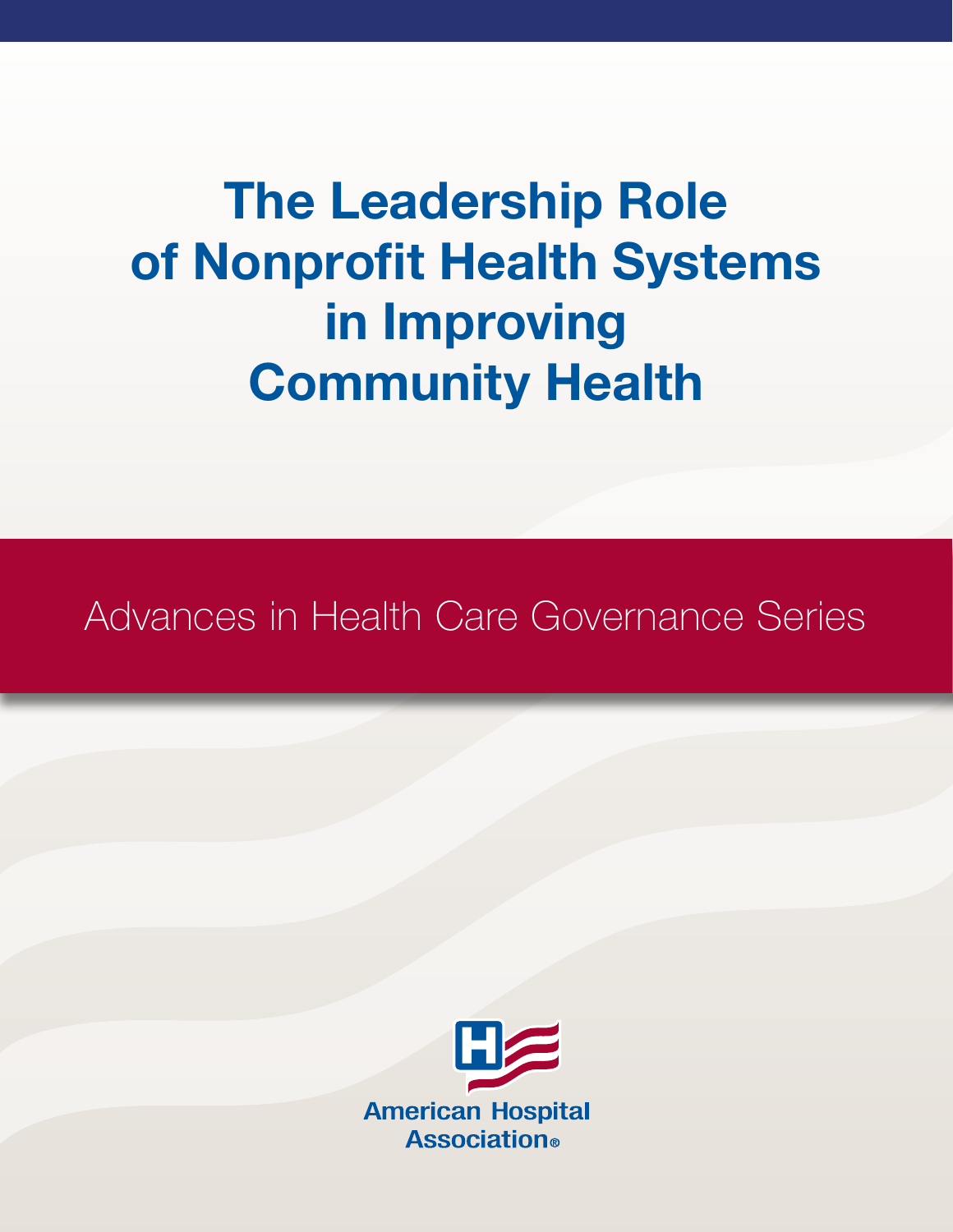### About the Authors

Lawrence Prybil, Ph.D. (Lpr224@uky.edu) is Professor Emeritus, University of Iowa, and retired in 2016 as Norton Professor in Healthcare Leadership, University of Kentucky; Michael Connelly, J.D. (Mdconnelly@mercy.com) is President Emeritus, Mercy Health, Cincinnati, Ohio; Denyse Ferguson (dferguson@mercy.com) is System Director, Community Partnerships and Engagement, Mercy Health, Cincinnati, Ohio; and Mary Totten (marykaytotten@gmail.com) is Senior Consultant, Center for Healthcare Governance, Chicago, Illinois.

### Acknowledgments

The authors would like to extend their appreciation to the CEOs and their teams from Beacon Health System/Memorial Hospital of South Bend, South Bend, Ind.; Dignity Health, San Francisco; MaineHealth, Portland, Maine; Mercy Health, Cincinnati, Ohio; and Texas Health Resources, Arlington, Texas for their generous cooperation in developing the system profiles in Section III. The authors also extend appreciation to Dr. Gabriel Popa, Research Scientist, College of Medicine, University of Kentucky and MHA candidate, College of Public Health, for his thoughtful advice and assistance in conducting this project and to the Commonwealth Center for Governance Studies, Inc., for providing support for site visits.

The views and positions expressed herein are solely those of these authors and do not necessarily represent the official policies or positions of the American Hospital Association (AHA) or any affiliate. The information and resources are not intended to serve as advice regarding any specific individual situation or circumstance and must not be relied upon as such, nor may such information or resources substitute for responsible legal advice. All legal issues should be addressed with the individual organization's own legal counsel.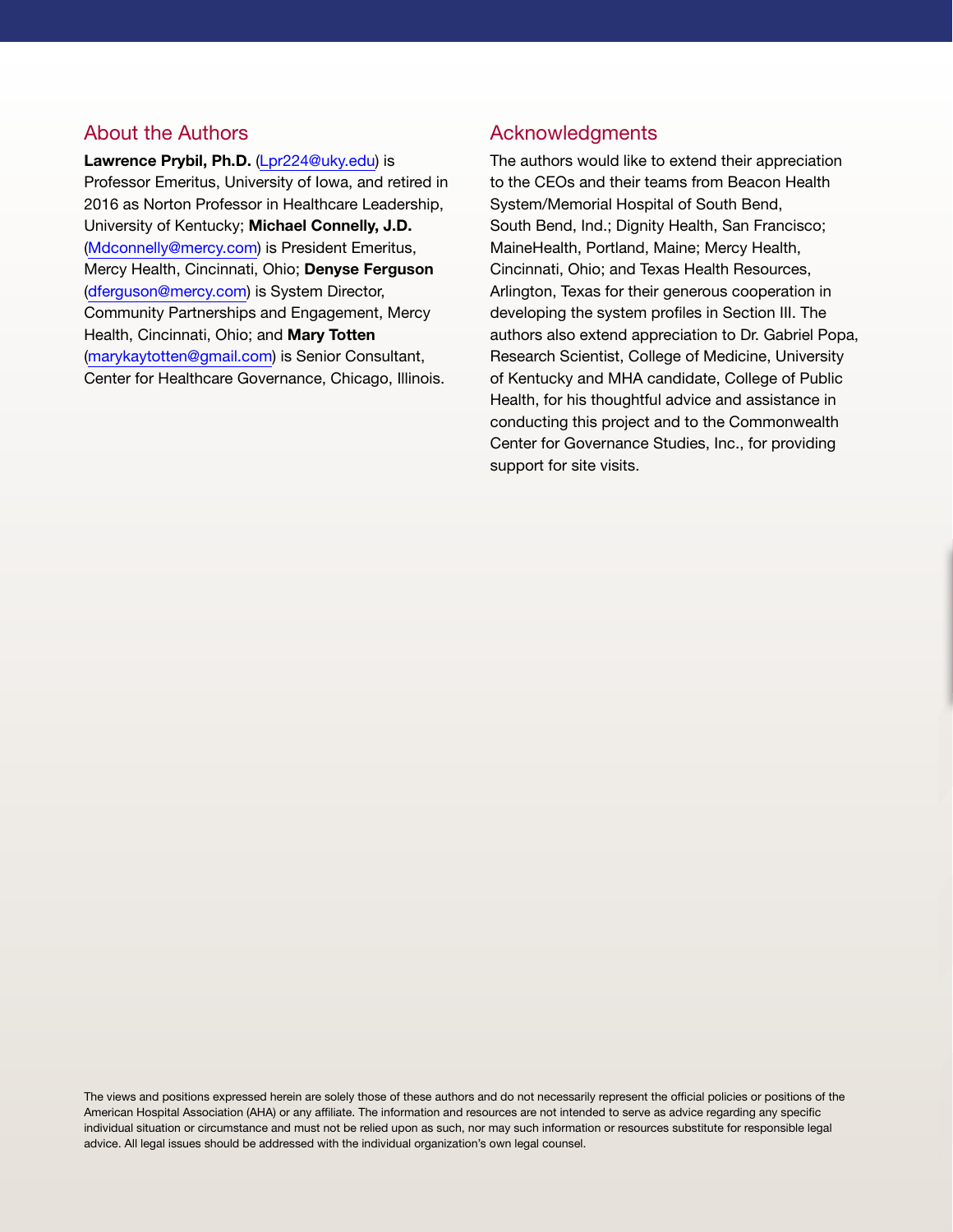# The Leadership Role of Nonprofit Health Systems in Improving Community Health

## Advances in Health Care Governance Series

American Hospital Association 155 North Wacker Drive, Suite 400, Chicago, IL 60606 Phone: (888) 540-6111 | www.aha.org © 2017 American Hospital Association

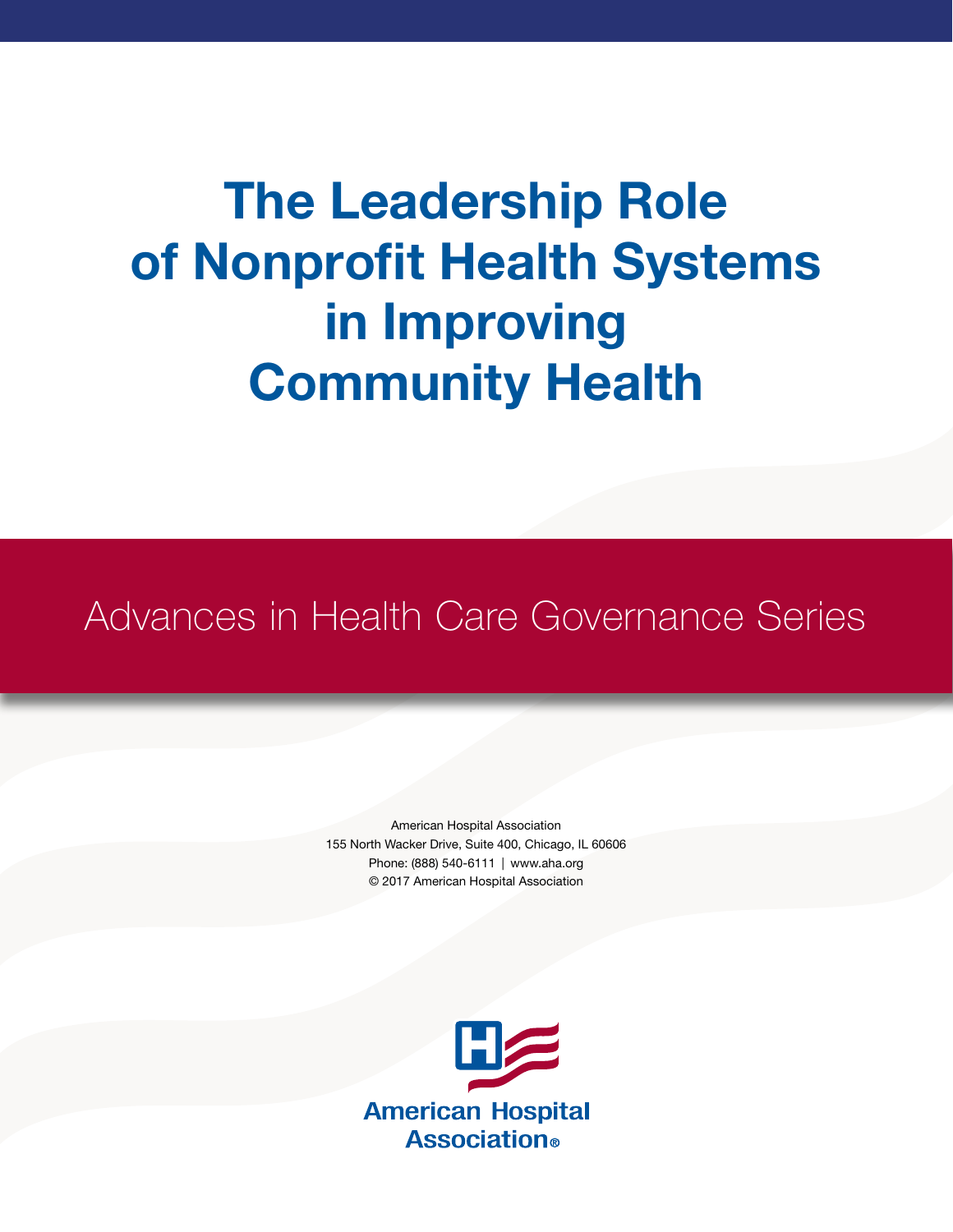### Executive Summary

As our nation's hospitals and health systems work toward achieving the Triple Aim—increase the quality and experience of patient care, decrease per-capita health expenditures and improve population health they are expanding their focus to address multiple issues that affect the health and well-being of the communities they serve. We now know that the environment, genetics, lifestyle choices and socioeconomic factors account for some 90 percent of the health status of individuals and communities. Together with their community partners, leading health systems are recognizing that these factors are pertinent to their core mission and vision.

*The Leadership Role of Nonprofit Health Systems in Improving Community Health* builds on earlier reports from the former AHA's Center for Healthcare Governance and addresses the important role health systems and their boards can play in creating healthier communities. This report discusses the complex challenges involved in community health improvement and makes the case for why health systems should take a substantial role in the multi-sector collaboration needed to achieve significant impact.

Profiles of five nonprofit health systems address the commitment they have made to providing leadership in improving community health; the partnerships, priorities and progress they have achieved; and how their governing boards, advisory councils and organizational leaders are engaged in striving to attain their goals. The health systems that participated in developing the report and their corporate locations are:

- Beacon Health System/Memorial Hospital of South Bend, South Bend, Ind.
- Dignity Health, San Francisco
- MaineHealth, Portland, Maine
- Mercy Health, Cincinnati, Ohio; and
- Texas Health Resources, Arlington, Texas.

Each health system contributed tools and resources they have found useful in their efforts to support

better health in their communities. These appear within each health system profile and through online links provided throughout the report.

Four recommendations, drawn from the experiences of these and other health systems providing leadership in community health improvement, are listed below and further discussed on pages 32-34 of this report:

- Recommendation 1: If they have not already done so, health system boards are encouraged to incorporate their commitment to improving the health of communities their system serves in key governance documents. Specifically, the system's mission statement, strategic plan and annual budgets should reflect the board's commitment.
- Recommendation 2: Health system boards are encouraged to hold themselves and their management teams accountable for setting clear priorities and making measurable progress in improving the health of the communities their systems serve.
- Recommendation 3: Health system boards and chief executive officers are encouraged to build collaborative partnerships with other stakeholders in the private and public sectors who share their commitment to community health improvement.
- Recommendation 4: Health system boards and chief executive officers who embrace commitment to assessing and improving the health of the communities they serve should be conservative and pragmatic in defining the scope of their engagement and investments.

These recommendations are included for consideration by health system governing boards and executive leadership teams as they review their involvement in this important work.

We hope this report will prove to be useful in developing strategies and initiatives critical to advancing the health of the populations and communities your organization serves.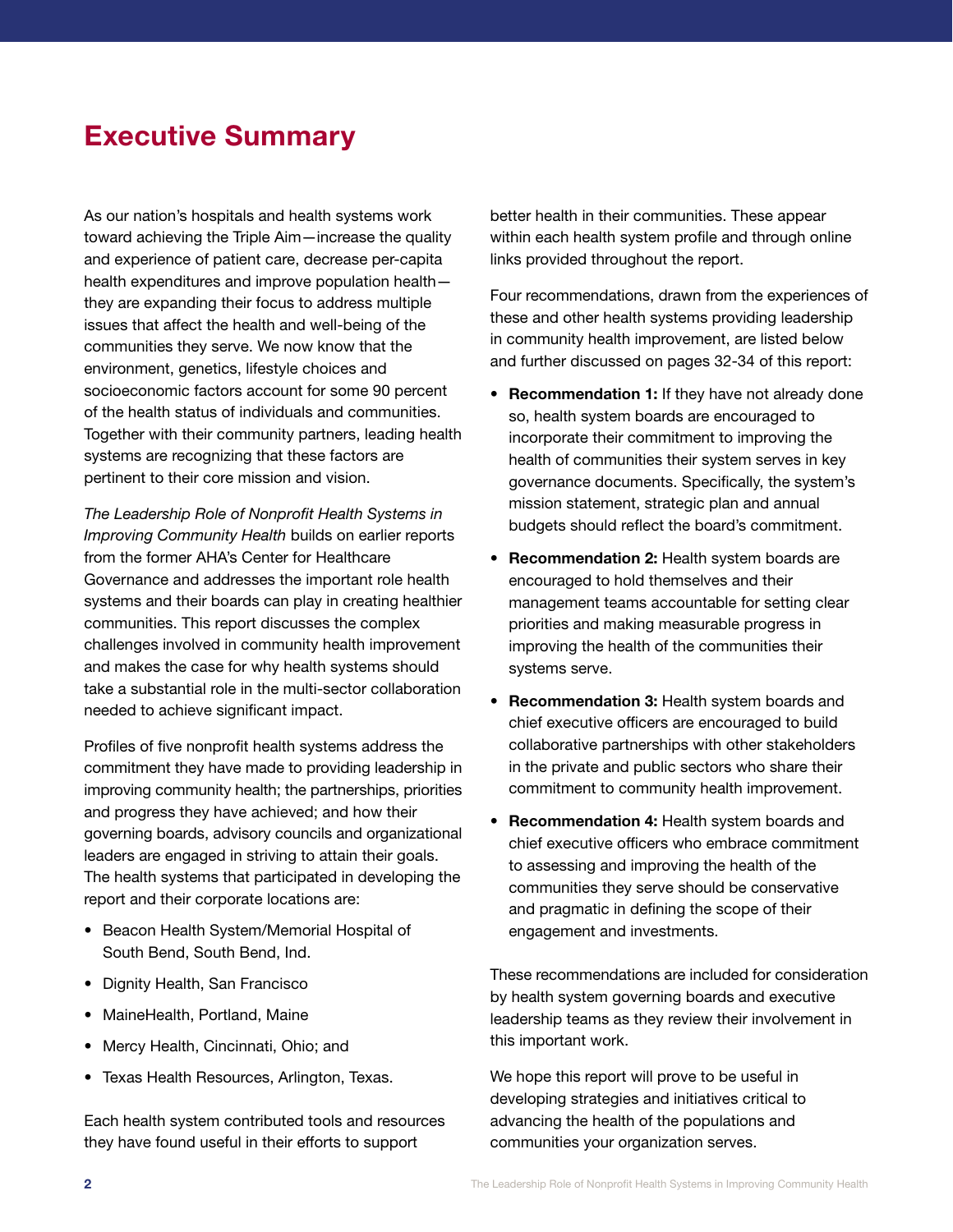### Table of Contents

| <b>Section II:</b> The case for nonprofit health system engagement in        |
|------------------------------------------------------------------------------|
| <b>Section III:</b> Overview of selected health systems providing leadership |
|                                                                              |
| Beacon Health System/ Memorial Hospital of South Bend8                       |
|                                                                              |
|                                                                              |
|                                                                              |
|                                                                              |
|                                                                              |
|                                                                              |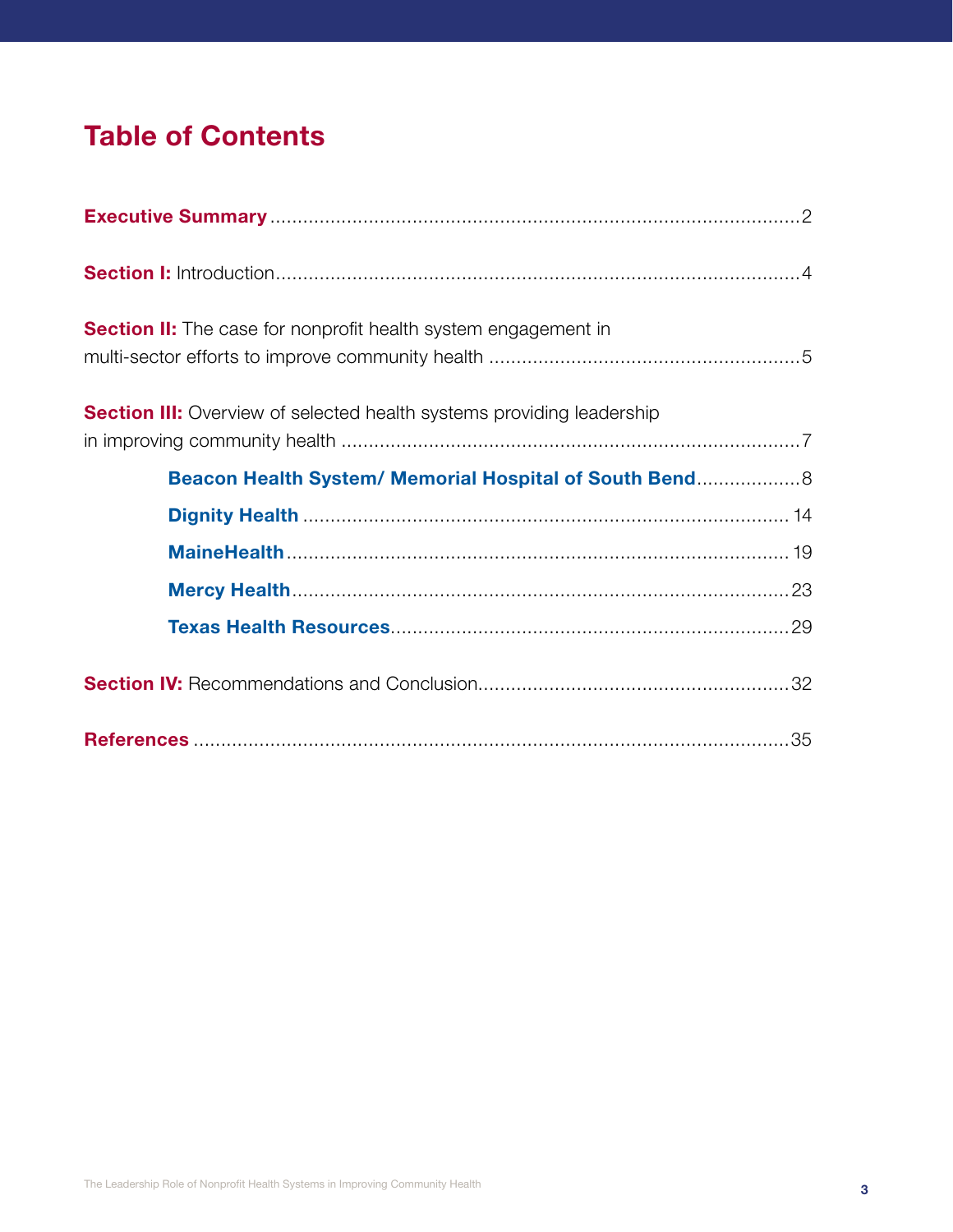### **Section I.** Introduction

### **Purpose**

America's health system is changing, with a move from fee-for-volume to fee-for-value. To deliver on that promise, one powerful option is adopting the "Triple Aim" of increasing the quality and experience of patient care, reducing per capita health care expenditures, and improving the health of America's population (Whittington et. al., 2015; American Hospital Association, 2016).

Pursuing these aims requires not only a continuous focus on improving care for patients, but also paying explicit attention to the health status of our *communities*. This latter focus will require collaborative, multi-sector efforts that address the full array of factors affecting the health of individuals, families and communities. The purpose of this publication is to discuss the role of nonprofit health systems in these multi-sector initiatives. We address reasons why health systems should become engaged in these initiatives, identify challenges they may confront in doing so, and discuss some systems that have chosen to take leadership roles in collaborative efforts to improve the health of the communities they serve.

### **Background**

The health sector of the U.S. economy accounts for 17.5 percent of the nation's gross domestic product and employs one of seven American workers (Glied et. al., 2016). However, while there have been some improvements in recent years, the U.S. continues to lag behind on most metrics of population health, such as infant and maternal mortality, mortality amenable to medical care and life expectancy (Davis et. al., 2016; Mossialos et. al., 2016; and MacDorman et. al., 2016). Moreover, across the country, there are significant disparities in access, cost and quality of medical and hospital services (Schoen et. al., 2013).

While access to health care services and the quality of those services are important, other factors environmental, genetic, lifestyle choices and socioeconomic—collectively have far greater impact (around 90 percent) in determining the health status of individuals and population groups (see Exhibit 1).

Improving the health status of communities is a complex and multi-dimensional challenge. To make significant impact requires joint commitment and collective action by key parties in both the public and private sectors.



### Exhibit 1 – Determinants of Health and Relative Impact on Health Outcomes

Data Sources: 1. McGovern, L., Miller, G., and Hughes-Cromwick, P. 2014. The Relative Contribution of Multiple Determinants to Health Outcomes. *Health Affairs / Robert Wood Johnson Foundation: Health Policy Brief*. 2. Heiman, H., and Artiga, S. 2015. Beyond Health Care: The Role of Social Determinants in Promoting Health and Health Equity. *The Kaiser Commission on Medicaid and the Uninsured: Issue Brief*. Menlo Park, California: The Henry J. Kaiser Family Foundation.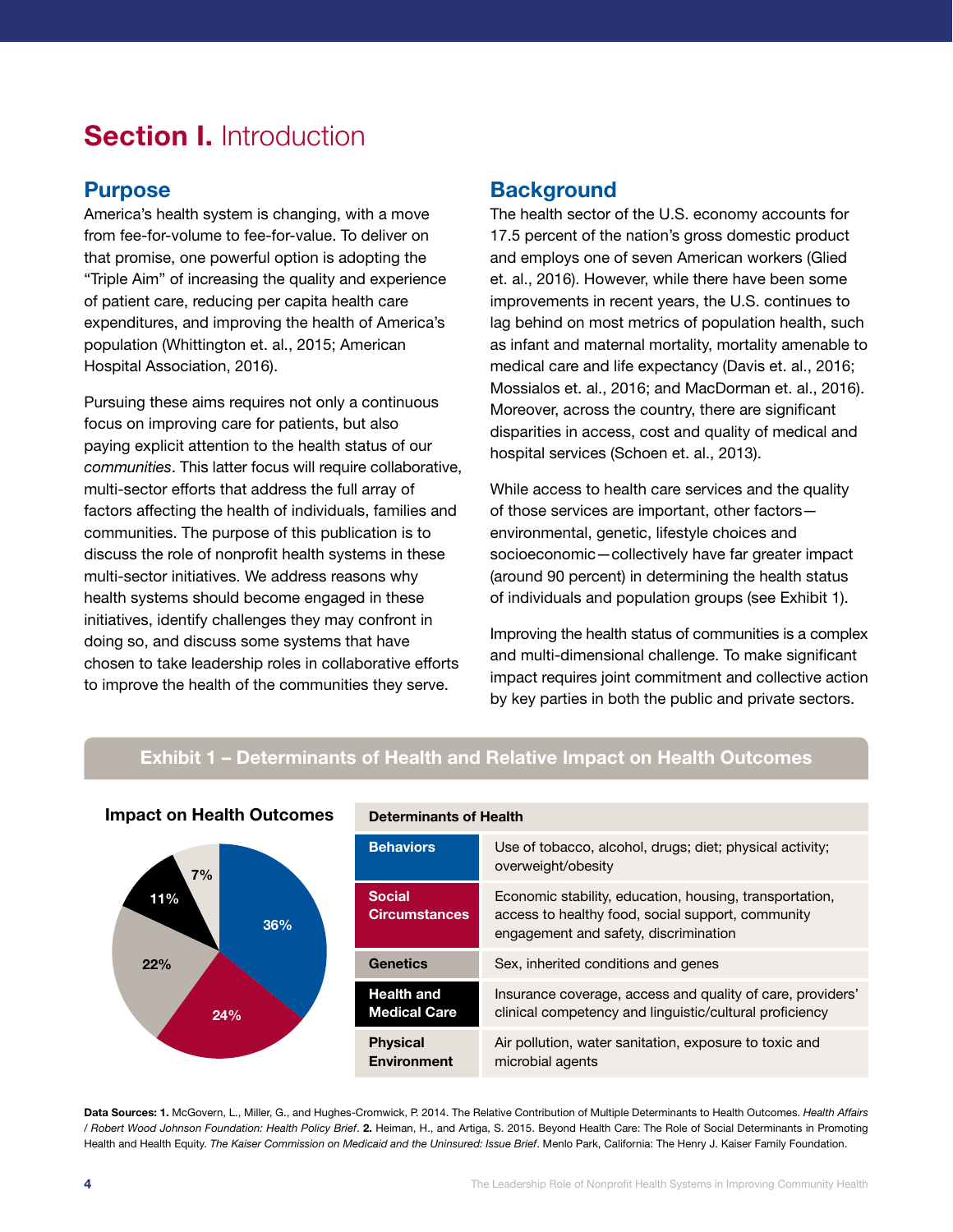### **Section II.** The Case for Nonprofit Health System Engagement in Multi-Sector Efforts to Improve Community Health

We believe there are several reasons why the boards and leadership teams of America's nonprofit health systems should consider taking a substantial role in multi-sector initiatives focused on measuring and improving the health of the communities they serve.

First, to develop, implement and sustain comprehensive approaches to improve the overall health of given communities and populations, excellent communications and cooperation among health delivery organizations, public health agencies, employers, school systems and other key community stakeholders are essential. In many communities over the years, mutual understanding and collaboration have been weak (Shortell, 2013). However, in the health field and other sectors, there is growing evidence of the power of collective action in bringing about positive change (National Quality Forum, 2016; Thornton, et. al., 2016).

Recent information shows that 66 percent (3,198/4,862) of America's community hospitals are integrated into health systems (American Hospital Association, 2016). If these hospitals and their leadership teams engage proactively in collaborative efforts to assess and improve community health, the impact on health outcomes can be significant; if not, these community initiatives are unlikely to be effective. There is substantial evidence that shows hospitals are key components of successful multi-sector partnerships devoted to improving community health (American Hospital Association Center for Healthcare Governance, 2016; Health Research & Educational Trust, 2016; Prybil, et. al., 2014).

Second, the Affordable Care Act (ACA) enacted in 2010 included a number of provisions aimed at expanding health insurance coverage and instituting payment and delivery reforms. One part of the law called for new Internal Revenue Service (IRS) requirements for tax-exempt hospitals to conduct a formal Community Health Needs Assessment (CHNA) with broad-based input from other community stakeholders at least every three years; identify and

prioritize community health needs; build and implement a strategy to address these needs; and make this information and the results of their efforts widely available to the public (Internal Revenue Service, 2013).

While tax-exempt hospitals have long provided benefits to their communities that extend outside their four walls and go beyond direct patient care, the CHNA requirement has codified a process whereby hospitals—in concert with other stakeholders define, prioritize and address the health needs of the community at-large. An environment where the tax-exempt status of hospitals and other nonprofit institutions is under increasing scrutiny has created a great opportunity for the nation's nonprofit hospitals and their parent systems to take a leadership role in assessing and improving the health of the communities they serve and, in doing so, further strengthen the justification for maintaining their tax-exempt status. This is an opportunity for nonprofit hospitals to engage and lead transformational change, not just comply with IRS requirements. These efforts also will be helpful in dealing with state and local authorities, many of whom are expanding their oversight of nonprofit organizations (Mayer, 2016).

Third, a fundamental shift in payment methods for health care providers is underway. With additional impetus provided by the ACA, both public and private payers are moving from traditional fee-for-service approaches to a variety of value-based, outcomeoriented models. The pace of this transition varies around the country and will take years to complete. However, it is apparent that the direction is toward enhancing quality, controlling costs and improving both clinical outcomes *and* the overall health of the populations being served.

From a business perspective, therefore, it is prudent for hospital and health system leaders to learn about the full range of factors that affect the health status of individuals, families and population groups (including their own employees); develop expertise in measuring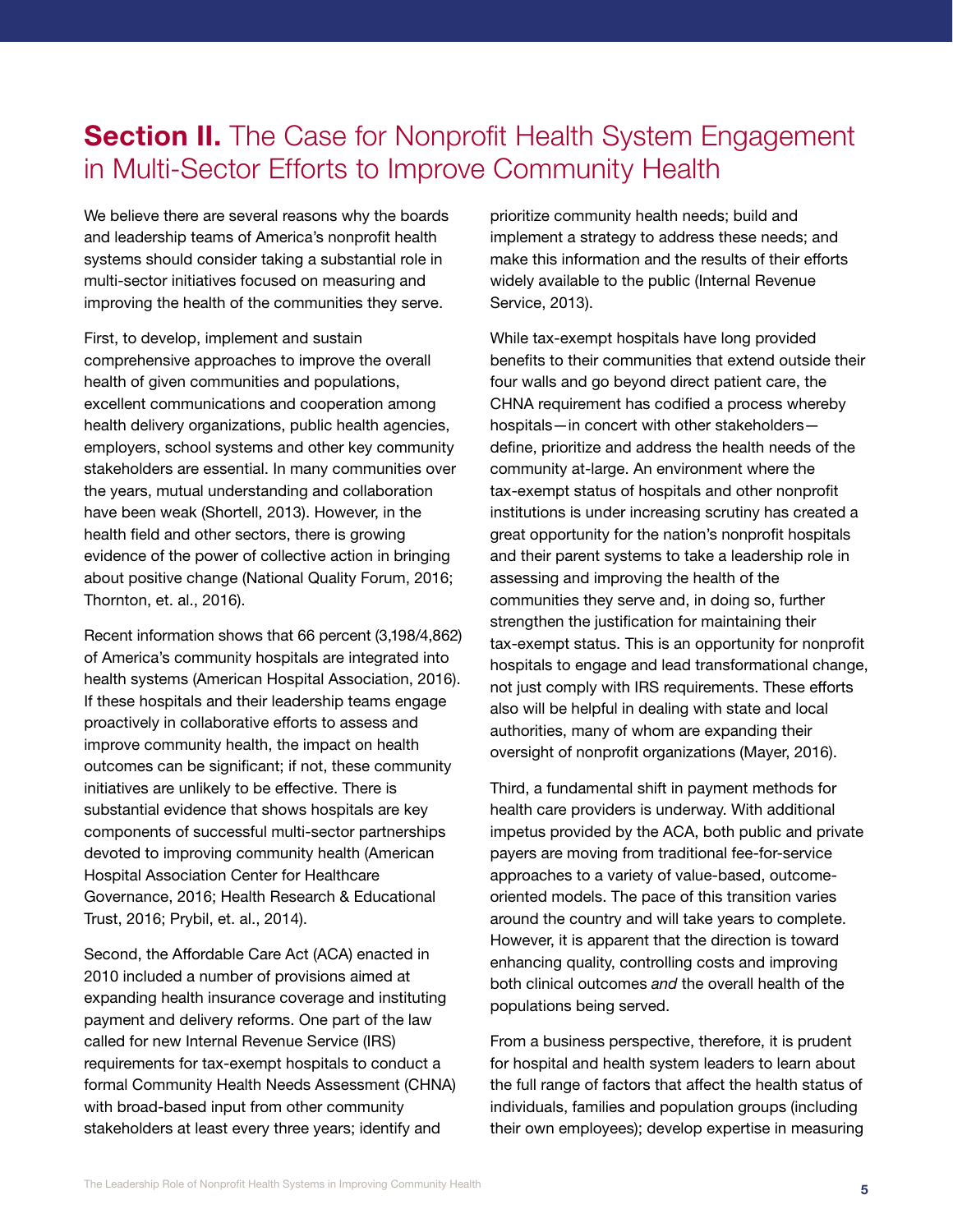and assessing population health, most likely through partnerships with other parties such as local health departments and universities; and gain experience in being responsible and accountable for monitoring and improving the health of population groups, preferably small in size, at least at the outset. The scope of these initiatives can be expanded over time as operational experience is gained, expertise is developed, and organizational infrastructure and systems are refined (McGuire, 2016, and Norris and Howard, 2015).

### **Challenges**

It is important for the boards and executive teams of nonprofit health systems to recognize that taking on leadership roles in assessing and improving community health entails many challenges. First, as stated in Section I, measuring the health status of population groups and instituting strategies that will produce improvement is inherently complex and requires sustained commitment, effort and resources. Second, the evidence is clear that assessing and improving the health of a community demands long-term collaboration among health delivery organizations; the business, education and public

health communities; and citizens at-large. Creating a "culture of health" in any community requires *successful* multi-sector collaboration, and building and maintaining partnerships of this nature is very challenging (Prybil, Jarris and Montero, 2015, and Lavizzo-Mourey, 2016). Third, while the shift from traditional fee-for-service to value-based payment systems is underway, very few purchasers of medical and hospital services presently provide substantive financial incentives or support for collaborative initiatives focused on measuring and improving community health. Therefore, the leaders of nonprofit health systems who elect to collaborate with other parties in multi-sector efforts to measure, assess and improve the health of communities they jointly serve must design and construct their own funding strategies (McGuire, 2016, and New York State Health Foundation, 2016). In recognition of the need for multi-sector collaboration focused on community health improvement, a growing number of demonstration projects that provide various forms of start-up and capacity-building support are in place or are being developed. These opportunities should be explored by health system leaders and their coalition partners (Dailey, Elias and Moore, 2016).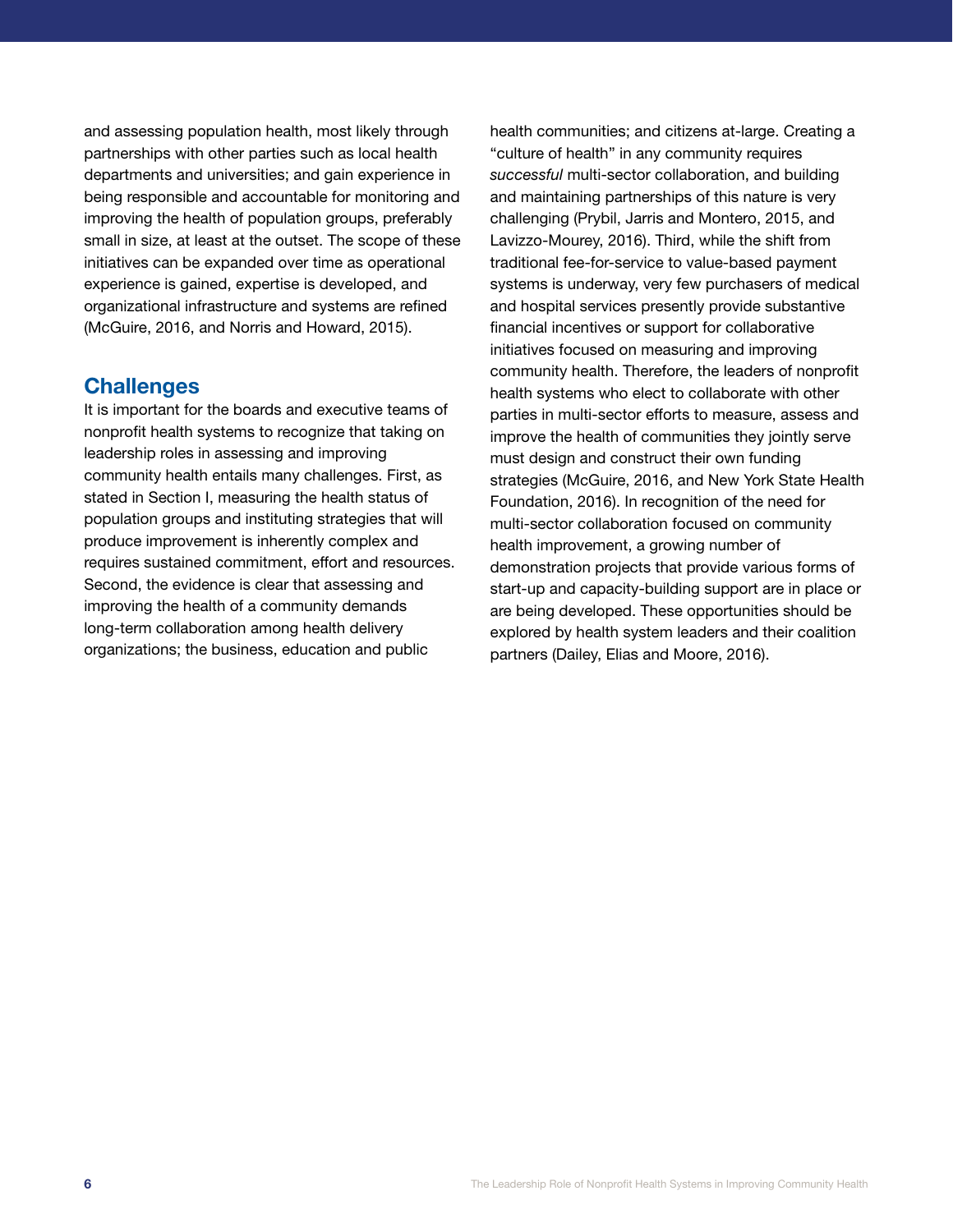### **Section III.** Overview of Selected Health Systems Providing Leadership in Improving Community Health

This section discusses five nonprofit systems whose leaders have decided their organization's mission and values call them to expand the scope of their strategies beyond providing patient care into multisector efforts to measure and improve the health of their communities. These systems were selected because of their demonstrated commitment to community health improvement and their diversity in terms of their history, geographic location and size rather than a formal sampling process.

The five systems and their corporate locations are:

- Beacon Health System/Memorial Hospital of South Bend, South Bend, Ind.
- Dignity Health, San Francisco
- MaineHealth, Portland, Maine
- Mercy Health, Cincinnati, Ohio; and
- Texas Health Resources, Arlington, Texas.

### Study Process

When the systems were selected, arrangements were made to conduct structured interviews with: (1) the board chair or a senior board member with special interest and engagement in the system's community service programs; (2) the chief executive officer; (3) the chief medical officer or another physician with a leadership role in the system's population health activities; (4) the chief financial officer; (5) the chief planning officer; and (6) the system's executive with leadership responsibility for community relations and outreach. During interviews, these individuals were asked to share their perspectives and provide system documents regarding the following topics:

- Evidence of board and executive commitment to community health improvement.
- Existence of system- and local-level priorities and targets for community health improvement and metrics for measuring progress in relation to them.
- Board oversight of the system's community health improvement strategies, programs and progress including examples of the written reports or "scorecards" they receive.
- Evidence of board and executive commitment to multi-sector collaboration with other community stakeholders directed at measuring, assessing and improving community health.
- Metrics employed to-date in measuring and assessing the health status of communities and population groups the system serves and evidence of impact on health status resulting from system strategies and programs.
- Features of the system's overall approach to measuring, assessing and improving community health that the system's board and clinical and executive leaders believe are proving to be especially effective and potentially applicable and useful in other settings.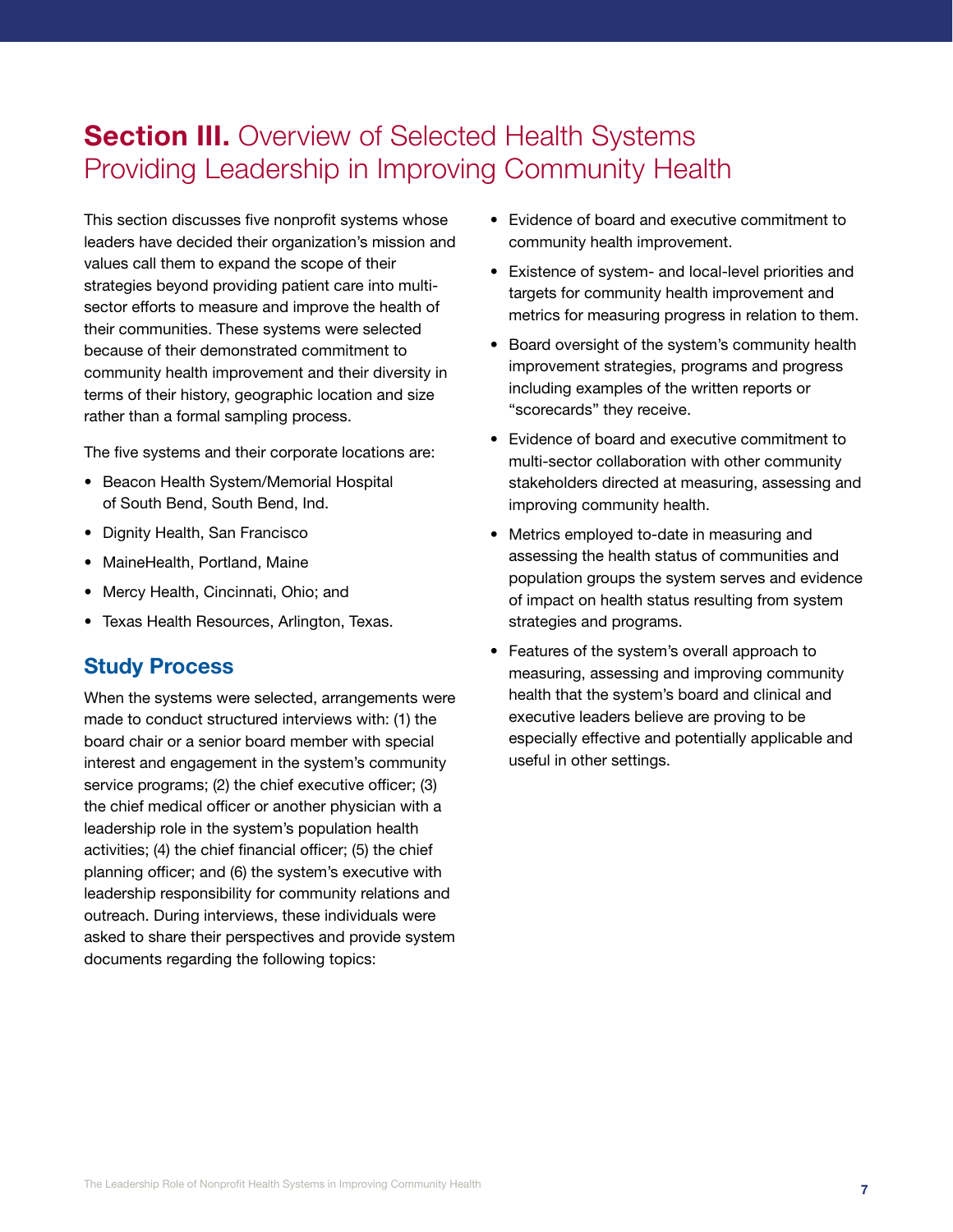### Overview of Leadership Efforts by Five Nonprofit Systems

### Beacon Health System/ Memorial Hospital of South Bend

Transitioning from a medical model to a health and well-being model system-wide



Established in 2012 and based in South Bend, Ind., Beacon Health System (Beacon) is a community-owned, nonprofit health system. It serves as the parent company for Memorial Hospital of South Bend, Epworth Hospital,

Memorial Health & Lifestyle Center, HealthWorks! Kids' Museum, Memorial Children's Hospital, Beacon Medical Group, Beacon Ventures, and Community Health Alliance based in South Bend and Elkhart General Hospital based in Elkhart, Ind. The system, including inpatient, outpatient, physician visits, trauma center and urgent care visits, serves more than 1 million customers each year.

### Commitment and Leadership in Community Health

Improving community health is at the heart of Beacon's purpose today and for the future. The system's mission is:

*"to enhance the physical, mental and emotional well-being of the communities we serve."*

Its vision is:

*"to achieve innovative health care and wellbeing services of the highest quality at the greatest value; easy access and convenience; outstanding patient experiences; and ongoing education involving physicians, patients and the community."*

Beacon invests in community health enhancement to achieve collective impact using a variety of strategies to address complex issues. The system's work is guided by a Tithing and Community Benefit Investment Policy (see Exhibit 2 on page 9). The policy calls for devoting 10 percent of the previous year's excess operating revenue to seed initiatives that align with the system's mission, vision and values and address priorities identified through the CHNA process. Initiatives should:

- Target vulnerable populations;
- Support the Triple Aim of improving health quality, cost and outcomes;
- Be developed with other community partners;
- Seek to address and prevent the causes of poor health;
- Incorporate metrics to measure progress and demonstrate accountability; and
- Submit a plan for reaching self-sustainability after the grant period.

The system also seeks additional funding through grants, including nearly \$2 million from the Department of Health and Human Services, a fiveyear grant awarded in July 2016, and annual funding, in excess of \$1.7 million in 2015, from state and private foundations through building community coalitions with payers and other partners.

Beacon believes in experimentation and innovation to support cultural and community change to address health needs. The system's model—Innovate, Demonstrate, Replicate—introduces new ideas into the community, builds sustainability for them and then helps others to replicate system successes. Results from applying this model range from posting "Sharing Stories" on the organization's website to replicating the HealthWorks! Kids' Museum in St. Louis and Tupelo, Miss.

### Community Health Improvement: Partnerships, Priorities, Progress

The system is working with more than 12 community partners on some 30 community health initiatives that address priorities identified through the CHNA. These include: access to health care/uninsured; mental health/suicide; violence/safety/trauma; diabetes; maternal/infant health/prenatal care; and overweight/ obesity. Priorities may differ among the South Bend and Elkhart service areas; though most priorities overlap, e.g., access to health care, reproductive and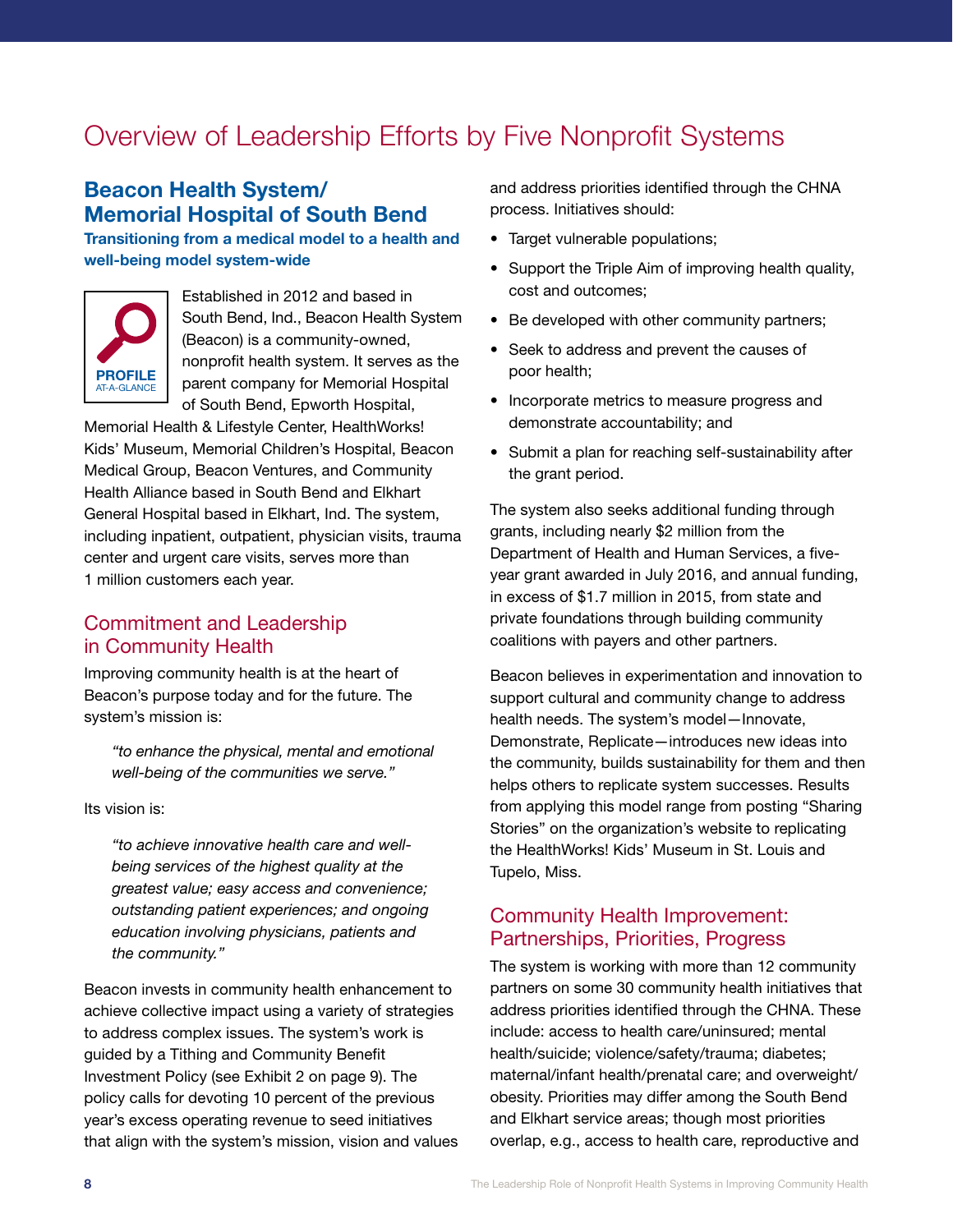### Exhibit 2 – Tithing and Community Benefit Investment Policy

| <b>Policy / Procedure Document</b> |                            |  |  |  |
|------------------------------------|----------------------------|--|--|--|
| Manual:                            |                            |  |  |  |
| <b>Origination Date:</b>           | October 31, 2013           |  |  |  |
| <b>Last Review Date:</b>           |                            |  |  |  |
| <b>Next Review Due:</b>            |                            |  |  |  |
| <b>Policy Owner:</b>               | <b>Margo DeMont, PhD</b>   |  |  |  |
| <b>Required Approvals:</b>         |                            |  |  |  |
| Committee:                         | <b>Finance Committee</b>   |  |  |  |
| Leadership/Board:                  | Beacon Health System, Inc. |  |  |  |



Elkhart General Hospital<br>Memorial Hospital of South Bend

| TITLE:                   | TITHING AND COMMUNITY BENEFIT INVESTMENT                                                                                                                                                                                                                                                                                                                                                                 |  |  |  |  |  |  |
|--------------------------|----------------------------------------------------------------------------------------------------------------------------------------------------------------------------------------------------------------------------------------------------------------------------------------------------------------------------------------------------------------------------------------------------------|--|--|--|--|--|--|
| <b>SCOPE:</b>            | Beacon Health System, Inc.                                                                                                                                                                                                                                                                                                                                                                               |  |  |  |  |  |  |
| <b>DOCUMENT</b><br>TYPE: | POLICY and PROCEDURE                                                                                                                                                                                                                                                                                                                                                                                     |  |  |  |  |  |  |
| <b>PURPOSE:</b>          | The purpose of this policy is to provide consistent procedures for funding and investing<br>to benefit the health of our communities.                                                                                                                                                                                                                                                                    |  |  |  |  |  |  |
| <b>PHILOSOPHY:</b>       | Creating community health is at the core of Beacon Health System's mission. We<br>believe promoting community health is the right thing to do, and is key to long-term<br>cost-effectiveness. We believe improving the community's health status is as much<br>social, economic and environmental as it is a medical issue.                                                                              |  |  |  |  |  |  |
|                          | Beacon Health System annually invests into the communities we serve to improve our<br>overall health status. We accomplish this by tithing 10% of the previous year's excess<br>operating revenue to fund future community health initiatives.                                                                                                                                                           |  |  |  |  |  |  |
| <b>DEFINITIONS:</b>      | A. Community Benefit programs and services provide treatment, promote health as a<br>response to identified community needs and meet at least one of these community<br>benefit objectives:<br>1. Improve access to health care services<br>2. Enhance the health of the community<br>3. Advance medical or health care knowledge<br>4. Reduce the burden of government or other community efforts.      |  |  |  |  |  |  |
|                          | B. Community Benefit programs primarily serve the indigent, at-risk, minority,<br>medically underserved and most vulnerable populations of our communities. These<br>generally include:<br>1. Charity Care<br>2. Education and Research<br>3. Community Health improvement programs<br>4. Subsidized Health and Medical Services<br>5. Community Building Activities<br>6. Community Event Sponsorships. |  |  |  |  |  |  |
|                          | 1                                                                                                                                                                                                                                                                                                                                                                                                        |  |  |  |  |  |  |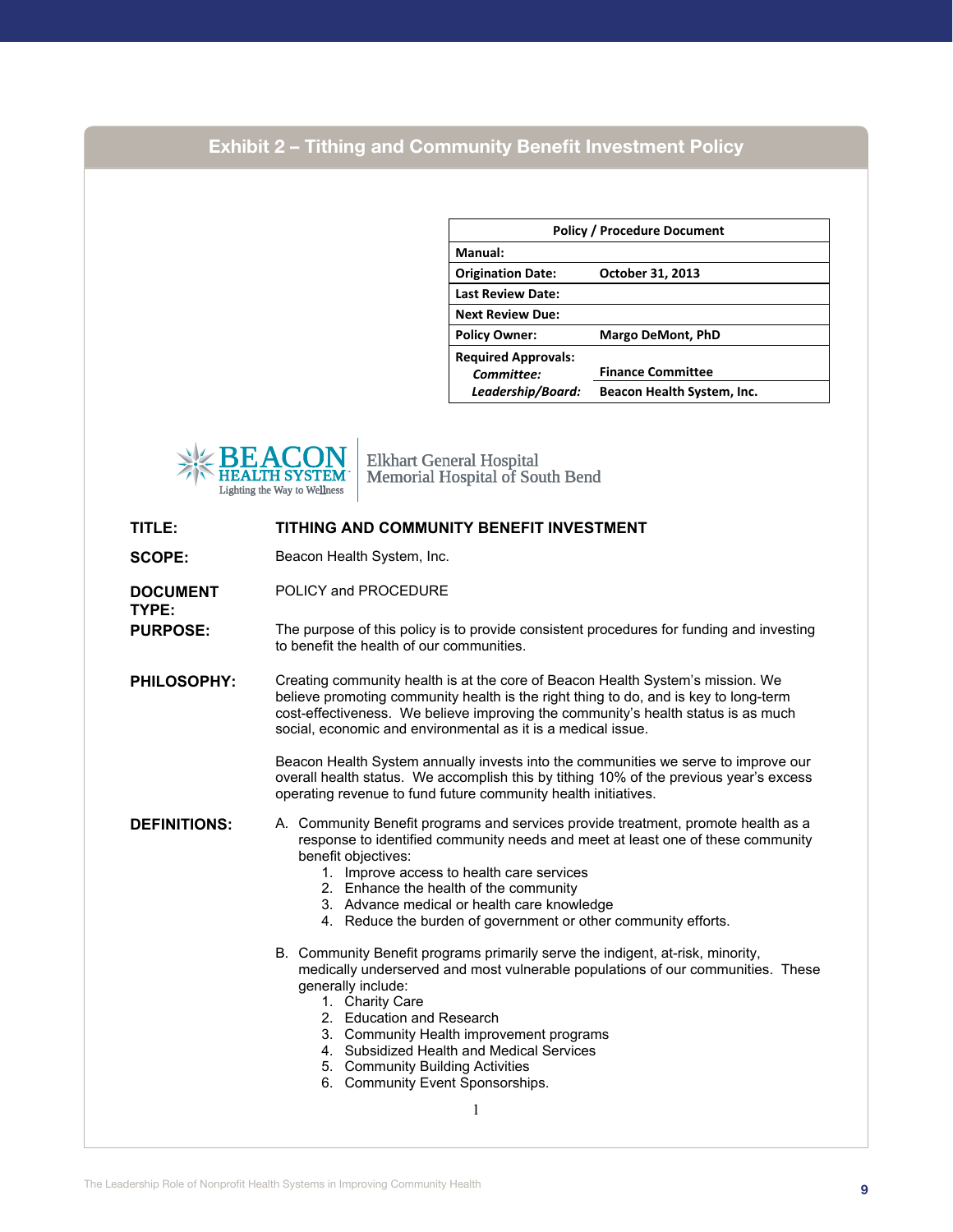### Exhibit 2 – Tithing and Community Benefit Investment Policy

- C. Revenue, while there may be nominal associated fees, most programs and services are not compensated and do not produce sufficient revenue to cover costs.
- D. *The Patient Protection and Affordable Care Act* provides careful scrutiny of the notfor-profit hospital's charitable role of supporting the community, beyond charity care.
- E. Charity Care provides free or discounted health services to persons who meet the organization's criteria for financial assistance.
- F. *Community Health Needs Assessment (CHNA)*, with specific representation from the community, provides a disciplined process for identifying health priorities.
- G. A mandated Implementation Plan must be actionable, measurable, and address the priorities identified by the Needs Assessment; a new Assessment is required every three years.
- H. IRS Form 990-H reports the Health System's charitable activities for regular Congressional review.

#### **PROCEDURE:**

- 1. Community Health Needs Assessment (CHNA) statutory mandates require representation of the communities' broader interests, including public health experts. Preference will be to conduct the CHNA in partnership with the counties' Public Health Departments. Survey or focus groups must include leaders, representatives of medically underserved, low-income, and minority populations, and populations with chronic disease needs in the community. Both care-partner hospitals within Beacon Health System will complete a CHNA and implementation plan. A cooperative effort with aggregated data will assist the preparation and completion of a consolidated IRS filing annually, as needed.
- 2. A Community Health Needs Assessment is required every three years by the PPACA. The requirements of data to be included in the CHNA can be found in Notice 2011-52. The year of completion is signified once the CHNA is made widely available to the public, including being published on the Health System's website, and a hard copy available upon request.
- 3. The implementation strategy details actions to be taken by the health system and its care-partner hospitals to meet health needs; it also identifies the health need(s) the facility does *not* intend to undertake and explains why. Other organizations may collaborate on implementation strategy development and implementation, Beacon's preferred approach. Strategies must be actionable and measurable and part of a comprehensive annual plan. The Implementation Strategy is a separate document and must be adopted with the approval of the organization's Board, or an authorized committee.
- 4. Code Section 4959 imposes a \$50,000 penalty for failure to comply. This fine may be imposed on a facility for each year it is out of compliance, or on any (or all) facilities out of compliance within a multi-facility entity. Revocation of tax-exempt status may be evoked.
- 5. Each care-partner hospital within will have a Community Benefit Council (CBC) comprised of board members, associates from Memorial and Elkhart General Hospitals, and non-medical representatives from each respective community.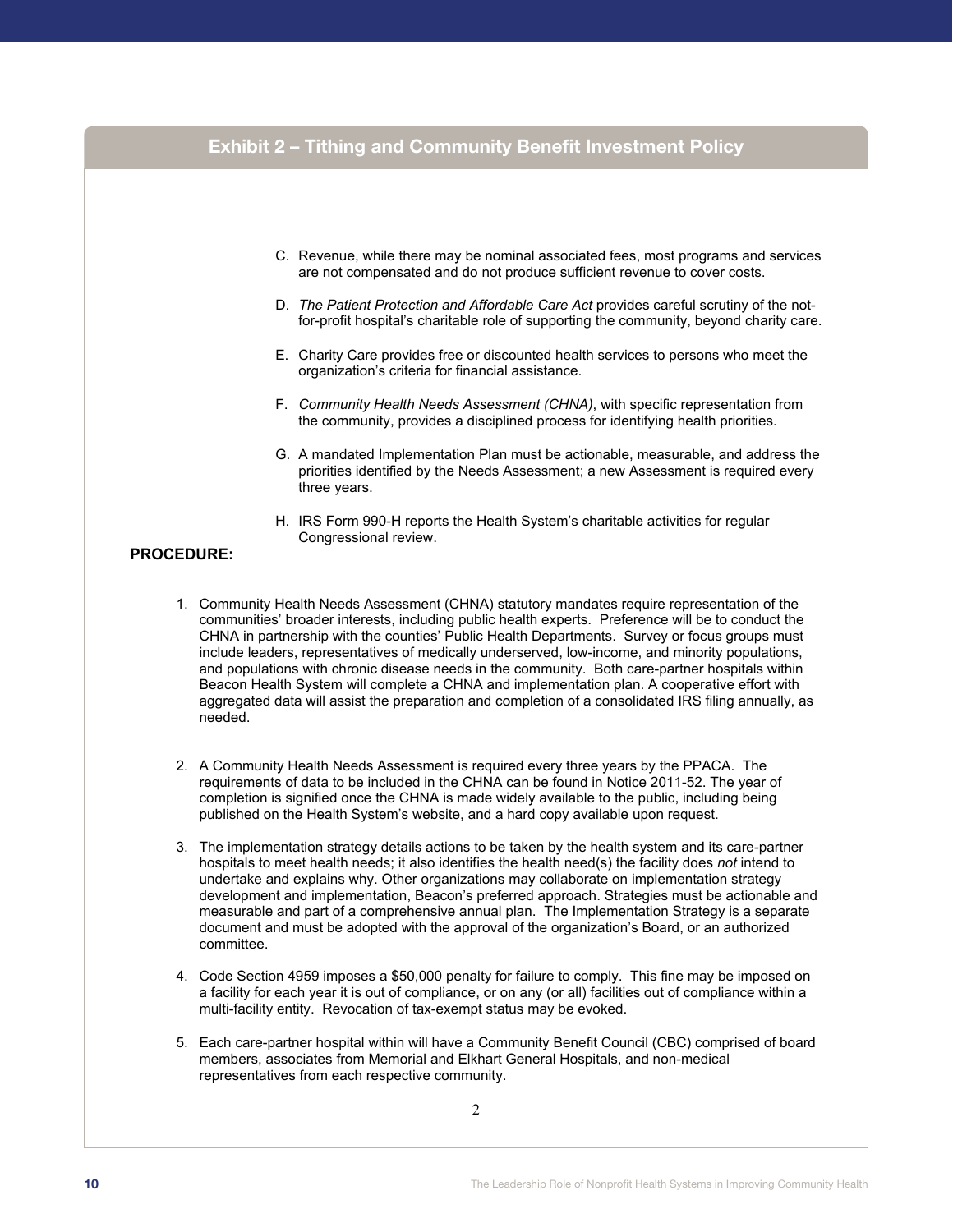### Exhibit 2 – Tithing and Community Benefit Investment Policy

- 6. The CBCs play a vital role in bringing forward opportunities in the community, or areas of new interest and excitement. The Councils will meet no more than three times a year, as there will be outside assignments. Council members will review (at least annually) the funders' progress; and any newly-funded agencies will provide a mid-project report within six-months.
- 7. The initial criteria for submitting a funding request must (a) evidence an organizational alignment with Beacon Health System's mission, vision, and values; (b) address one of the health priorities identified in community needs assessment, and (c) align with Beacon's intent statement.
	- A. Mission: To enhance the physical, mental and emotional well-being of the communities we serve as the community's provider of outstanding quality, superior value and comprehensive health care services.
	- B. Vision: To be recognized as a model for the delivery of health and wellness by achieving the Top 10% in clinical quality, Top 10% in patient satisfaction and top tier in value per patient in the United States.
	- C. The Beacon Intent Statement states: Building on the Health Systems' strengths of being community oriented, building deep ties in the community, and being recognized as a core hub by the community, our future promise is to: Reduce by 40% the number of preventable chronic disease cases in our community by 2021 and reduce treatment expenditures by 50%.
- 8. The mandated implementation plan requires projects be accountable, including outcomes and impact on the community. Priorities in development and implementation with community partners are evaluated on the following characteristics:
	- Community Needs Assessment health priority: The project must meet one of the established partnership objectives of the CHNA.
	- Evidence-based: The proposal ties the planned work to existing research or evidence-based outcomes. If a new effort, the project must show plans to collect data that meet acceptable scientific standards.
	- Collaboration: The proposal includes at least two partners that have substantial roles in the success of the project. Partners must have clearly defined roles.
	- Actionable: The project described must have achievable benchmarks within one year of implementation, and an outline with proposed dates for full implementation.
	- Measurable: The project describes a means of measuring impact. Data should include numbers of individuals to be reached and some form of logic model that describes outcomes. The project must be tied to CHNA's community measures; though the presenting organization may need technical assistance to determine these measures.
	- Population Health: The project clearly identifies one or more populations; may include details such as age, gender, ethnic or racial group, disease or other pertinent determinant.
	- Innovative: The project is identifiable as advancing the Beacon goals of developing innovative approaches to problem solving.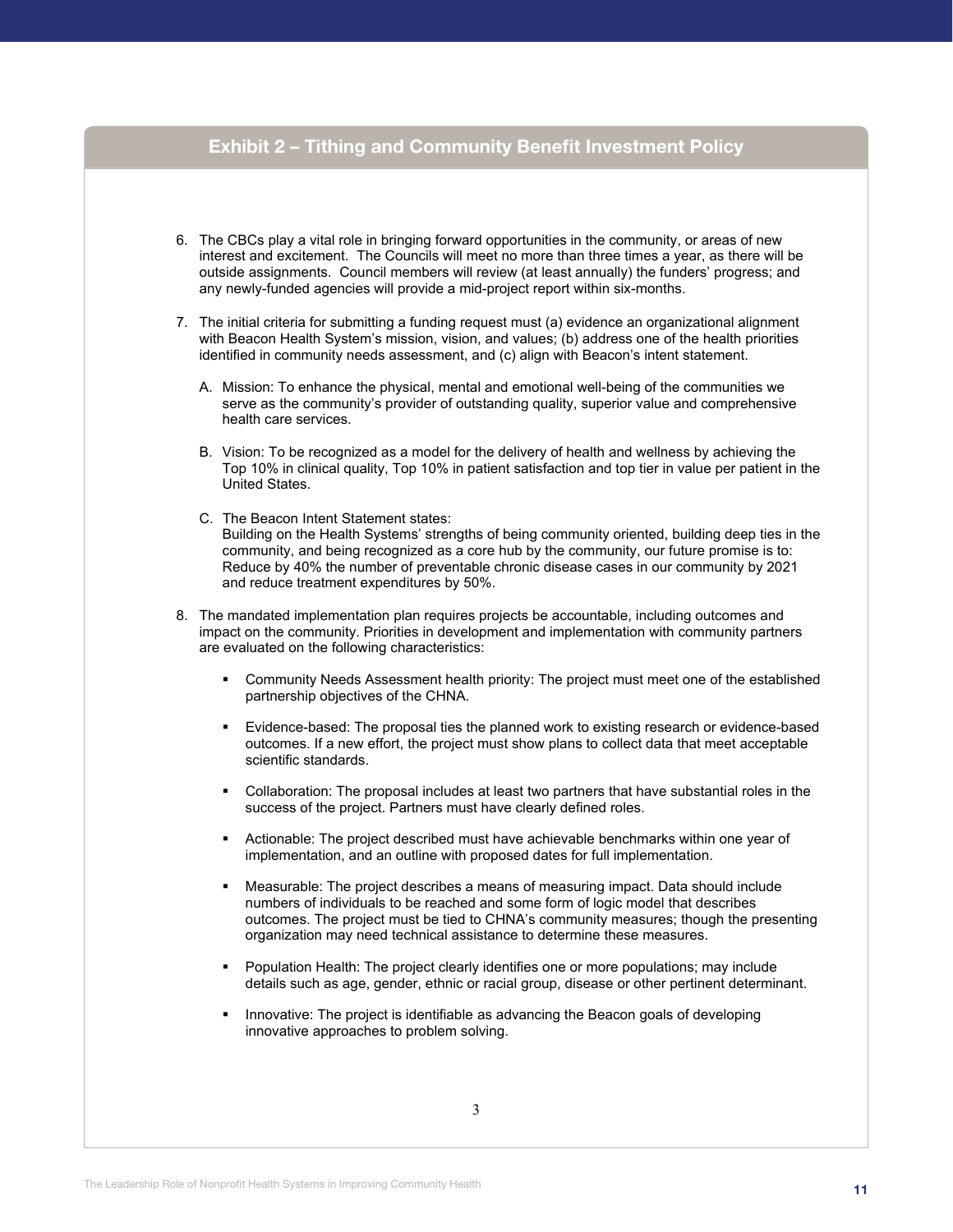|                                                                        | <b>Exhibit 2 - Tithing and Community Benefit Investment Policy</b>                                                                                                                                                                                                                                                                                                                                                                                                                                |      |                                                                                                                                                                                                                                                                                                                      |  |  |  |  |  |  |
|------------------------------------------------------------------------|---------------------------------------------------------------------------------------------------------------------------------------------------------------------------------------------------------------------------------------------------------------------------------------------------------------------------------------------------------------------------------------------------------------------------------------------------------------------------------------------------|------|----------------------------------------------------------------------------------------------------------------------------------------------------------------------------------------------------------------------------------------------------------------------------------------------------------------------|--|--|--|--|--|--|
|                                                                        |                                                                                                                                                                                                                                                                                                                                                                                                                                                                                                   |      |                                                                                                                                                                                                                                                                                                                      |  |  |  |  |  |  |
| Ξ                                                                      | being of the individual, family or community.                                                                                                                                                                                                                                                                                                                                                                                                                                                     |      | Supports a behavioral change: The project identifies at least one achievable behavioral<br>change on the part of its participants that is demonstrated to have impact on the future well-                                                                                                                            |  |  |  |  |  |  |
| ٠                                                                      | Replicable: The project has replicable characteristics that allow its use in other settings.                                                                                                                                                                                                                                                                                                                                                                                                      |      |                                                                                                                                                                                                                                                                                                                      |  |  |  |  |  |  |
| ٠                                                                      | Sustainable: The project has a funding source or the ability to develop continuity after the<br>initial funding period. This may include development of fee-based services, post-start up<br>revenues, or the ability for the program to meld into the agency.                                                                                                                                                                                                                                    |      |                                                                                                                                                                                                                                                                                                                      |  |  |  |  |  |  |
| ٠                                                                      |                                                                                                                                                                                                                                                                                                                                                                                                                                                                                                   |      | Budget: Appropriate / clear, shows in-kind and other sources and amounts of support.                                                                                                                                                                                                                                 |  |  |  |  |  |  |
| ٠                                                                      | this project? Will they need training and support to meet the goals and objectives?                                                                                                                                                                                                                                                                                                                                                                                                               |      | Organizational capacity: Does this applicant organization have the capacity to accomplish                                                                                                                                                                                                                            |  |  |  |  |  |  |
|                                                                        | this program will be supported by community investment dollars.                                                                                                                                                                                                                                                                                                                                                                                                                                   |      | 9. Innovation Requirement. Memorial Hospital requests representatives from all tithing partners are<br>invited to participate in a two-day training program offered by the Pfeil Innovation Center. The<br>training will help determine the next steps and sustainability of the projects. Fees for participation in |  |  |  |  |  |  |
|                                                                        | 10. Sponsorships. Organizations requesting sponsorship in the form of contributions, in-kind or material<br>donations for an event must clearly state how the mission and service of the organization align with<br>the mission of Beacon Health System. Event sponsorships will be submitted to the President of the<br>respective hospital for consideration and approval. The sponsorship requests may be submitted<br>directly by the community agency, or by an Associate for consideration. |      |                                                                                                                                                                                                                                                                                                                      |  |  |  |  |  |  |
|                                                                        | campaigns and does not sponsor individuals.                                                                                                                                                                                                                                                                                                                                                                                                                                                       |      | 11. Restrictions. Beacon Health System focuses on local nonprofit organizations. The System does<br>not provide funding to political parties or organizations. Beacon does not contribute to capital                                                                                                                 |  |  |  |  |  |  |
|                                                                        | contingent on continued future funding by the Health System.                                                                                                                                                                                                                                                                                                                                                                                                                                      |      | In the absence of a multi-year commitment in the initial award letter, Beacon Health System does<br>not routinely award Community Benefit funds in which the program or success of the project is                                                                                                                    |  |  |  |  |  |  |
|                                                                        |                                                                                                                                                                                                                                                                                                                                                                                                                                                                                                   |      |                                                                                                                                                                                                                                                                                                                      |  |  |  |  |  |  |
| <b>SIGNATURES OF APPROVAL:</b><br>Date Signed<br>Signature<br>10/31/13 |                                                                                                                                                                                                                                                                                                                                                                                                                                                                                                   | Name | Title                                                                                                                                                                                                                                                                                                                |  |  |  |  |  |  |
|                                                                        |                                                                                                                                                                                                                                                                                                                                                                                                                                                                                                   |      |                                                                                                                                                                                                                                                                                                                      |  |  |  |  |  |  |
|                                                                        |                                                                                                                                                                                                                                                                                                                                                                                                                                                                                                   |      |                                                                                                                                                                                                                                                                                                                      |  |  |  |  |  |  |
|                                                                        |                                                                                                                                                                                                                                                                                                                                                                                                                                                                                                   |      |                                                                                                                                                                                                                                                                                                                      |  |  |  |  |  |  |
|                                                                        |                                                                                                                                                                                                                                                                                                                                                                                                                                                                                                   |      |                                                                                                                                                                                                                                                                                                                      |  |  |  |  |  |  |
|                                                                        |                                                                                                                                                                                                                                                                                                                                                                                                                                                                                                   |      |                                                                                                                                                                                                                                                                                                                      |  |  |  |  |  |  |
|                                                                        |                                                                                                                                                                                                                                                                                                                                                                                                                                                                                                   | 4    |                                                                                                                                                                                                                                                                                                                      |  |  |  |  |  |  |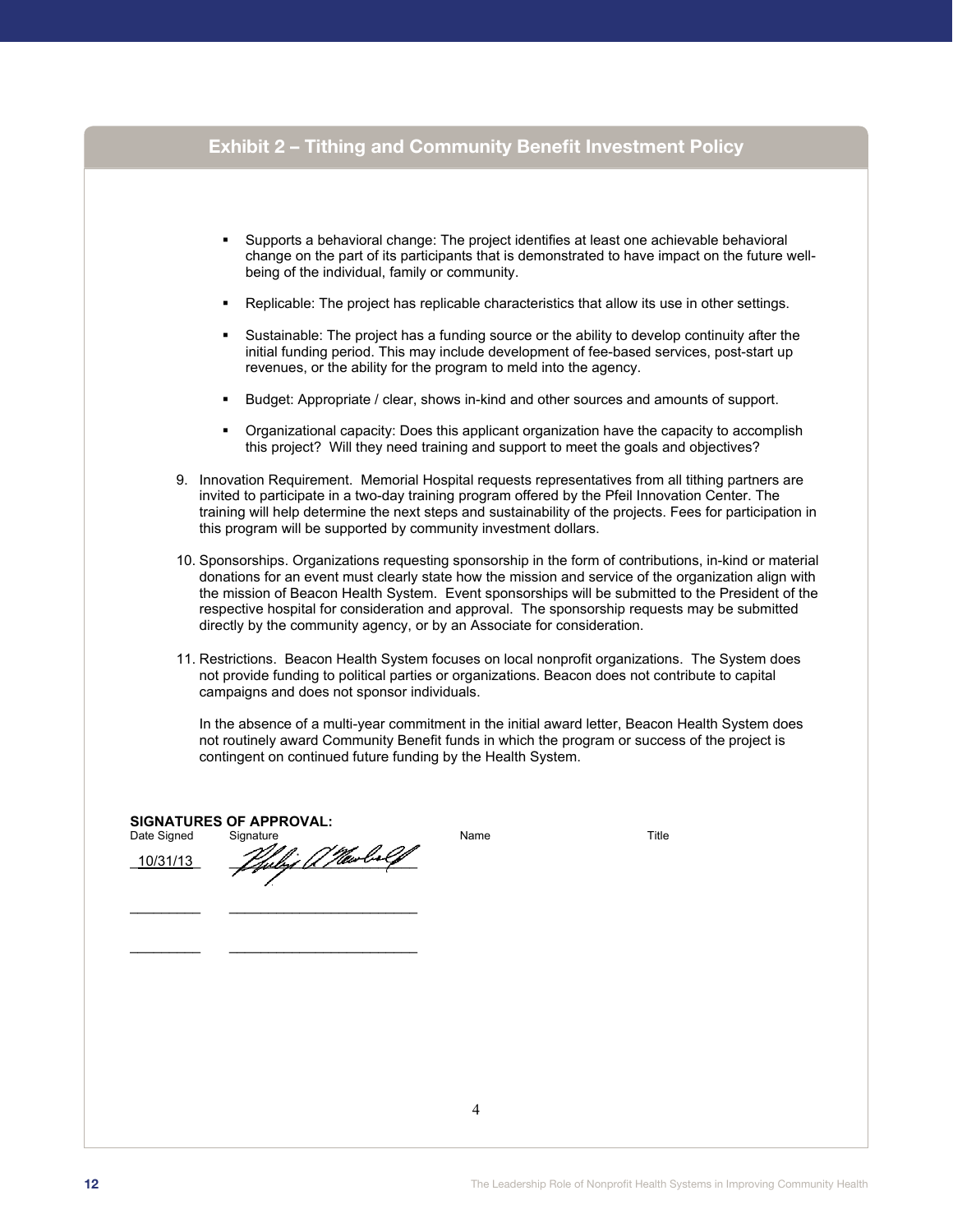infant health, and obesity (related to chronic disease such as diabetes). The following links provide more information on each service area's CHNA priorities and how they relate to the system's overall strategic priorities:

#### 2016-18 Memorial Hospital of South Bend CHNA Priority Pyramid

[https://www.beaconhealthsystem.org/media/file/](https://www.beaconhealthsystem.org/media/file/ABOUT%20US/MHSB%20_PyramidDiagram%20%20Text%20Handout%20(3).pdf) [ABOUT%20US/MHSB%20\\_PyramidDiagram%20](https://www.beaconhealthsystem.org/media/file/ABOUT%20US/MHSB%20_PyramidDiagram%20%20Text%20Handout%20(3).pdf) [%20Text%20Handout%20\(3\).pdf](https://www.beaconhealthsystem.org/media/file/ABOUT%20US/MHSB%20_PyramidDiagram%20%20Text%20Handout%20(3).pdf)

### 2016-18 Elkhart General Hospital CHNA Priority Pyramid

[https://www.beaconhealthsystem.org/media/file/](https://www.beaconhealthsystem.org/media/file/ABOUT%20US/EGH%20_PyramidDiagram%20%20Text%20Handout.pdf) [ABOUT%20US/EGH%20\\_PyramidDiagram%20%20](https://www.beaconhealthsystem.org/media/file/ABOUT%20US/EGH%20_PyramidDiagram%20%20Text%20Handout.pdf) [Text%20Handout.pdf](https://www.beaconhealthsystem.org/media/file/ABOUT%20US/EGH%20_PyramidDiagram%20%20Text%20Handout.pdf)

The system and its partners collaborate based on written agreements that share mutual expectations, incorporate agreed-upon metrics to assess progress, focus on sustainability of initiatives and support sharing credit for results. The system works with community partners to help them develop proposals to increase the likelihood that their initiatives receive funding.

A 22-member Community Health Advisory Council with members from across the system was appointed in 2015 to help address community health priorities for the 2016-18 CHNA cycle. The council provides advice in the following areas:

- Promoting and achieving the system's vision, mission, values and goals;
- Annual community health report;
- Outcome and quality improvement initiatives;
- Identifying opportunities to reduce health disparities;
- Identifying and recommending community collaborations; and
- Defining, prioritizing, strategizing and improving community health.

Work that addresses community health priorities is closely linked to Beacon's strategic plan, supporting its goal to evolve the system's business model toward an expanded focus on health and well-being. Beacon is currently working to standardize and align its CHNA and community health enhancement and outreach

processes and activities system-wide, and is moving toward centralizing community health staff functions at the system level, but implementing efforts locally.

Future areas for community health enhancement include improving access to care and services; continued implementation of a Virtual Health Initiative, which includes an online health risk appraisal; and working toward participation in a Blue Zones Project™ to make the healthy choice the easy choice so that people live longer with a better quality of life (Buettner, 2012). A separate Pediatric Health Needs Assessment also is underway.

Beacon is now working to integrate data and learnings from its community health enhancement initiatives with its experience as a low-cost accountable care organization and participation in the Medicare Shared Savings Program to help physicians identify at-risk patient populations and engage them in taking action to improve their health. Merging hospital and community health enhancement results data also is helping the system better understand the overall impact of its multi-pronged efforts on both health outcomes and costs.

While a systematic approach and measurable outcomes are critical to understanding and evaluating the impact of community health enhancement initiatives, Beacon uses a combination of qualitative and quantitative assessments. System representatives also conduct "walkabouts" where they visit neighborhoods and talk with people on their front porches or in barber shops and beauty salons to better understand health needs at the grassroots level and to learn "what works and what doesn't" to address them.

### Board Engagement

Local boards throughout the system are involved in three primary areas of oversight: quality, the patient experience and community health enhancement. The Memorial Hospital of South Bend and Elkhart General Hospital boards each sign off on the community health priorities identified through the CHNA process for their respective service areas. The system board only approves priorities for entities, such as the medically based fitness center, for which it has direct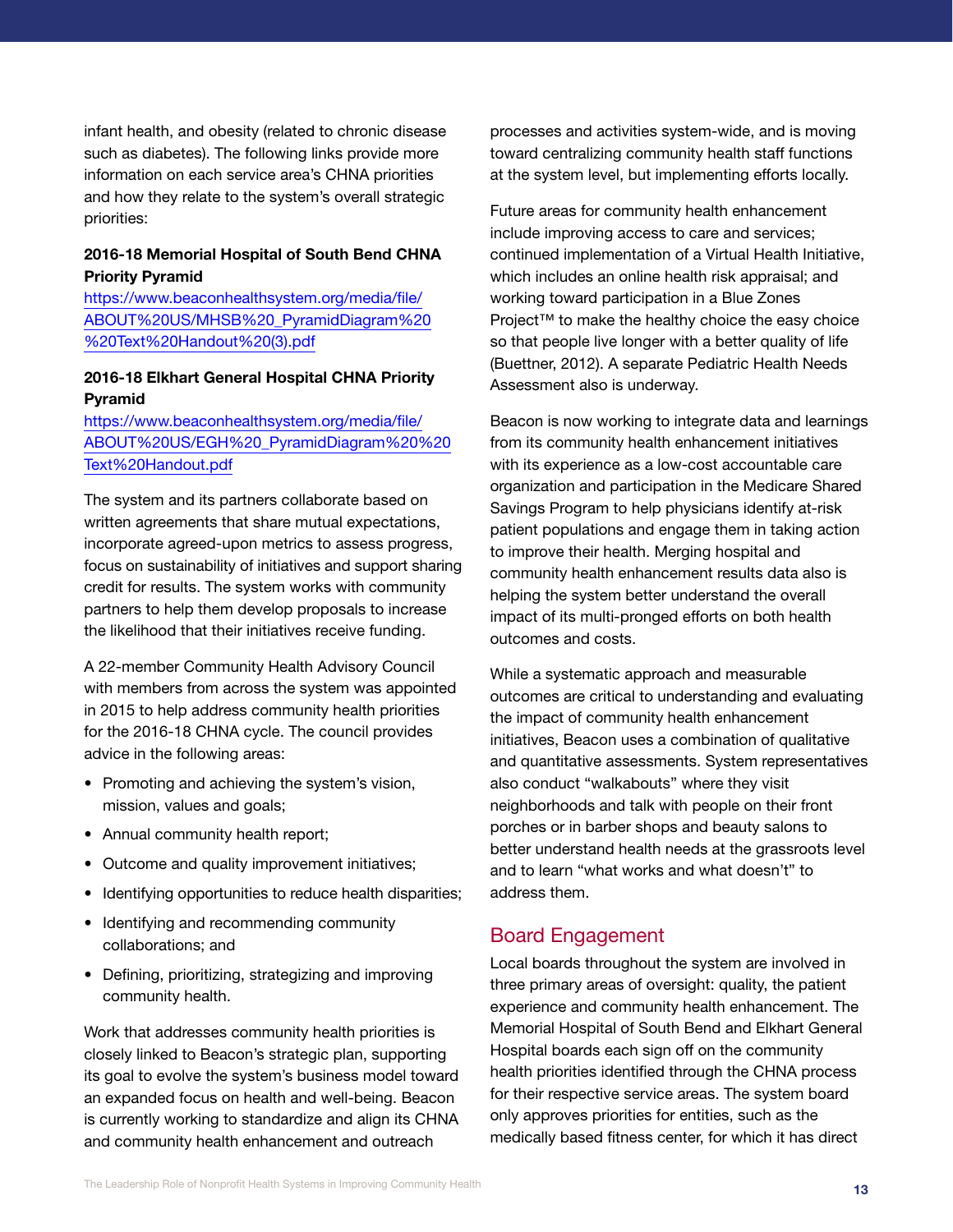oversight. Board members also serve on the Community Health Advisory Council.

Hospital boards do not have specific committees devoted to community benefit or community health improvement. However, quality committees of the hospital and system boards review data on community health enhancement initiatives and outcomes.

Beacon shares the results of its work to improve community health through an annual Community Health Report [\(https://www.beaconhealthsystem.org/](https://www.beaconhealthsystem.org/media/file/ABOUT%20US/2012_2015%20CHE%20Community%20Health%20Report.pdf) [media/file/ABOUT%20US/2012\\_2015%20CHE%20](https://www.beaconhealthsystem.org/media/file/ABOUT%20US/2012_2015%20CHE%20Community%20Health%20Report.pdf) [Community%20Health%20Report.pdf\)](https://www.beaconhealthsystem.org/media/file/ABOUT%20US/2012_2015%20CHE%20Community%20Health%20Report.pdf) to its boards. The system and hospital boards receive quarterly updates on progress related to community health enhancement initiatives as well. For the past 25 years, board members also have participated in "community plunges" where they meet with people who have specific health needs and can answer questions such as, "What is it like to be homeless living on the streets in South Bend in the winter?" Plunges engage participants emotionally and visually and typically result in participants asking, "What role can the hospital or system play to address this problem?" The system believes that directly connecting community leaders with people in need brings the system's work alive. One executive observed, "When our executives and board members hear people's stories, they see the impact the system and its partners can make and understand why the system needs to continue to support this work."

### Dignity Health

### Maximizing community health through internal alignment and community partnerships



Dignity Health is one of the largest health care systems in the U.S. Headquartered in San Francisco, the system includes more than 400 care centers in 21 states encompassing hospitals, urgent and occupational care,

imaging centers, home health and primary care. Dignity Health's team is made up of more than 60,000 employees and 9,000 affiliated physicians providing care and service, with special attention to the poor and underserved. In 2015, Dignity Health provided \$954 million in community benefit.

### Commitment and Leadership in Community Health

Dignity Health's commitment to the communities it serves has included financial, in-kind, programmatic and volunteer support to hundreds of programs. Since 1990, the health system has provided 3,200 grant awards totaling more than \$60 million and low-interest loans to 276 projects totaling \$167million.

Dignity Health has a mission of service like many other faith-based nonprofits:

*"We are committed to furthering the healing ministry of Jesus. We dedicate our resources to delivering compassionate, high-quality, affordable health services; serving and advocating for our sisters and brothers who are poor and disenfranchised; and partnering with others in the community to improve the quality of life."*

This mission statement has remained unchanged since the system was founded in 1986. While many systems serve and advocate for the poor, what distinguishes Dignity Health's mission is its explicit emphasis on partnership, evidenced within the organization and in the communities it serves.

A system board-approved Community Benefit Policy establishes accountabilities for and guides integration of community health-related activities to fulfill the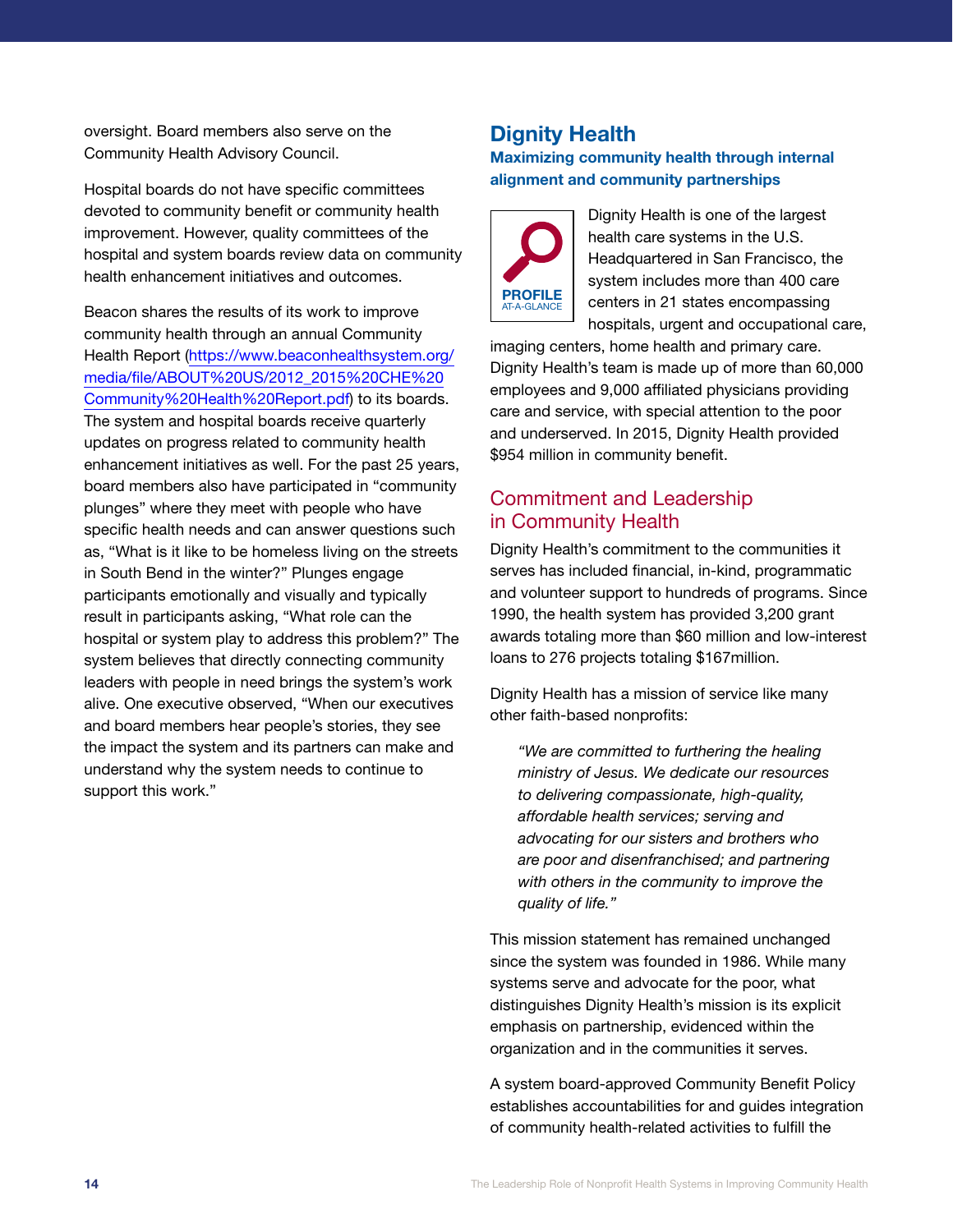system's mission. Additionally, the bylaws of Dignity Health's community hospitals charge their boards with participating in establishing priorities, plans and programs to enhance community health status; approving community benefit plans for local hospitals; and monitoring progress toward identified goals.

The process related to this work and its integration is extensive and supported by a pervasive culture originally established by Dignity Health's founders. The current system board chair, Tessie Guillermo, notes that there is substantial reporting (data and stories) around the system's community health efforts, as well as collaboration and cooperation across the system and in the community. "If it's that transparent to us at the board level, then it really is happening all throughout the organization in a very deep way," she says.

### Community Health Improvement: Partnerships, Priorities, Progress

Dignity Health robustly staffs and funds its community health functions. According to Marvin O'Quinn, Senior Executive Vice President/Chief Operating Officer, "We created an organizational structure and funded it to operate. Our mission is what everything flows from, and into. We live the mission through all of our activities. It is not sidelined or siloed as its own entity."

The Dignity Health team utilizes scorecards, fact sheets and reports to track, analyze and communicate the results of community health efforts (see the organization's 2015 mission integration report at [https://www.dignityhealth.org/content/cm/media/](https://www.dignityhealth.org/content/cm/media/documents/Mission-Integration-Annual-Report.pdf) [documents/Mission-Integration-Annual-Report.pdf](https://www.dignityhealth.org/content/cm/media/documents/Mission-Integration-Annual-Report.pdf)).

In order to receive funding through its Community Grants program, the system requires organizations which must partner with other organizations to form "accountable care communities"—to identify measurable goals and report them in a consistent manner.

Dignity Health provides its hospitals with a standardized tool, the Program Digest Template (see Exhibit 3 on page 16), for stating the goals of community health programs and initiatives. The template is used as a component of each hospital's annual community benefit report and plan, and its

triennial implementation strategy. This template ensures that goals and measurable objectives are stated for each of a hospital's principal community health programs. The template does not define what those goals or measurements should be, but makes them explicit and public. The hospital Community Health Committee reviews and provides input into the hospital's report and plan, and the hospital community board takes action to approve it annually, as a matter of policy.

The report and plan and the implementation strategy are posted on each hospital's website and in one location on Dignity Health's website. (All community benefit reports/plan and implementation strategies can be found online at:

[https://www.dignityhealth.org/about-us/community](https://www.dignityhealth.org/about-us/community-health/community-health-programs-and-reports)[health/community-health-programs-and-reports\)](https://www.dignityhealth.org/about-us/community-health/community-health-programs-and-reports).

One system-wide priority is that evidence-based chronic disease self-management and diabetes self-management programs be offered by hospitals across Dignity Health. The health system has tracked hospital admissions and emergency department visits by program participants and reported these to boards at the hospital and health system levels. Dignity Health is currently standardizing additional validated metrics for these programs across all three states where the system operates hospitals to develop a more detailed picture of the programs' impact locally, regionally and system-wide. When complete, this metric-set will be compiled into an enhanced dashboard for goal-setting and program management.

Beginning in 2015, the Community Health Department embarked on a strategic alignment initiative to strengthen Dignity Health's ability to meet its Horizon 2020 strategic plan goals and the Triple Aim of better care, better health outcomes for populations, and lower per-capita costs. Dignity Health believes Community Health's alignment and coordination with other departments at the system and facility levels are crucial factors for success in an increasingly at-risk, value-based reimbursement environment. In 2016 Dignity Health also invested in a new position a Community and Population Health Director to strengthen connectivity between the two as the system innovates with new models.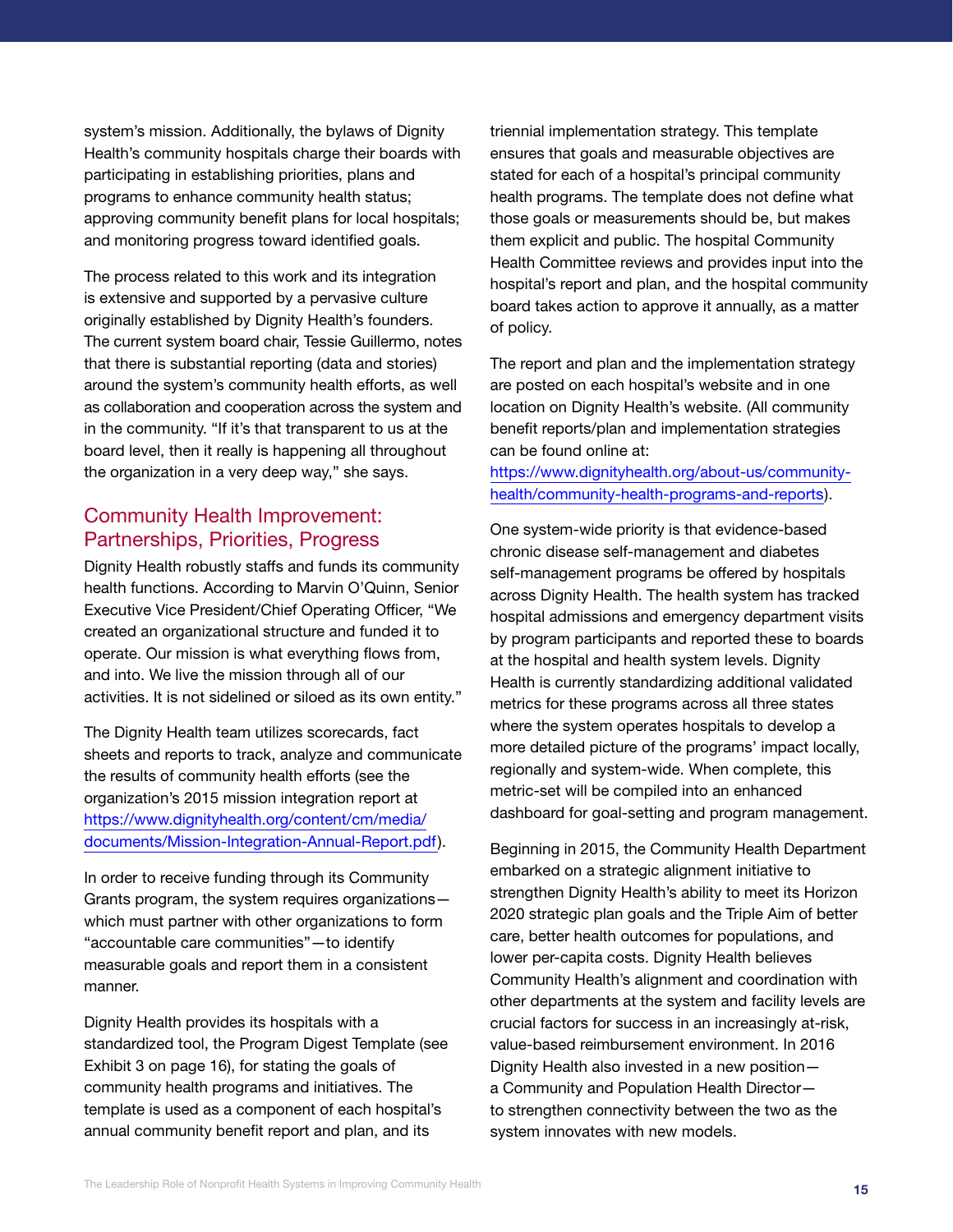### Exhibit 3 – Program Digest Template



**Program Digest Template** Used in Hospitals' Annual Community Benefit Reports

and Plans Approved by Community Boards

| [Program or Initiative Name]                       |                                                                                                         |  |  |  |  |  |
|----------------------------------------------------|---------------------------------------------------------------------------------------------------------|--|--|--|--|--|
| Significant Health Needs                           | List the significant health needs in the most recent Community Health                                   |  |  |  |  |  |
| Addressed                                          | Needs Assessment, and check as appropriate for each program described.                                  |  |  |  |  |  |
|                                                    |                                                                                                         |  |  |  |  |  |
|                                                    | Significant Health Need 1<br>$\Box$                                                                     |  |  |  |  |  |
|                                                    | Significant Health Need 2<br>$\Box$                                                                     |  |  |  |  |  |
|                                                    | Significant Health Need 3<br>$\Box$                                                                     |  |  |  |  |  |
|                                                    | Significant Health Need 4<br>$\Box$                                                                     |  |  |  |  |  |
|                                                    | Significant Health Need 5<br>$\Box$                                                                     |  |  |  |  |  |
|                                                    |                                                                                                         |  |  |  |  |  |
| Program Emphasis                                   | Select the emphases of the program from the five core principles below.                                 |  |  |  |  |  |
| (Core Principles)                                  |                                                                                                         |  |  |  |  |  |
|                                                    | Focus on Disproportionate Unmet Health-Related Needs<br>$\Box$<br><b>Emphasize Prevention</b><br>$\Box$ |  |  |  |  |  |
|                                                    | Contribute to a Seamless Continuum of Care                                                              |  |  |  |  |  |
|                                                    | $\Box$<br><b>Build Community Capacity</b><br>O.                                                         |  |  |  |  |  |
|                                                    | Demonstrate Collaboration<br>$\Box$                                                                     |  |  |  |  |  |
|                                                    |                                                                                                         |  |  |  |  |  |
| <b>Program Description</b>                         |                                                                                                         |  |  |  |  |  |
|                                                    |                                                                                                         |  |  |  |  |  |
| Community Benefit                                  |                                                                                                         |  |  |  |  |  |
| Category                                           |                                                                                                         |  |  |  |  |  |
|                                                    | <b>FY2016 Report</b>                                                                                    |  |  |  |  |  |
| Program Goal /                                     |                                                                                                         |  |  |  |  |  |
| Anticipated Impact                                 |                                                                                                         |  |  |  |  |  |
| Measurable Objective(s)                            |                                                                                                         |  |  |  |  |  |
| with Indicator(s)                                  |                                                                                                         |  |  |  |  |  |
| <b>Intervention Actions</b>                        |                                                                                                         |  |  |  |  |  |
| for Achieving Goal                                 |                                                                                                         |  |  |  |  |  |
| <b>Planned Collaboration</b>                       |                                                                                                         |  |  |  |  |  |
|                                                    |                                                                                                         |  |  |  |  |  |
| Program Performance /                              |                                                                                                         |  |  |  |  |  |
| Outcome                                            |                                                                                                         |  |  |  |  |  |
| Hospital's Contribution /                          |                                                                                                         |  |  |  |  |  |
| Program Expense                                    |                                                                                                         |  |  |  |  |  |
|                                                    | FY2017 Plan                                                                                             |  |  |  |  |  |
| Program Goal /                                     |                                                                                                         |  |  |  |  |  |
| Anticipated Impact                                 |                                                                                                         |  |  |  |  |  |
| Measurable Objective(s)                            |                                                                                                         |  |  |  |  |  |
| with Indicator(s)<br><b>Intervention Actions</b>   |                                                                                                         |  |  |  |  |  |
|                                                    |                                                                                                         |  |  |  |  |  |
| for Achieving Goal<br><b>Planned Collaboration</b> |                                                                                                         |  |  |  |  |  |
|                                                    |                                                                                                         |  |  |  |  |  |
|                                                    |                                                                                                         |  |  |  |  |  |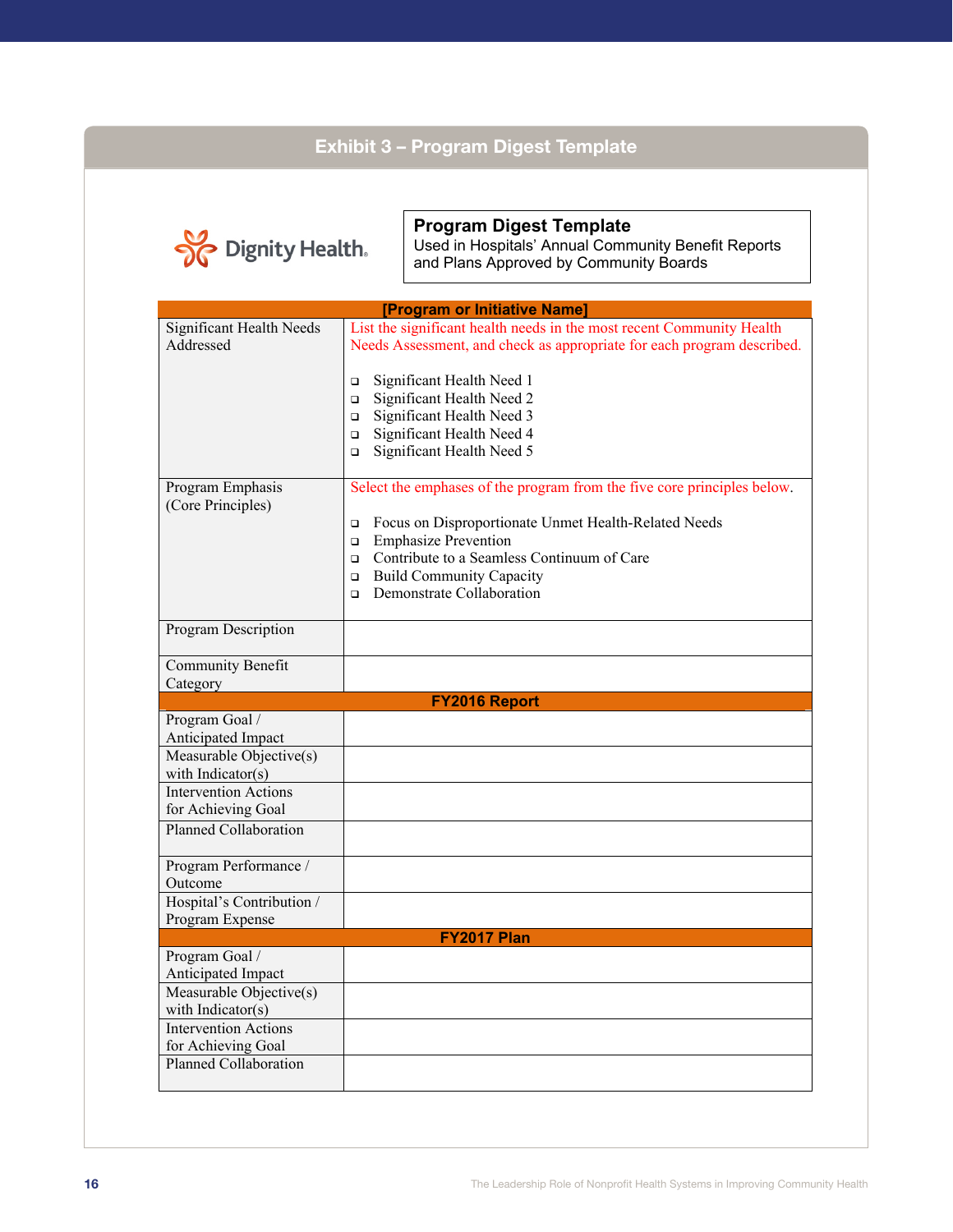Equally important is external alignment with a range of community service providers addressing preventive, primary and post-acute medical care; behavioral health; and a range of social factors that can promote or inhibit good health (see Exhibit 4 on page 18). The following entities at each hospital facility include membership from the community:

- Community Board (required to match the demographics of the community) provides guidance, support and recommendations to Dignity Health on matters related to the local hospital and its community.
- Community Grants Committee recommends grant awards to the system board.
- Community Health Committee is responsible for the local CHNA and implementation strategy, as well as review of and input on related programs and relationships.

The system's core Community Health components include the following nine areas of infrastructure and programming:

- 1. Alignment of Community and Population Health efforts—strengthening the connection between acute care and community health to transition patients both across the care continuum and back into their lives as community members with adequate social supports (the Community and Population Health Director is part of this effort).
- 2. Community Investments—\$100 million investment fund that provides below-market interest rate loans to nonprofit organizations working to improve community health and quality of life in communities served by Dignity Health and focused on addressing social determinants of health.
- 3. Community Grants—funded by 0.05 percent of each hospital's prior year audited expenses, these grants are awarded to nonprofit organizations addressing health priorities identified in the hospital's CHNA.
- 4. Social Innovation Partnership Grants—focused on partnering with organizations to implement new models of service delivery and/or transformative approaches.
- 5. Community Benefit Reporting—Dignity Health documents and reports qualified community benefit expenses and programs in each hospital and for the system overall. It includes community benefit policies, reporting software, assigned staff and close working relationships with finance. Public reports are filed annually and made available online, as required by the IRS and the states of California and Nevada.
- 6. CHNA and Implementation Strategy—the system office of Community Health provides technical assistance and common standards for preparation and use of CHNA reports and plans.
- 7. Community Health Programs—the Community Health Department provides leadership and technical assistance to the hospitals on community health program selection, development, evaluation, fund development and community health advocacy. Community health program support includes coordination of system-wide chronic disease self-management education at 27 hospital facilities and start-up assistance for new programs including the Diabetes Empowerment Education Program.
- 8. Community Health International Programs award grants and provide technical assistance to projects serving low-income communities, primarily in countries where Dignity Health sponsors have missions or to organizations addressing critical needs with global impact.
- 9. Ecology/Sustainability-developing and implementing policies that support reuse, recycling and minimization of resources, as well as ensuring that products and processes are environmentally responsible.

### Board Engagement

Dignity Health's system board actively oversees work related to community health improvement and population health. The board's finance committee reviews investments related to community benefit. The planning and strategy committee reviews information related to work that connects community and population health and how that work ties to the CHNA. The mission integrity committee of the board oversees work that ties community health to the organization's mission.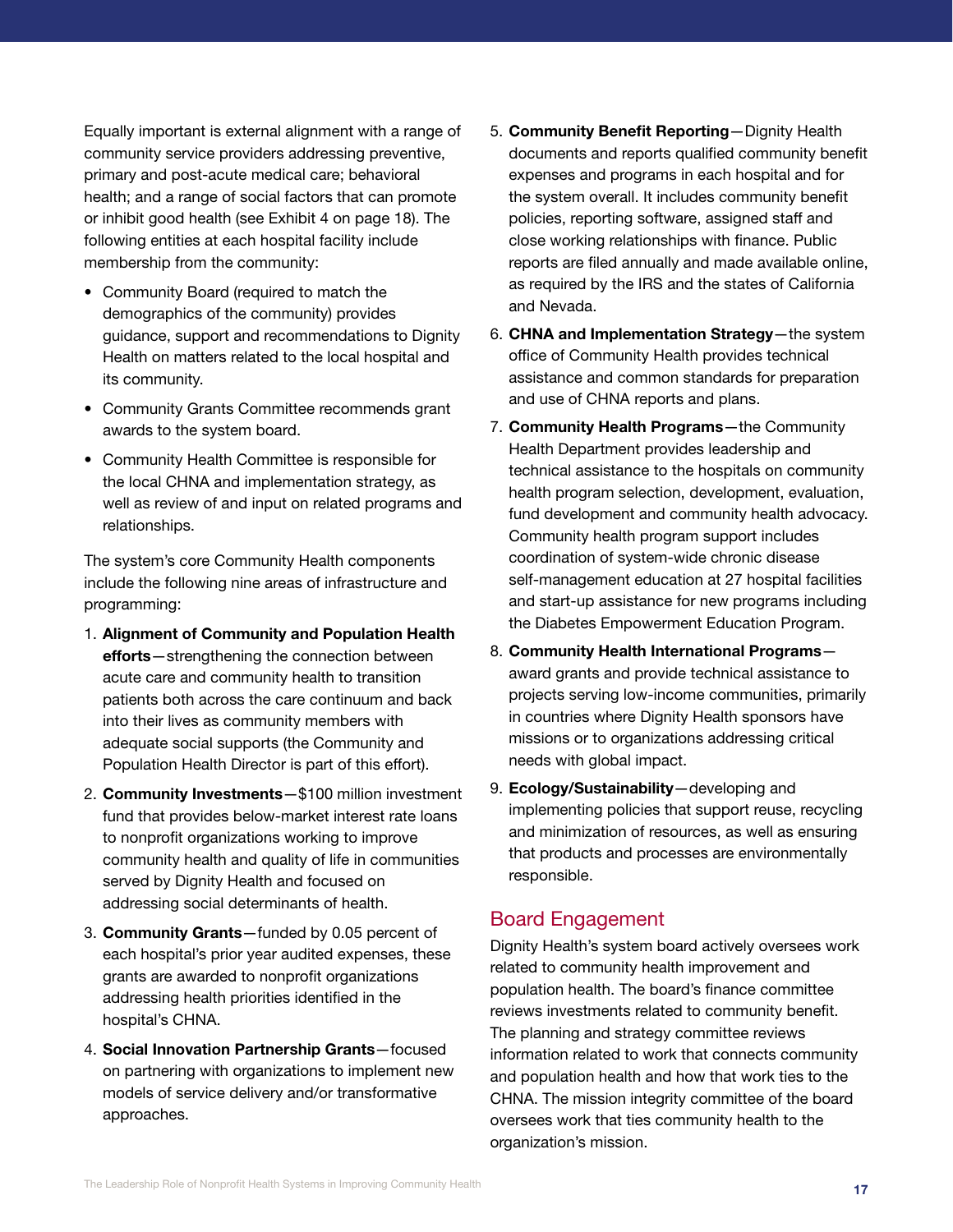

In June 2016, Dignity Health brought together community health, executive, foundation and system and local board leadership for two days to work on its Community Health Alignment Imperative. This work includes discussions about developing technology that allows for data sharing with other community organizations. The goal is to house all clinical and

social data in the system, allowing clinical staff to see their patients holistically. This intense level of coordination, partnership and executive level focus on alignment showcases Dignity Health's deep, integrated commitment to the success of this work and its outcomes for the communities it serves.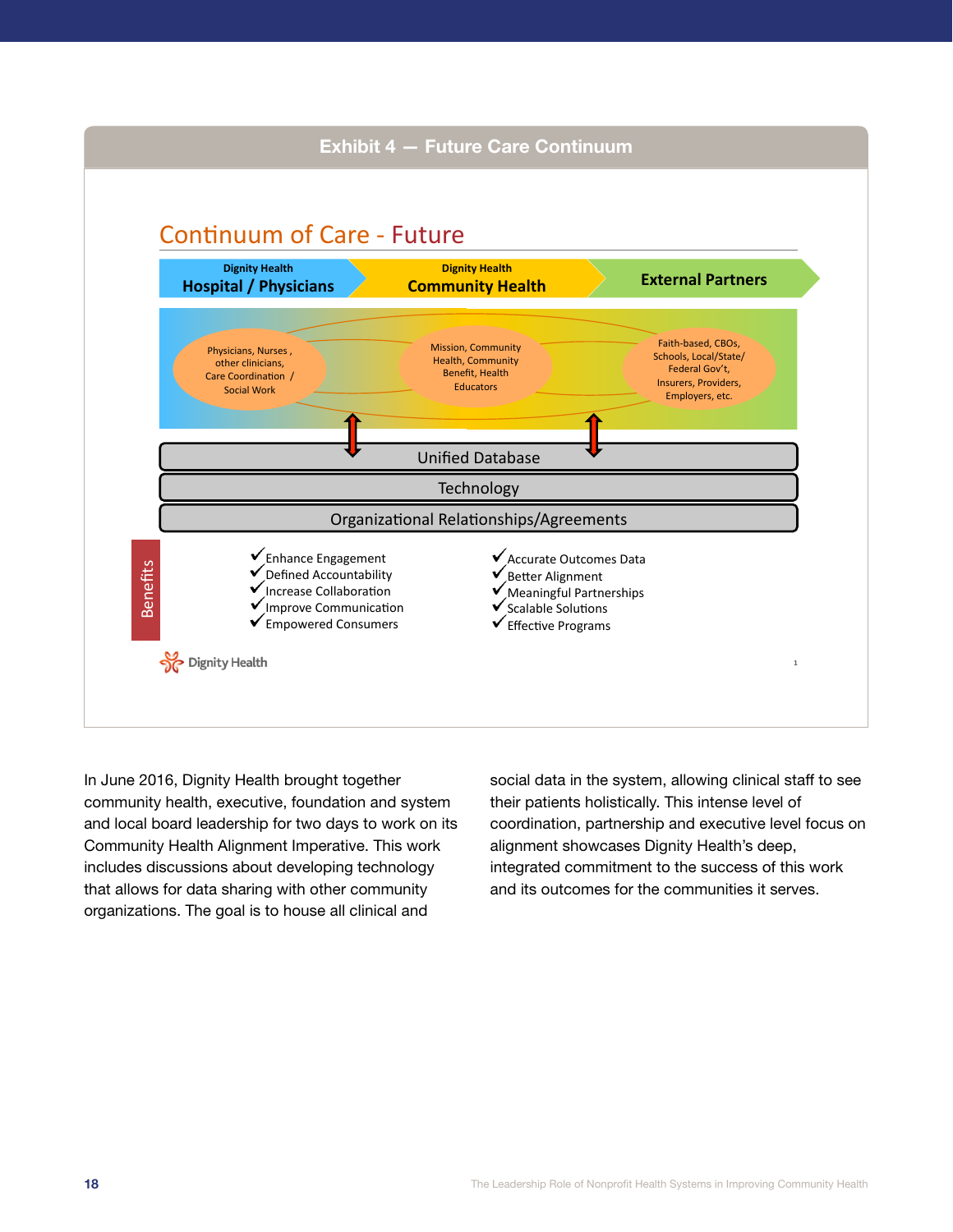### **MaineHealth**

Working together with local affiliates and partners since 1997 to improve community health in the system's service area and statewide



MaineHealth, based in Portland, Maine, serves nearly 1.1 million people in 11 counties in southern Maine and Carroll County in New Hampshire. MaineHealth includes nine member and four affiliate hospitals, along with other

aligned provider organizations, and provides a broad range of preventive, health promotion, acute and post-acute care to the population it serves.

### Commitment and Leadership in Community Health

MaineHealth was established in 1997. It brought together Maine Medical Center, a large teaching hospital in Portland, and several community hospitals and other health-related entities as an integrated, nonprofit health system. At its inception, the MaineHealth board of trustees adopted the following vision for the system:

*"Working together so our communities are the healthiest in America."*

It continues to guide the system's two-part population health strategy today, almost two decades later. Part one focuses on improving the health of all people and communities in the service area; part two focuses on improving the health of individual patients who are served by MaineHealth hospitals and clinicians.

As an integral part of MaineHealth's strategic planning process, the vision has been reviewed and strongly affirmed by the board of directors on a regular basis. In support of this vision, the board has adopted a set of principles to guide MaineHealth's strategies, priorities and decisions. These principles are:

- We are committed to improving the health status of our communities;
- We will preserve our commitment to the ideals of our not-for-profit tradition, including access to care for all;
- We are committed to quality, cost-effective, safe patient and family-oriented care;
- We believe that integration of physicians and other health care providers is essential to delivering high quality care;
- We recognize that risk management is essential to assuring financial sustainability;
- We will continue to be a leader in health care policy development;
- We are committed to being a leader in reducing the rate of increase in health care costs;
- We are committed to being a leader in innovating system changes that enhance the value of care;
- We recognize that data management and analysis are key to improving the value of care; and
- We recognize that a highly qualified and committed workforce is essential to delivering high-value care.

Sustained commitment to its vision and to these guiding principles has been a consistent hallmark of MaineHealth throughout its 20-year history. Recognizing that nonprofit hospital finances often are not strong enough to yield the investments required to improve population health, MaineHealth board members and senior leaders developed an innovative strategy to meet the challenge of producing resources in a continuous fashion to support the system's vision. This three-part financial strategy includes (1) partnerships with payers on projects of mutual importance, such as asthma care for children; (2) aggressive pursuit of grants and contracts from public and private sources; and (3) modest, proportional annual allocations of the system's unrestricted net assets (0.5 percent in fiscal year 2015) to support projects that benefit all member organizations.

### Community Health Improvement: Partnerships, Priorities, Progress

Recognizing that prudent stewardship demands the adoption of clear priorities, targets, and metrics to accompany the investment of substantial resources in community health improvement initiatives, the MaineHealth board and leadership team in 2009 launched the MaineHealth Health Index Initiative. Consistent with MaineHealth's vision and guiding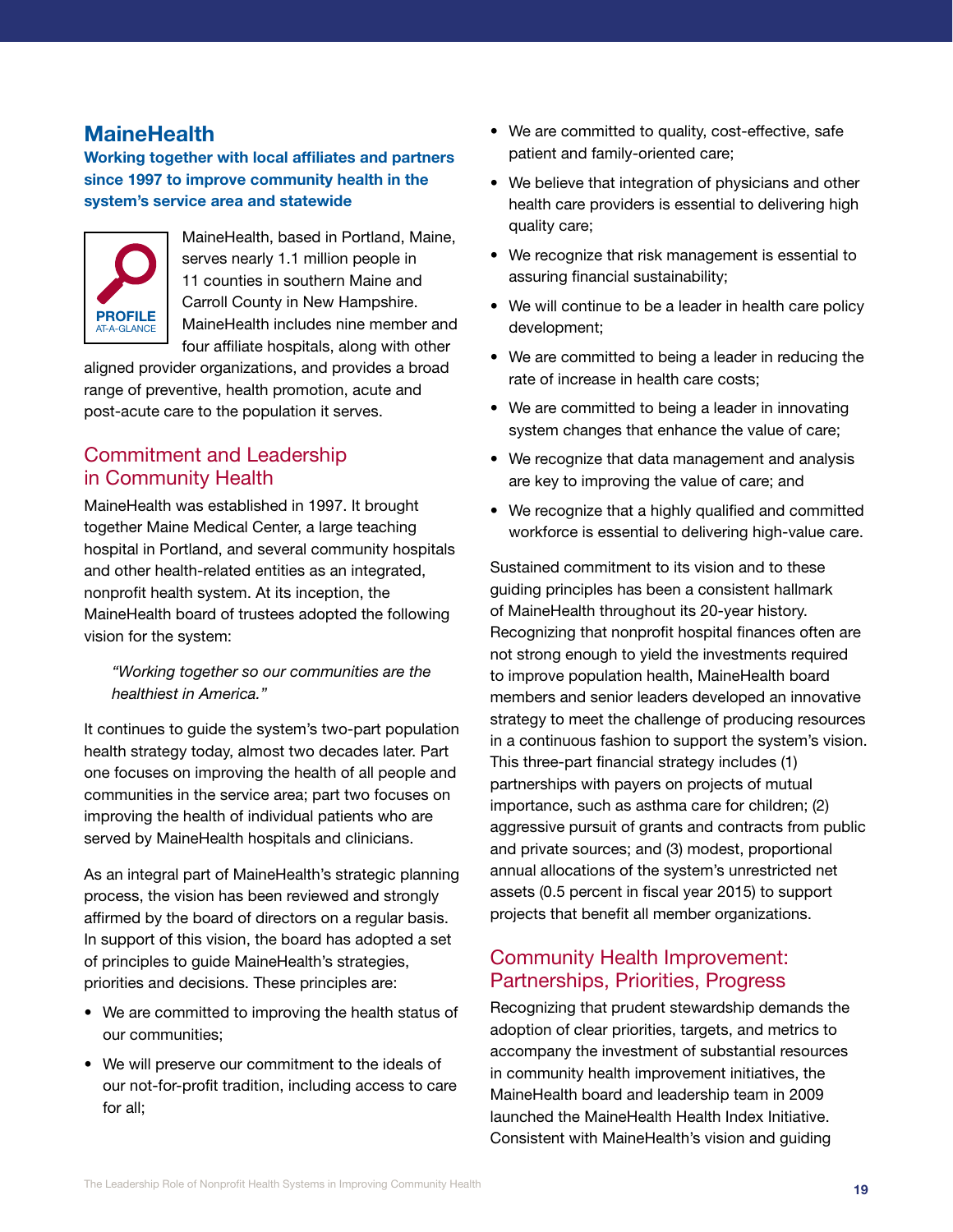principles, this initiative is focused on identifying high priority health issues in the system's service area; developing system-wide strategies to address these issues in concert with other community stakeholders; and adopting clear goals, targets and metrics to enable objective measurement of progress. Exhibit 5 on page 21 is an excerpt from MaineHealth's 2015 Health Index Report, the fifth report in this series. It lists the system's seven top population health priorities for the 2014-2016 time period and summarizes the progress by 2015 in relation to them. For detailed information about MaineHealth's approach and results, see the 2015 Health Index Report available at [www.mainehealthindex.org](http://www.mainehealthindex.org).

The MaineHealth board of trustees and leadership team have developed and adopted a strategic plan for fiscal year 2016-2018 that includes an updated set of system-wide population health priorities, goals and targets. The plan is available at [www.mainehealth.org/](http://www.mainehealth.org/strategic-plan) [strategic-plan.](http://www.mainehealth.org/strategic-plan) After meeting all but one of the 2016 targets for the system's seven Health Index priorities, the board endorsed aggressive new short- and longterm targets for 2018 and 2021, respectively (see Exhibit 6 on page 22).

### Board Engagement

Inspired by the visionary leadership of Donald McDowell, MaineHealth's founding president, the MaineHealth board of directors at the inception of the system embraced the concept of working collaboratively with other stakeholders to improve the health of the communities they serve. Under the leadership of MaineHealth's current president, Bill Caron, the board has maintained that commitment consistently and strongly ever since. This commitment is reflected clearly in MaineHealth's strategic priorities; its highly advanced processes for setting community health improvement goals, targets and metrics for measuring progress; its steady investment of resources in its population health staffing and programs; and a broad range of collaborative partnerships at the local and system levels.

The MaineHealth board has charged its quality committee with oversight responsibility for monitoring achievement of key population health indicators along with other quality metrics. In addition, the board's finance committee is actively involved in investment decisions, and the board as a whole is deeply engaged in setting strategic priorities and assessing the system's performance and progress.

The system-level Community Health Improvement Council, comprised of representatives from all MaineHealth organizations as well as external community stakeholders and partners, advises and assists the MaineHealth board and executive team. The council meets quarterly and is charged with performing four functions:

- Monitor the needs of communities in the MaineHealth service area;
- Approve the high-priority health improvement issues to which MaineHealth will allocate time, energy and resources;
- Critique and approve community health work plans, including goals, resource requirements and proposed outcome measures; and
- Review progress and results of community health improvement programs.

Recognizing that the prevailing payment systems for hospital and medical services provide very limited financial incentives or compensation for prevention, health promotion and population health improvement, the MaineHealth board has directed the executive leadership team to proactively pursue external grants and contracts that will complement and augment the board's investment of system assets in these initiatives. The strategy of creating and maintaining diversification in funding sources has been instrumental in sustaining MaineHealth's community health improvement programs. In fiscal year 2016, for example, MaineHealth generated \$10.6 million in grants and contracts from multiple sources including the U. S. Department of Health and Human Services; the States of Maine, New Hampshire and Vermont; the City of Portland; and several private foundations. Some of MaineHealth's multi-sector partnership initiatives have received grant support from the U. S. Centers for Disease Control and Prevention.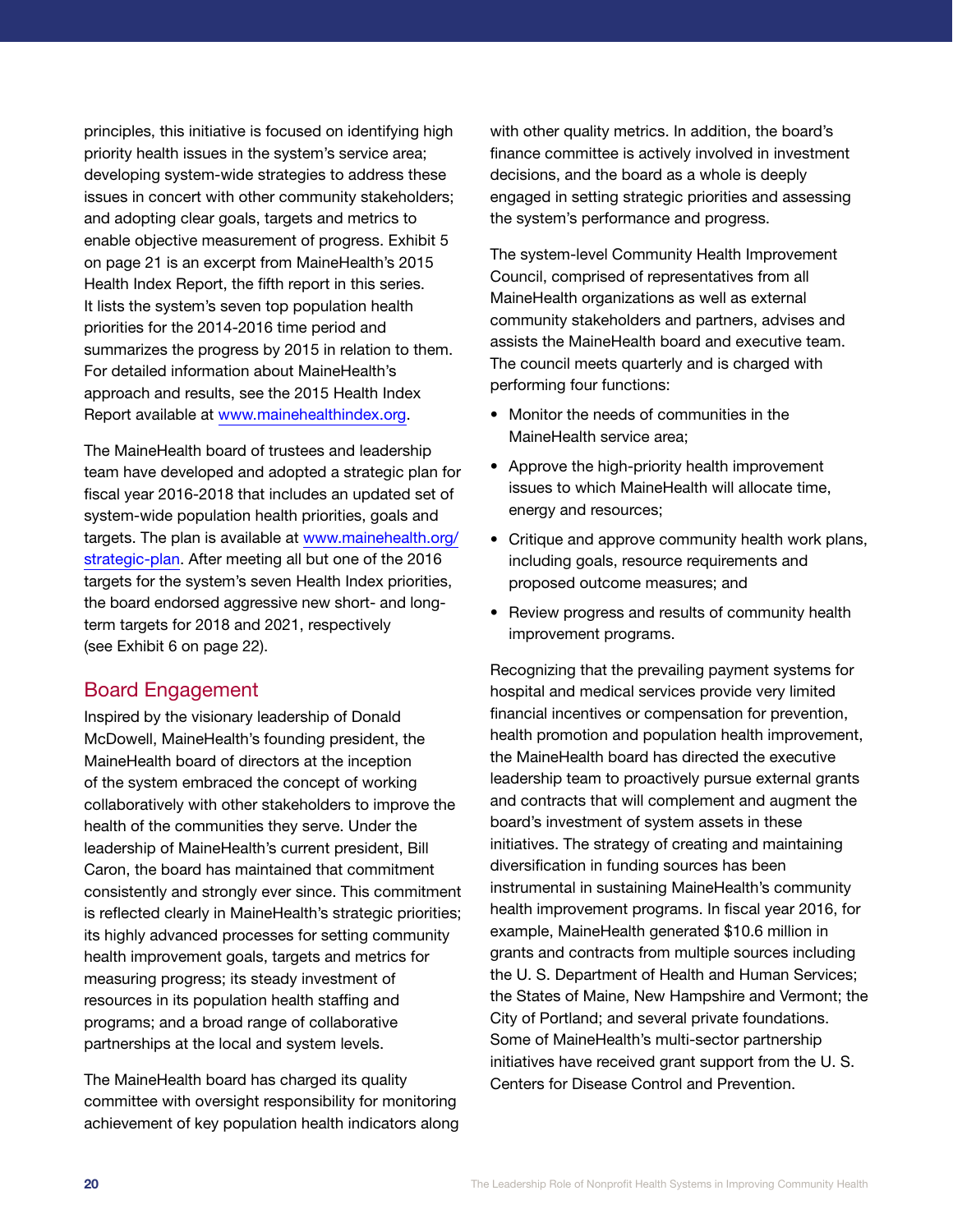### Exhibit 5 —2015 MaineHealth Health Index Report

### **2015 MaineHealth Health Index Report**

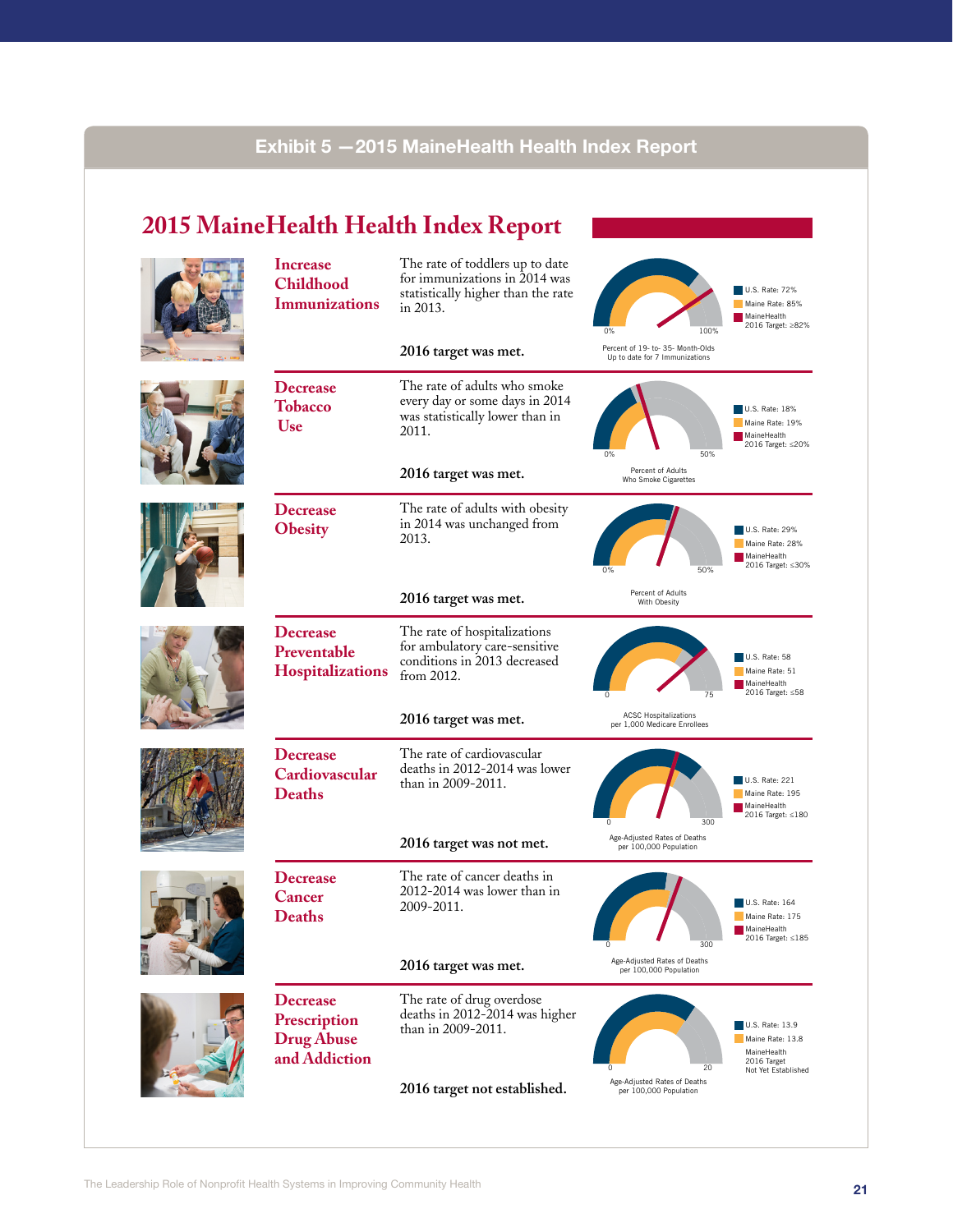### Exhibit 6 — MaineHealth Health Index Targets & Measures

### MaineHealth

|                                    |                                                                                                                                                                   | Health Index Targets & Measures |                                                                                                                                              |                                                             |  |  |  |
|------------------------------------|-------------------------------------------------------------------------------------------------------------------------------------------------------------------|---------------------------------|----------------------------------------------------------------------------------------------------------------------------------------------|-------------------------------------------------------------|--|--|--|
| <b>Health Index</b><br>Priority    | <b>Short-term Measure and Target*</b><br>(Achieve by September 30, 2018)                                                                                          |                                 | Long-term Measure and Target**<br>(Achieve by September 30, 2021)                                                                            |                                                             |  |  |  |
| <b>Increase</b>                    | <b>Measure:</b>                                                                                                                                                   |                                 | <b>Measure:</b>                                                                                                                              |                                                             |  |  |  |
| Childhood<br><b>Immunizations</b>  | % of 2-year-olds served by MaineHealth member-<br>are up-to-date on all ten vaccines recommended by<br>their 2 <sup>nd</sup> birthday                             |                                 | % of 19-35-month-olds in Maine up-to-date for bundle of<br>owned family medicine and pediatric practices who seven vaccines (4:3:1:3*:3:1:4) |                                                             |  |  |  |
|                                    | Baseline:                                                                                                                                                         | Target:                         | Baseline:                                                                                                                                    | <u>Target:</u>                                              |  |  |  |
|                                    | 57% as of 9/30/15                                                                                                                                                 | ≥60% as of 9/30/18              | 85% in 2014                                                                                                                                  | ≥85% in 3 of 6 years during 2015-2020                       |  |  |  |
| <b>Decrease</b>                    | Measure:                                                                                                                                                          |                                 | Measure:                                                                                                                                     |                                                             |  |  |  |
| <b>Tobacco Use</b>                 | # of adults with tobacco dependence who are<br>electronically referred to Maine Tobacco HelpLine<br>by providers in MaineHealth member-owned<br>organizations     |                                 | cigarettes daily or some days                                                                                                                | % adults in the MaineHealth Service Area who smoke          |  |  |  |
|                                    | Baseline:                                                                                                                                                         | <u>Target:</u>                  | Baseline:                                                                                                                                    | <u>Target:</u>                                              |  |  |  |
|                                    | 2228 in FY2015                                                                                                                                                    | 4000 in FY2018                  | 18% in 2014                                                                                                                                  | ≤14% in 2020                                                |  |  |  |
| <b>Decrease</b>                    | <b>Measures &amp; Targets:</b>                                                                                                                                    |                                 | Measure:                                                                                                                                     |                                                             |  |  |  |
| <b>Obesity</b>                     | Among MaineHealth member-owned family &<br>internal medicine practices using the Epic EHR:<br>$\approx$ ≥80% completed training on adult obesity                  |                                 | $\geq$ 30.0 (indicating obesity)                                                                                                             | % adults in MaineHealth Service Area with a body mass index |  |  |  |
|                                    | Standard of Care, and                                                                                                                                             |                                 | Baseline:                                                                                                                                    | <u>Target:</u>                                              |  |  |  |
|                                    | ■ ≥50% implemented components of Standard of                                                                                                                      |                                 | 28% in 2014                                                                                                                                  | ≤26% in 2020                                                |  |  |  |
|                                    | Care                                                                                                                                                              |                                 |                                                                                                                                              |                                                             |  |  |  |
| <b>Decrease</b>                    | <b>Measure ONE:</b>                                                                                                                                               |                                 | Measure:                                                                                                                                     |                                                             |  |  |  |
| Preventable                        | Most recent annual rate of hospitalizations for                                                                                                                   |                                 |                                                                                                                                              | Rate of hospitalizations for Ambulatory Care-Sensitive      |  |  |  |
| <b>Hospitalizations</b>            | COPD per 1,000 beneficiaries attributed to<br>MaineHealth ACO's Medicare Shared Savings<br>Program                                                                |                                 | Conditions per 1,000 Medicare enrollees                                                                                                      |                                                             |  |  |  |
|                                    | <b>Baseline:</b>                                                                                                                                                  | <u>Target:</u>                  | <b>Baseline:</b>                                                                                                                             | <u>Target:</u>                                              |  |  |  |
|                                    | 8.9 in FY2015                                                                                                                                                     | ≤8.31^ in FY 2018               |                                                                                                                                              |                                                             |  |  |  |
|                                    | <b>Measure <u>TWO</u>:</b>                                                                                                                                        |                                 |                                                                                                                                              |                                                             |  |  |  |
|                                    | Most recent annual rate of hospitalizations for<br>Heart Failure per 1,000 beneficiaries attributed to<br>MaineHealth ACO's Medicare Shared Savings<br>Program    |                                 | 45 in 2013                                                                                                                                   | ≤30 in 2019                                                 |  |  |  |
|                                    | <b>Baseline:</b>                                                                                                                                                  | <u>Target:</u>                  |                                                                                                                                              |                                                             |  |  |  |
|                                    | 12.6 in FY2015                                                                                                                                                    | ≤10.0^ in FY 2018               |                                                                                                                                              |                                                             |  |  |  |
|                                    | 90 <sup>th</sup> percentile among all MSSP programs in the Q1, 2016 report                                                                                        |                                 |                                                                                                                                              |                                                             |  |  |  |
| <b>Decrease</b>                    | <b>Measure:</b>                                                                                                                                                   |                                 | Measure:                                                                                                                                     |                                                             |  |  |  |
| Cardiovascular<br><b>Mortality</b> | Among 18-85 year old patients with hypertension<br>who were cared for by practices in MaineHealth<br>ACOs, % with blood pressure in control<br>$($ < 140/90mm Hg) |                                 | 3-year, age-adjusted rate of deaths per 100,000 population                                                                                   |                                                             |  |  |  |
|                                    | Baseline:                                                                                                                                                         | Target:                         | <b>Baseline:</b>                                                                                                                             | Target:                                                     |  |  |  |
|                                    | 68% in 2015                                                                                                                                                       | ≥72% in FY2018                  | 185 in 2012-2014                                                                                                                             | ≤155 in 2018-2020                                           |  |  |  |
| <b>Decrease</b>                    | <b>Measure:</b>                                                                                                                                                   |                                 | <b>Measure:</b>                                                                                                                              |                                                             |  |  |  |
| Cancer                             | Among 50-75 year olds whose primary care is                                                                                                                       |                                 |                                                                                                                                              | 3-year, age-adjusted rate of deaths per 100,000 population  |  |  |  |
| <b>Mortality</b>                   | provided at a MaineHealth ACO affiliated practice,                                                                                                                |                                 |                                                                                                                                              |                                                             |  |  |  |
|                                    | % with appropriate screening for colorectal cancer                                                                                                                |                                 |                                                                                                                                              |                                                             |  |  |  |
|                                    | Baseline:                                                                                                                                                         | Target:                         | Baseline:                                                                                                                                    | Target:                                                     |  |  |  |
|                                    | 62%, measured in 10/2015 80% in FY2018                                                                                                                            |                                 | 172 in 2012-2014                                                                                                                             | ≤146 in 2018-2020                                           |  |  |  |
| <b>Decrease</b>                    | <b>Measure &amp; Target:</b>                                                                                                                                      |                                 | <b>Measure:</b>                                                                                                                              |                                                             |  |  |  |
| Prescription                       | 100% of opioid prescribers at MaineHealth                                                                                                                         |                                 | 3-year, age-adjusted rate of deaths per 100,000 population                                                                                   |                                                             |  |  |  |
| Drug Abuse &                       | member organizations who completed three hours                                                                                                                    |                                 | <b>Baseline:</b>                                                                                                                             | Target:                                                     |  |  |  |
| <b>Addiction</b>                   | of Continuing Medical Education on prescribing                                                                                                                    |                                 | 14.2 in 2012-2014                                                                                                                            | ≤12.0 in 2018-2020                                          |  |  |  |
|                                    | opioid medication by December 31, 2017                                                                                                                            |                                 |                                                                                                                                              |                                                             |  |  |  |

\*Short Term Measures & Targets - Data available from MaineHealth Sources<br>\*\* Long Term Measures & Targets are more aggressive & based on national and state dat<mark>a</mark>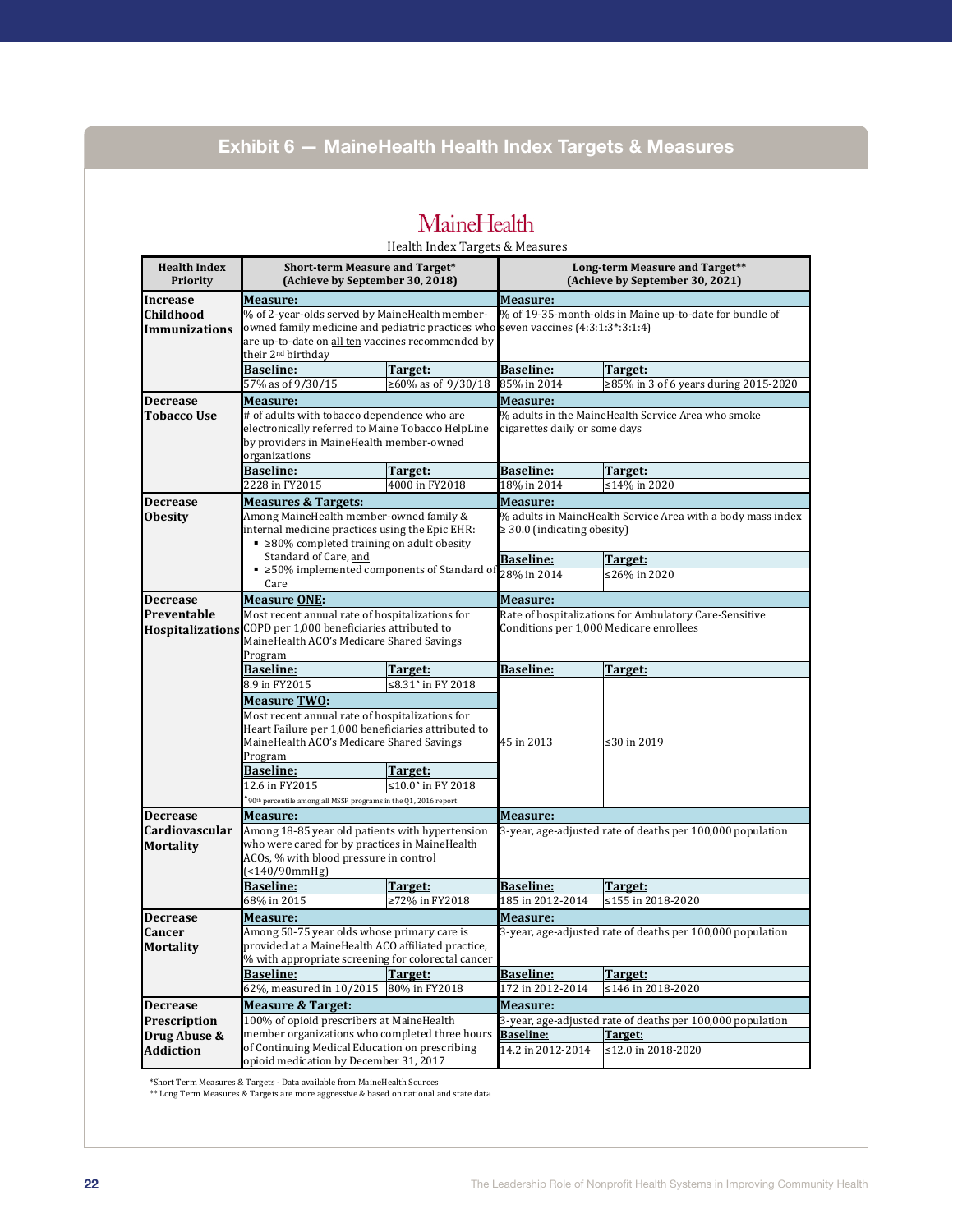### Mercy Health

Improving the health of the communities we serve, emphasizing people who are poor and under-served.



Mercy Health is the largest health system in Ohio, with a significant presence in western Kentucky. The system provided patient care nearly 6 million times in 2015, through 23 hospitals and nearly 500 total care sites, and touched more

than 250,000 additional lives by putting \$321 million in community benefit to use for those it serves.

The mission of Mercy Health is rooted in the work of its founders:

*"Mercy Health extends the healing ministry of Jesus by improving the health of our communities with emphasis on people who are poor and under-served."*

Working through employees and with community partners, Mercy Health fulfills its mission and sustains the legacy of the Sisters of Mercy, the Sisters of Charity, the Sisters of the Humility of Mary and the Franciscan Sisters of the Poor, who founded the ministry more than 160 years ago.

### Commitment and Leadership in Community Health

Mercy Health's history of service in community health is central to its mission. System leadership believes that a community's health depends on many factors (demographic, environmental and socioeconomic) and that enhancing community health requires thoughtful, intentional alignment of resources and partnerships. Mercy Health describes community health as a "calling" that extends beyond hospital walls to help people lead healthier lives.

Mercy Health has institutionalized its commitment to improve community health. Starting with governance, the system has embedded this commitment at all levels of strategy, operations and oversight.

"It wasn't like we were told to do it," President and CEO Emeritus Michael Connelly says. "We did it because it's in our DNA."

### Community Health Improvement: Partnerships, Priorities, Progress

Mercy Health's strategic direction for 2014-2018 reflects its focus on community health engagement as a core strategy. The system participates in both market- and system-level partnerships whose work focuses on a holistic approach to enhancing mind, body and spirit. The system's seven regional boards and their committees also review the strategy and progress of community health engagement efforts annually and make additional recommendations based on market need. This review is coordinated with the existing CHNA and implementation plans review to ensure alignment with identified needs.

In 2015, a system-wide inventory was developed to track and report on all of the system's community health programming. Community health engagement overviews for each region also ensure CHNA priorities, top program results, key stories, opportunities and challenges are shared across the ministry. The inventory and region overviews were first presented at the 2015 meeting of all system and regional board chairs, vice chairs and CEOs, who are charged with oversight of the progress and effectiveness of community health improvement efforts linked to a defined set of community health goals based on CHNA-identified needs in their own communities. Examples of both the regional inventories and the community health overviews are included as Exhibit 7 on page 24 and Exhibit 8 on page 26, respectively.

Mercy Health's system board and executive team oversee implementation of community health initiatives in five areas:

#### *1. Workforce*

Mercy Health strives to be an organization that reflects the communities it serves: 18 percent minority and 51 percent female. Patient-facing work groups, such as nursing, receive particular scrutiny. Mercy hired 8,885 new employees in 2015, setting records in minority and female hiring: 22 percent of all hires were diverse; 81 percent of all hires were female. A minority fellows program has brought 37 diverse leaders into the system.

### *2. Supply chain*

The system dedicates more than 7 percent of total spending to diverse suppliers, compared to less than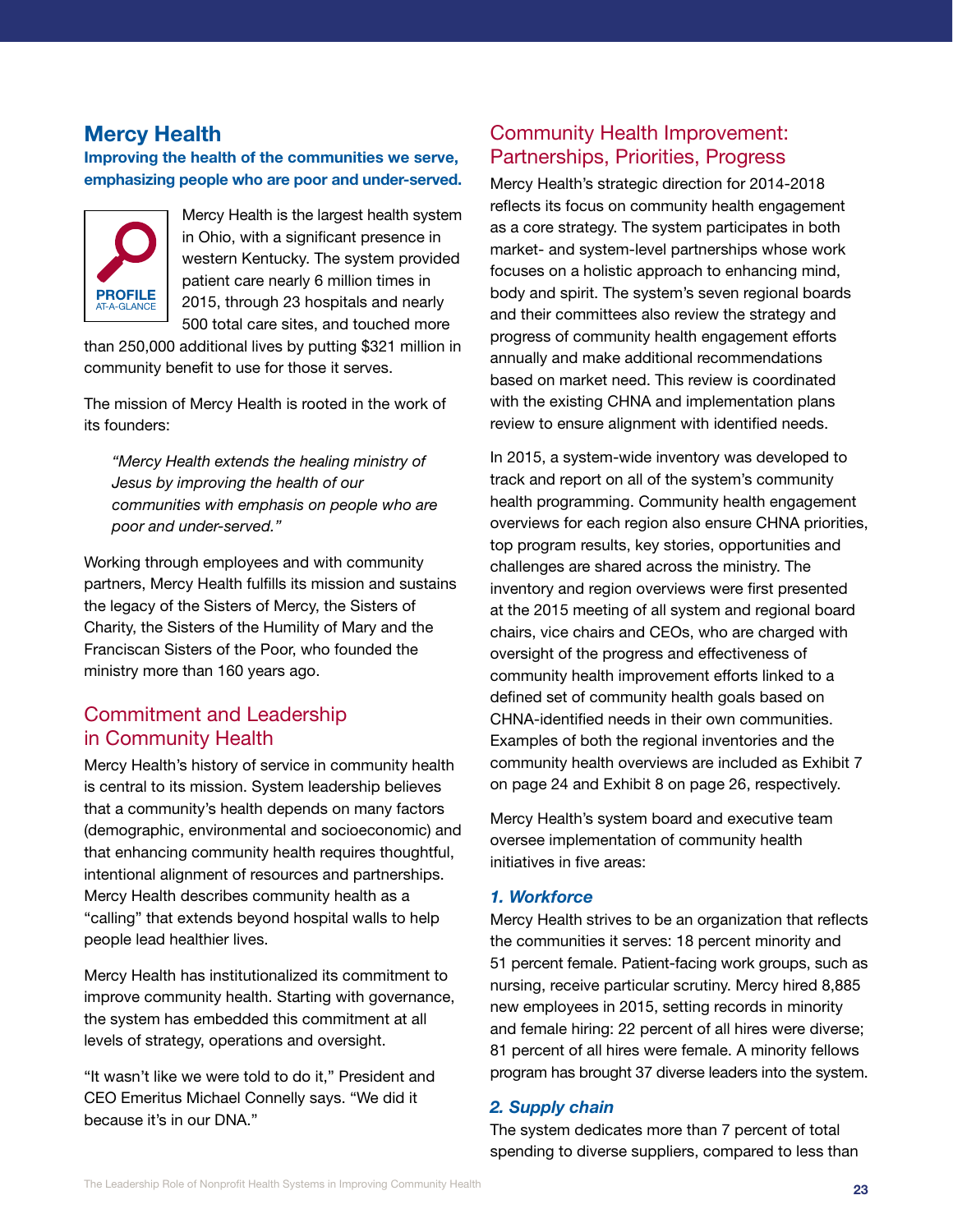### Exhibit 7 — Youngstown Inventory

| <b>Market</b> | Program<br><b>Name</b>                          | <b>Performance</b><br><b>Measures</b>                                  | <b>System</b><br><b>Priority</b><br><b>Health</b><br><b>Issue</b><br><b>Addressed</b><br>(drop-<br>down list) | <b>Community</b><br><b>Health Issue</b><br>(drop-down<br>list) | <b>Brief Program Description (include</b><br>primary objective<br>of program)                                                                                                          | 2014<br><b>Actual</b> | 2015<br>Goal                                                               | Year<br>to date<br>2015 | <b>Comments</b>                                                                                                                                                                                                                                                                                                                              |
|---------------|-------------------------------------------------|------------------------------------------------------------------------|---------------------------------------------------------------------------------------------------------------|----------------------------------------------------------------|----------------------------------------------------------------------------------------------------------------------------------------------------------------------------------------|-----------------------|----------------------------------------------------------------------------|-------------------------|----------------------------------------------------------------------------------------------------------------------------------------------------------------------------------------------------------------------------------------------------------------------------------------------------------------------------------------------|
| Youngstown    |                                                 | # of<br>Re-enrollments                                                 |                                                                                                               |                                                                |                                                                                                                                                                                        | 534                   | 505                                                                        | 116                     | Exisiting clients re-enrolled                                                                                                                                                                                                                                                                                                                |
| Youngstown    |                                                 | # of New<br><b>Clients Enrolled</b>                                    |                                                                                                               |                                                                |                                                                                                                                                                                        | 395                   | 415                                                                        | 61                      | New clients enrolled                                                                                                                                                                                                                                                                                                                         |
| Youngstown    | Prescription<br>Assistance                      | Average<br>Wholesale<br>Price of<br>Medication<br>Provided             | Access to<br>Care                                                                                             | Medication<br>Management                                       | Assisting the un-insured &<br>underinsured with free prescription<br>medication. Free service to help clients<br>obtain medication on long-term basis<br>at no cost.                   | 7,026,404             | 7,377,724                                                                  | 2,067,608               | Dollar amount of prescription medication<br>provided to clients for free                                                                                                                                                                                                                                                                     |
| Youngstown    | Know Your<br><b>Numbers</b>                     | # Participants<br>completing<br>Know Your #s<br>Program                | Other<br>Market<br>Specific                                                                                   | Heart<br><b>Disease</b>                                        | Increase participation in two-part<br>program providing screening and<br>education for hypertension, heart<br>disease and diabetes                                                     | 252                   | 280                                                                        | 0                       | Program is seasonal, events scheduled for April.<br>Know Your Numbers is a two-part program that<br>provides screening + education for hypertension,<br>heart disease and diabetes.                                                                                                                                                          |
| Youngstown    | Health at<br>Home                               | Attendance at<br>Health at Home<br>presentations                       | Access to<br>Care                                                                                             | Access to<br>Care                                              | Increase participation at educational<br>sessions                                                                                                                                      | 559                   | 615                                                                        | 108                     | * Most programs are scheduled Spring, Summer<br>and Fall. One-time educational session helps<br>participants define a medical emergency, when<br>to seek immediate medical care or use self-care.                                                                                                                                            |
| Youngstown    | Fruit &<br>Vegetable<br>Prescription<br>Program | Voucher usage<br>at Farmers'<br>Market held<br>June through<br>October | Other<br>Market<br>Specific                                                                                   |                                                                | Provide access to self-help care tips<br>and increase access to and intake of<br>fruits & vegetables among program<br>participants.                                                    | 0.62                  | 0.69                                                                       | 0                       | * Program is functional June -October. Program<br>designed to provide patients of Mercy Health<br>Patient Centered Medical Homes who would<br>benefit from increased fruits & vegetables in<br>their diet a \$25.00 produce voucher at the<br>Farmers' Market held at St. Elizabeth or Warren                                                |
| Youngstown    | Neighborhood<br><b>Health Watch</b>             | Increase<br>number of<br>screenings for<br>NHW by 2%                   | Access to<br>Care                                                                                             |                                                                | To serve the minority, poor and<br>underserved community by providing<br>access to health screenings and<br>education. Specific focus on access to<br>healthcare for African Americans | 1,798                 | 224 per<br>month                                                           | 646                     | Screenings consist of blood pressure, blood<br>sugar, total cholesterol.                                                                                                                                                                                                                                                                     |
| Youngstown    | Faith<br>Community<br>Nursing                   | Implementation<br>of FCN<br>program                                    | Access to<br>Care                                                                                             |                                                                | To recruit RNs to build a health ministry<br>within their own congregation to<br>promote health: mind, body and spirit.<br>Goal of better management/prevention<br>of chronic disease. | <b>NA</b>             | $1/5 - 1$ st qtr<br>$2/5 - 2nd$ qtr<br>$3/5 - 3$ rd qtr<br>$5/5 - 4th$ qtr | $\mathbf{1}$            | 1-on-1 training with facilitator of Mt. Carmel's<br>FCN program. Review and update convenant<br>agreements. Make at least 12 contacts with<br>clergy, congregations, and RNs in the community.<br>Obtain commitment and covenant agreement<br>from 1 RN and congregation. Maintain<br>connection and support with current FC nurses.         |
| Youngstown    |                                                 | # of<br>Interpretation<br>Appointments                                 | Access to<br>Care                                                                                             |                                                                | Provide health services and education<br>to hispanic clients, especially<br>immigrants and underserved.                                                                                | 3,460                 | 288 per<br>month                                                           | 1,007                   | Interpretation is provided at appointments for<br>doctor, financial, social services, Xray, surgery,<br>physical therapy, endoscopy, etc.                                                                                                                                                                                                    |
| Youngstown    | Hispanic<br>Health                              | Number of<br>Screenings                                                | <b>Diabetes</b>                                                                                               |                                                                | Provide health services and education<br>to hispanic clients. Goal of prevention<br>of hypertentsion, heart disease and<br>diabetes.                                                   | 1,900                 | 158 per<br>month                                                           | 699                     | Provide Health Screenings that consist of blood<br>sugars, blood pressures, cholesterol, body fat<br>and BMI.                                                                                                                                                                                                                                |
| Youngstown    | Stepping Out<br>Program                         | Attendance at<br>Stepping Out<br>Physical<br>Activities                | <b>Diabetes</b>                                                                                               |                                                                | Provide access for minority population<br>to physical activities, health screenings<br>and education on healthier lifestyles in<br>order to reduce obesity.                            | 9,562                 | 7,500*                                                                     | 1,591                   | *2014 actual was extraordinarily high due to<br>popular Zumba instructor averaging 45 per class.<br>This instructor left in June 2014, Goal of 7500<br>based on attendance from July to December<br>2014. ** Attendance lower than usual during<br>winter months. Stepping Out Physical Activities<br>include Line Dancing, Zumba & Aerobics |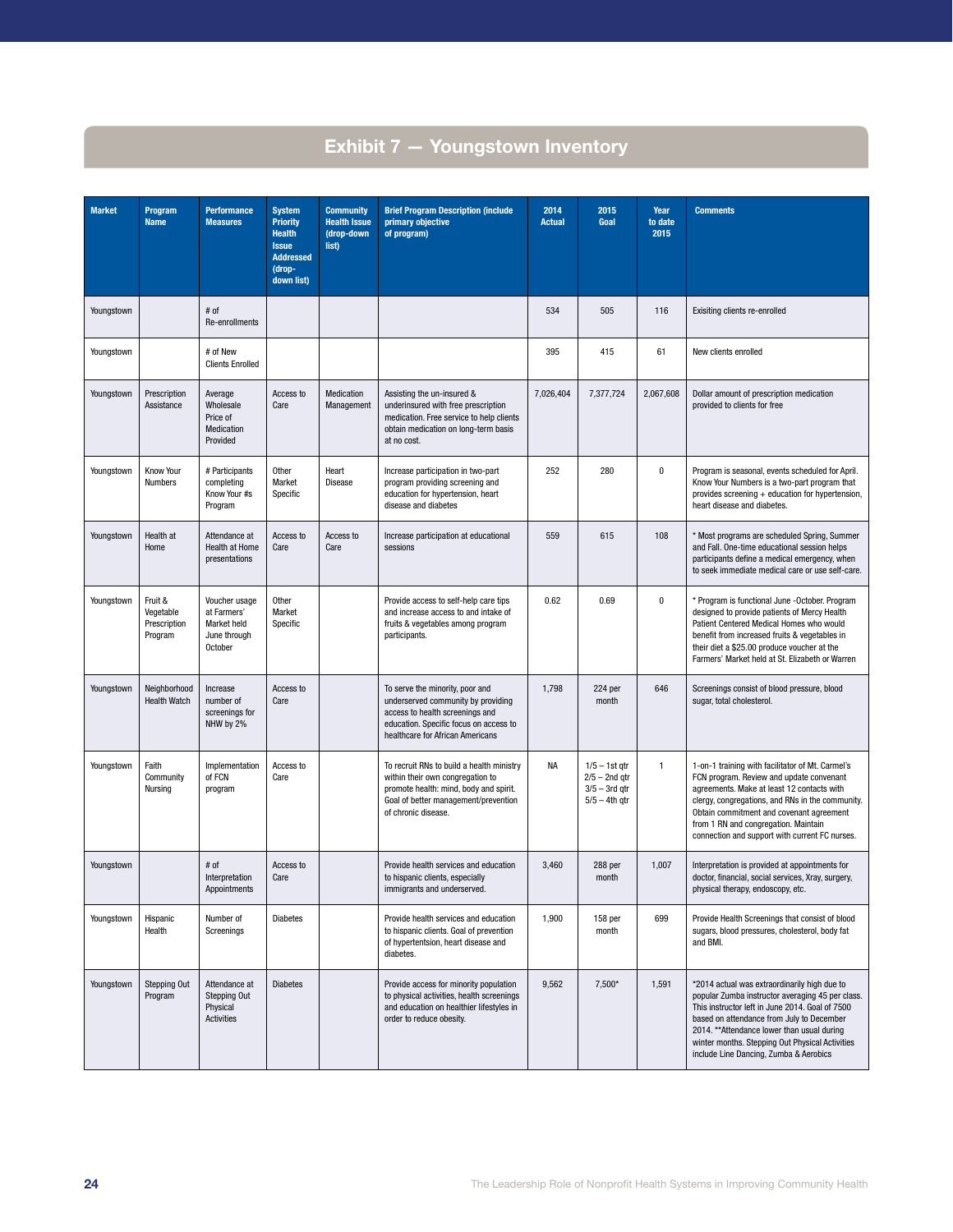### Exhibit 7 — Youngstown Inventory

| <b>Market</b> | Program<br><b>Name</b>                          | <b>Performance</b><br><b>Measures</b>                                                                      | <b>System</b><br><b>Priority</b><br><b>Health</b><br><b>Issue</b><br><b>Addressed</b><br>(drop-<br>down list) | <b>Community</b><br><b>Health Issue</b><br>(drop-down<br>list) | <b>Brief Program Description (include</b><br>primary objective<br>of program)                                     | 2014<br><b>Actual</b> | 2015<br>Goal | Year<br>to date<br>2015 | <b>Comments</b>                                                                                                                                                                                                                           |
|---------------|-------------------------------------------------|------------------------------------------------------------------------------------------------------------|---------------------------------------------------------------------------------------------------------------|----------------------------------------------------------------|-------------------------------------------------------------------------------------------------------------------|-----------------------|--------------|-------------------------|-------------------------------------------------------------------------------------------------------------------------------------------------------------------------------------------------------------------------------------------|
| Youngstown    | Women's<br>Infants<br>and Children<br>(WIC)     | Overweight<br>Children<br>$( > 95\%$ BMI)                                                                  | Other<br>Market<br>Specific                                                                                   |                                                                | Decrease % of overweight child<br>participants                                                                    | 0.13                  | 0.1          | 0.12                    | This % is an est. based on children coded as 54<br>(high wt for ht) for WIC eligibility.                                                                                                                                                  |
| Youngstown    |                                                 | Recipients of<br><b>Food Benefits</b>                                                                      | Other<br>Market<br>Specific                                                                                   |                                                                | Goal of providing adults access to<br>proper nutrition. Achieve state<br>assignment case load.                    | 57,237                | 59,160       | 13,559                  | Seeing statewide declining case load. State WIC<br>contracted firm to investigate factors driving this<br>trend.                                                                                                                          |
| Youngstown    |                                                 | Breastfeeding<br>Rates                                                                                     | Other<br>Market<br>Specific                                                                                   |                                                                | Exceed breast feeding initiation rate<br>of 55%                                                                   | 0.57                  | 0.55         | 0.54                    | Breastfeeding Peer Helper Program continues to<br>have positive impact on rates.                                                                                                                                                          |
| Youngstown    |                                                 | Attendance at<br>support group<br>activities<br>(Empowering<br>Moms and<br><b>Fresh Start</b><br>sessions) | Other<br>Market<br>Specific                                                                                   |                                                                | Support for pregnant and parenting<br>women. Increase attendance at<br>Resource Mothers' programs and<br>events   | 75                    | 125          | 24                      | * No support groups held in January. Support for<br>pregnant and parenting women helps to improve<br>birth and health outcomes.                                                                                                           |
| Youngstown    |                                                 | <b>Term Births</b>                                                                                         | Other<br>Market<br>Specific                                                                                   |                                                                | Mentoring and support for pregnant<br>and parenting women. Goal of term<br>births of 36 weeks or greater.         | 0.96                  | 0.96         | 0.88                    | * Low number of births causes one preterm birth<br>to affect results. State average is 88%. The<br>average for the last year for RM was 96%. 8<br>births from 1/1/15 thru 3/31/15, 7 were full<br>term.                                   |
| Youngstown    | Resource<br><b>Mothers</b>                      | Normal Birth<br>Weight                                                                                     | Other<br>Market<br>Specific                                                                                   |                                                                | Mentoring and support for pregnant<br>and parenting women. Goal of healthy<br>birth weight of 5.8 lbs or greater. | 0.98                  | 0.98         | 0.88                    | * Low number of births causes one preterm birth<br>to affect results. The state average is 91%. 8<br>births from 1/1/15 thru 3/31/15, 7 births were<br>average birth weight, 1 birth was low birth<br>weight, and 0 very low birth weight |
| Youngstown    |                                                 | Class<br>Completion %                                                                                      | <b>Diabetes</b>                                                                                               |                                                                | Continue completion rate of 85% or<br>above for Diabetes classes.                                                 | 0.86                  | 0.85         | 0.92                    | ADA reports that 78% of participants typically<br>complete classes.                                                                                                                                                                       |
| Youngstown    | <b>Diabetes</b><br>Education                    | % of Class<br>Participants w/<br>an A1C<br>Reduction                                                       | <b>Diabetes</b>                                                                                               |                                                                | Decrease A1Cs of class participants,<br>pre-class vs post-class                                                   | 0.94                  | 0.7          | 0.89                    | These are class patients<br>who have pre class and<br>follow up A1Cs                                                                                                                                                                      |
| Youngstown    | Class<br>Participants<br>New To Mercy<br>Health | % of Class<br>Participants<br>New<br><b>To Mercy</b><br>Health                                             | <b>Diabetes</b>                                                                                               |                                                                | Increase class participants that are<br>new to Mercy system                                                       | 0.06                  | 0.04         | 0.12                    | Getting many referrals from Valley Care<br>physicians as well as self-referrals from patients<br>with diabetes in the community                                                                                                           |
| Youngstown    | Gestational<br>"Pathways to<br>Success"         | No Macrosomia<br>(Abnormally<br>Large)                                                                     | <b>Diabetes</b>                                                                                               |                                                                | No large birth weight babies<br>(Over 9 Pounds)                                                                   | 0.96                  | 0.85         | 0.94                    | No macrosomia, 1 congenital defect                                                                                                                                                                                                        |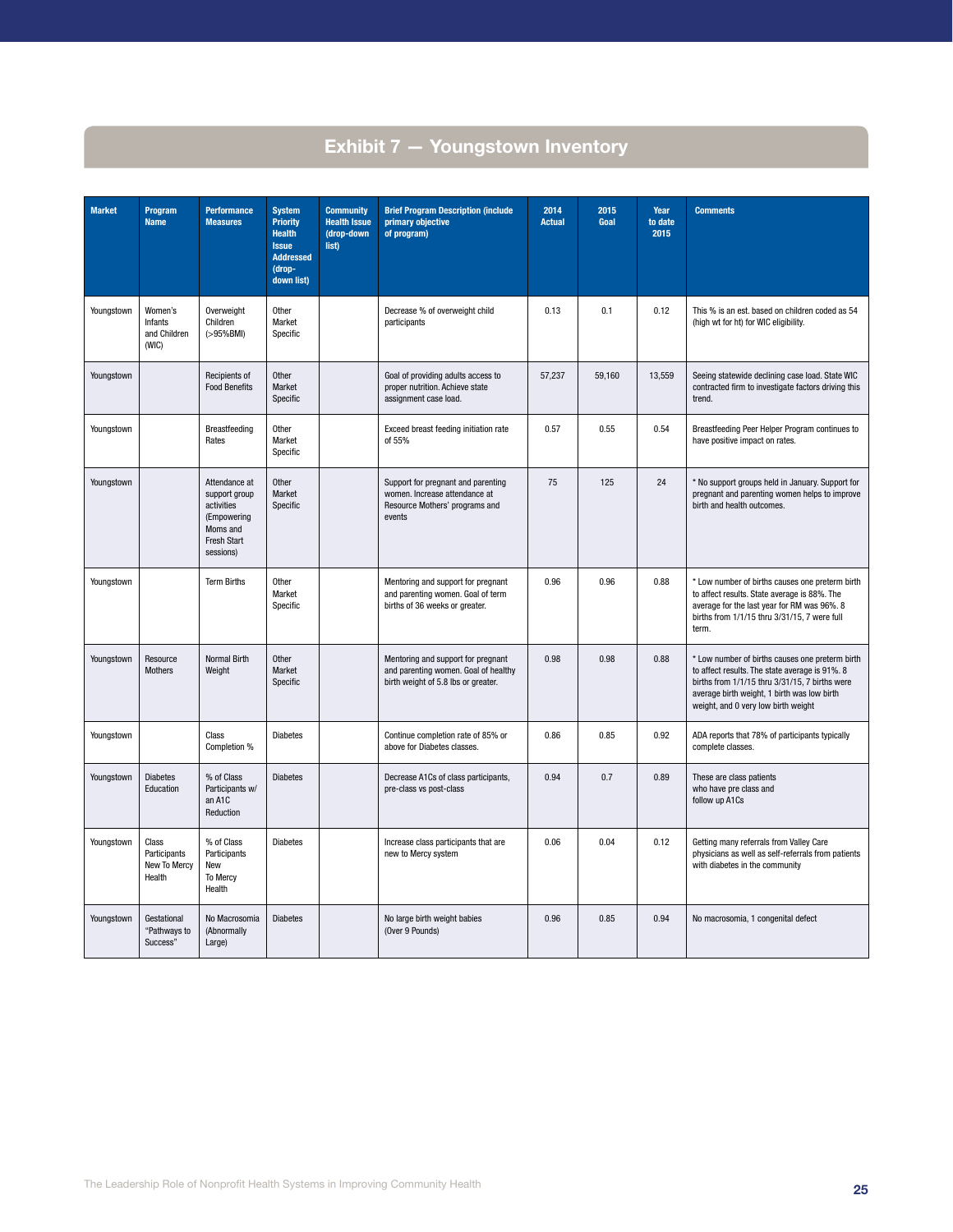### Exhibit 8 —Youngstown Community Health Overview



#### **System-level Community Health priorities supported:**



#### **Looking ahead**

#### **Go-forward opportunities**

- **1.** Recently, we implemented CenteringPregnancy (an evidence-based model of group prenatal appointments) in our Women's Care Center, and will track its impact on improving birth outcomes and lowering our county's infant mortality rate.
- **2.** We look forward to strengthening our partnership with Catholic
- Charities by connecting with their new liaison for social concerns. **3.** Our Behavioral Health Institute, made possible by numerous community partnerships, is expected to significantly improve
- behavioral health in our region when it opens in January 2016.

#### **Program challenges**

- **1.** Our market's Community Health Needs Assessment (CHNA) timeline differs from other markets. We are on a 3-year cycle versus a 5-year cycle, which poses significant challenge when we want to work together toward common goals.
- **2.** Reporting all of our outreach programs and activities in Community Benefit Inventory for Social Accountability™ (CBISA) software is a challenge due to resources and lack of clarity around a single owner of community health engagement work.
- **3.** Find ways to share success stories both internally and externally.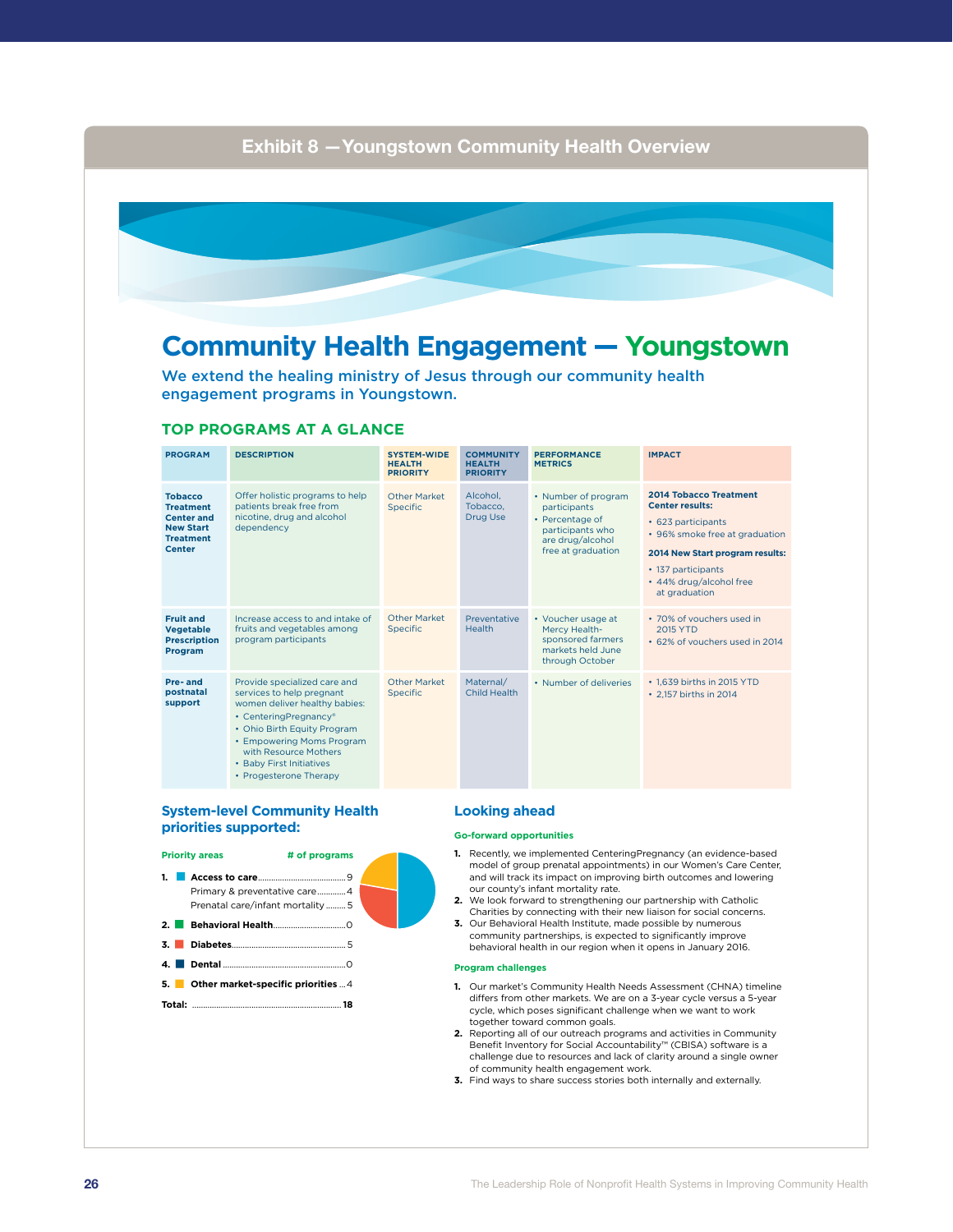### Exhibit 8 —Youngstown Community Health Overview

### **SACRED STORY** Producing good health with access to fresh fruits and vegetables

When Mary Delucio sent her husband, Bill, to the farmers market to pick up something healthy to eat, she didn't know exactly what he might return home with. But she knew it would be fresh. And she knew it would be free.

Mary, a patient at St. Joesph Community Care Center, is enrolled in the Fruit & Vegetable Prescription Program, offered by Mercy Health — Youngstown. The program gives vouchers for fresh fruits and vegetables to about 200 patients who might not be able to pay for them. Patients receive actual "prescriptions" for \$25 worth of produce to redeem at Mercy Health-sponsored farmers markets in Youngstown and Warren, held monthly from June through October.

Now in its third year, the Fruit & Vegetable Prescription Program makes it easy and affordable for community members like Bill to pick up plump tomatoes, juicy peppers or, as Mary discovered when he brought his purchases home, plants to grow them! The farmer who sold Bill the plants taught him all the growing tips he needed to know, and it didn't take long for Bill to put his new green thumb to good use.

At the next farmers market, Bill arrived early and reported how his tomato and pepper plants were thriving. Not only were he and Mary enjoying the bounties of his harvest, but he was sharing the food with many of his senior neighbors.

The Fruit & Vegetable Prescription Program taught a man to garden and helped feed him — and his neighborhood — with fresh, seasonal produce, all season long.

The program is funded through the Mercy Outreach Program and the Mercy Health Foundation Mahoning Valley, and is a coordinated effort between Mercy Health, Lake to River Food Cooperative and Trumbull Neighborhood Partnership.

A Catholic healthcare ministry serving Ohio and Kentucky



5113YOUSHT (10-15)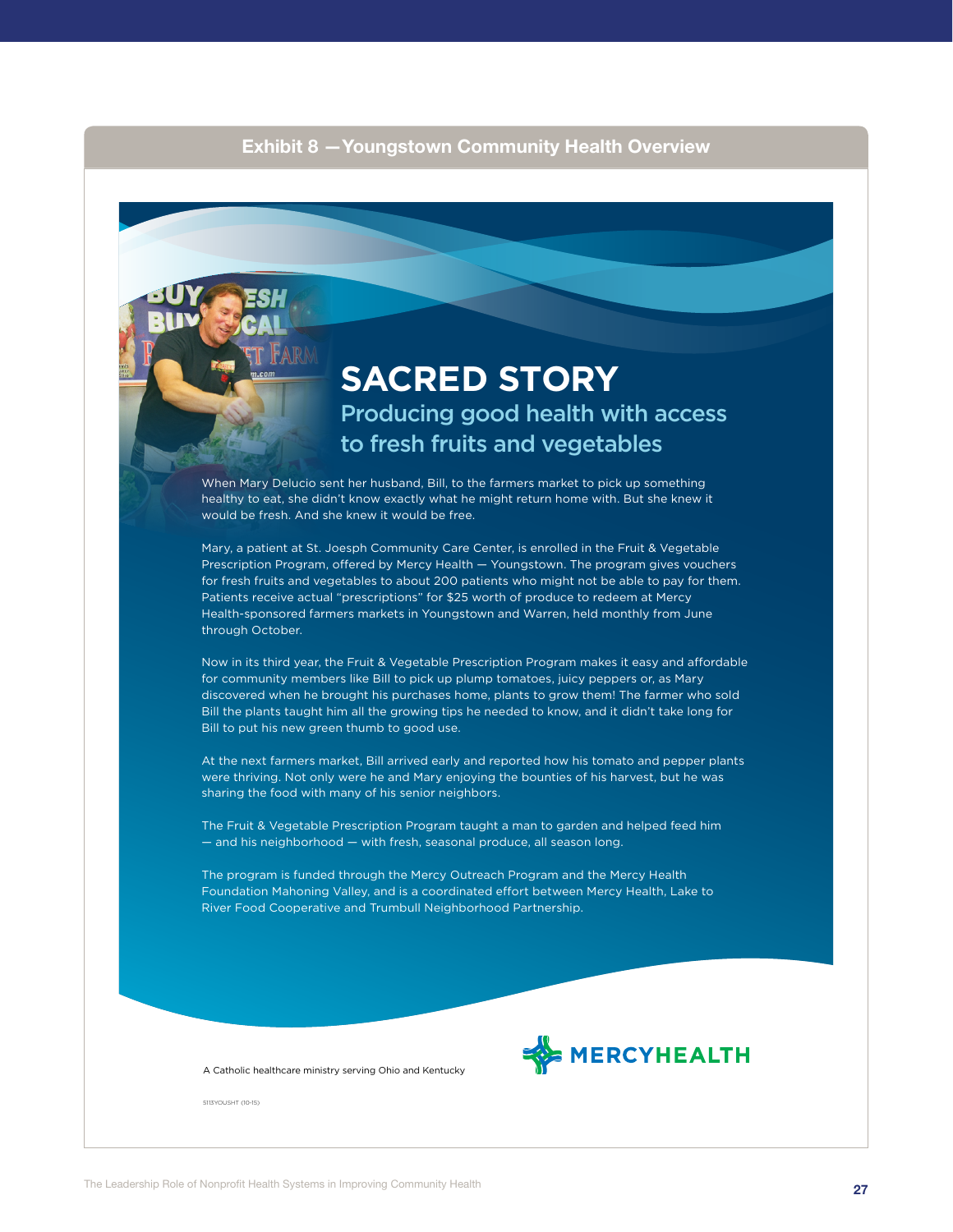1 percent two decades ago. Active support by senior leadership, transparency to the community, a process for diverse sourcing embedded across the system for major spending decisions and ongoing engagement with diverse suppliers to regularly examine inclusion opportunities support the system's success in this area. Mercy Health spent \$400 million with certified minority- and women-owned businesses during the last five years.

#### *3. Care and population health*

Mercy Health's approach to measurement enables sorting of health outcomes by race and other key disparities. A two-year effort to enhance patients' electronic medical records laid the groundwork for elimination of most care gaps among black, white and Latino patients in infant mortality, diabetes and other high-volume problem areas.

#### *4. Community investment*

Mercy Health engages in relationships that contribute to better health and quality of life in the communities it serves. Locating the new Mercy Health home office in Cincinnati's Bond Hill neighborhood and the system board's support of a \$75 million investment in that neighborhood are examples of how the system lives this commitment.

Bond Hill is affected by extreme rates of poverty, lack of investment and associated challenges. Beyond investing in its new Bond Hill campus, the system has deeply engaged with the area's schools, businesses, community partners and residents. Some examples include formation of a community impact advisory council, a partnership with a local service provider to bring high-speed Internet access to Bond Hill and robust health and education programming. The Mercy Health team's significant engagement in the neighborhood years before the system actually entered the community was critical to its success. One example is development of a partnership with the general contractor who hired and trained students and recent graduates from local career and technical high schools to help construct the new Mercy Health campus.

Mercy Health also is a partner in Toledo's Cherry Street Legacy Project, focused on transforming the blighted residential urban neighborhood surrounding its St. Vincent Medical Center. Projects range from buying houses to prepare them for future residents,

to cleaning up parks, to providing fresh produce to residents. The latest surveys show that 74 percent of residents plan to remain in the neighborhood, up 14 percentage points from three years before.

#### *5. Community partnerships*

With Catholic Charities, the Urban League, and other partners unique to each of the system's geographic regions, Mercy Health focuses on addressing poverty, housing, education and other challenges.

### Board Engagement

Board members insist that Mercy Health share best practices and measure progress on addressing health needs unique to each of its communities. A dynamic scorecard (now being revised to include updated metrics for 2017) tracks system community benefit investments totaling more than \$5 billion since 1995.

In 2016, Mercy Health began transforming the systems that support its community health improvement work. Tracking and reporting for all community health initiatives, traditionally based primarily on activity measurements, are being refocused on outcome metrics and measurement across all key areas identified by the CHNAs. This evolution allows local and system board members to gain insight into how the health system's efforts, in partnership with other community organizations, can "move the needle" on key issues facing its communities. In 2015, an initial annual community health report chronicled 244 programs that touched the lives of more than 250,000 people (view the report at [http://bit.ly/2cCNaqO\)](http://www.mercy.com/corporate/newsletter/Called.pdf).

Mission leaders and those involved in community health system-wide now meet monthly to share best practices, discuss challenges and evolve the work of improving community health. A centralized system-level team also meets monthly to ensure alignment of activities across the functions of mission, advocacy, finance, communications and the Mercy Health Foundation.

Leveraging best practices and deploying system scale to best support these efforts is critical and complex work requiring data standardization and consistent measurement and reporting. Through partnerships, Mercy Health will continue to evolve this work to provide its communities with new and more comprehensive levels of impact.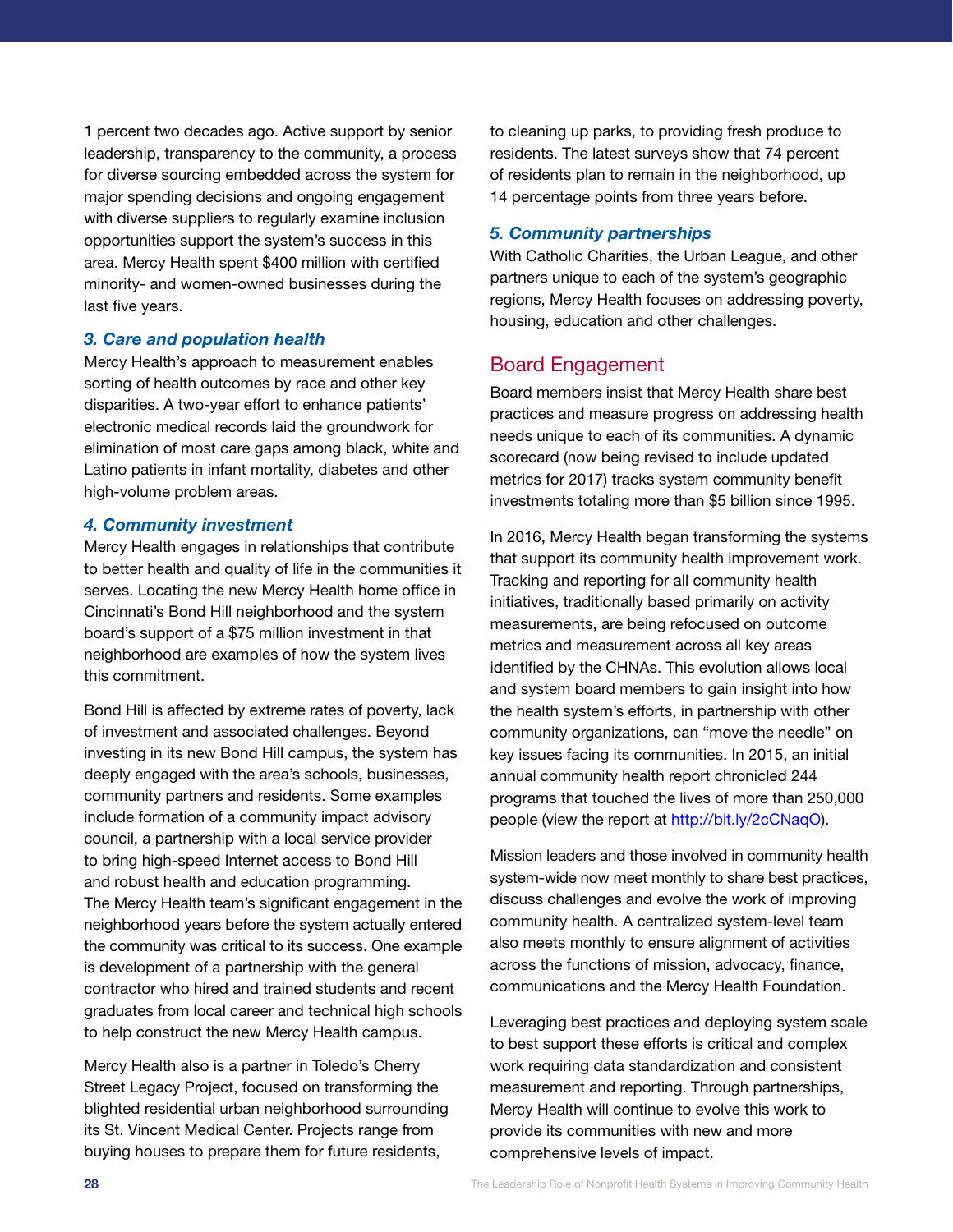### Texas Health Resources Sustained and expanding commitment to community health improvement through partnerships



Texas Health Resources, based in Arlington, Texas, is one of the largest faith-based, nonprofit health systems in the country, with 29 hospital locations serving more than 6.8 million people across 16 counties in North Texas.

### Commitment and Leadership in Community Health

Texas Health Resources has pursued strategies to enhance both individual and population health through a decade-long strategic plan that supports its mission:

### *"To improve the health of the people in the communities we serve."*

Three broad phases encompass Texas Health's journey toward becoming a "population health company." The initial phase began with strengthening the effectiveness of what is today a system with 29 hospital locations with more than 350 access points for care. The second phase focused on moving from a hospital-centric to a patient-centric organization through extending the organization's culture into the community; delivering value through attention to quality, cost and service; and generating the financial capacity to fund sustained transformation. Key initiatives involved creating an integrated care network of hospitals and clinicians, including a commitment to clinician leadership throughout the system; expansion of care and service delivery through outpatient and other non-hospital locations; and building infrastructure to manage the health of populations as well as individuals. The final phase of its 10-year plan is focused on affordability, innovation and reliability. Keeping people out of the hospital and a holistic view of health that attends to people's physical, emotional, spiritual and social needs are at the core of Texas Health's philosophy and approach to improving community health. Hallmarks of this commitment include:

• Providing the people of North Texas with resources to improve their health to reduce the development of chronic diseases that require expensive, long-term

care. These resources touched the lives of more than 194,000 individuals in 2015, a 40 percent increase from 2014. Additionally, Texas Health delivers culturally competent care that provides effective and responsive health services to multicultural populations to improve their health outcomes and satisfaction; and designs health improvement programs centered on increasing health awareness, literacy and navigation, and reducing chronic disease.

- Growing its behavioral health services throughout the region to address the unmet needs of those with mental health conditions. Texas has historically ranked at or near the bottom of states in per-capita funding of behavioral health services, which impacts individual lives, communities and the overall economy. Texas Health is addressing this issue on two fronts. First, it is working with other health systems to help state legislators understand the impact this has on the state and identify ways to solve these problems. Second, Texas Health is expanding access to behavioral health services in North Texas as part of the continuum of care. Today, Texas Health is the largest single provider of behavioral health services in the state, and plans to increase its offerings to include a new addiction treatment facility and a behavioral health hospital.
- Establishing Southwestern Health Resources, in partnership with the University of Texas Southwestern Medical Center, to expand the care continuum and build the capacity to manage population health. The integrated network blends the strengths of Texas Health and UT Southwestern to better serve patients throughout North Texas through initiatives such as wellness programs, preventive care and advanced medical interventions.
- Providing major financial support, along with insurers such as BlueCross BlueShield of Texas, for a Blue Zones Project™ in Fort Worth. This initiative addresses social determinants of health and seeks to make healthy choices easy for people so that they live longer with a higher quality of life. Texas Health's CEO became the executive champion for this initiative.
- Contributing \$848 million in charity care and community benefit in 2015, exceeding by 24 percent the state law requirement that nonprofit hospitals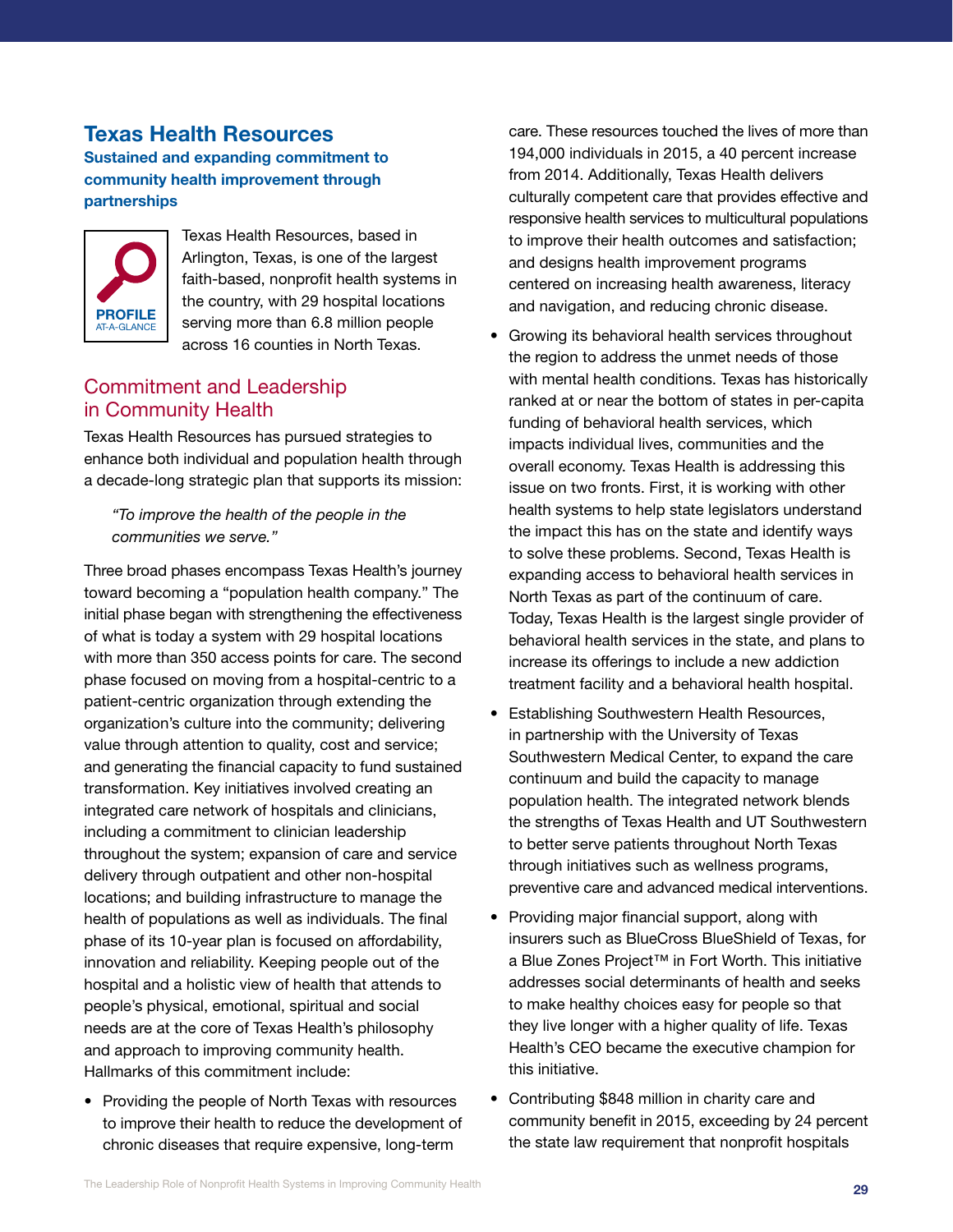must provide at least 5 percent of their net patient revenue in total charity care and community benefit.

### Community Health Improvement: Partnerships, Priorities, Progress

Texas Health works with more than 200 nonprofit partners in the region to increase health and wellbeing locally, including formal agreements with strategic nonprofit partners like the American Cancer Society, American Diabetes Association, American Heart Association and March of Dimes.

The system's service area is diverse, creating a variety of opportunities for enhancing health and well-being. Specific initiatives target priorities identified through the CHNA process, which Texas Health conducts in a consistent manner across the system with community partners. Activities based on the most recent systemwide CHNA include expansion of Faith Community Health Outreach, sponsorship of individuals in the Comprehensive Diabetes Care Outpatient Program, expansion of the system's behavioral health services and sponsorship of collaboratives to address issues such as child automobile safety and healthy eating, chronic disease management for adults and seniors and provision of low-cost mammograms. Texas Health is completing its second CHNA cycle for 2016-18.

Texas Health assesses progress toward community health improvement using metrics that measure impact over time. The system has gained experience in employing outcome methodology and measurement through participation in the Delivery System Reform Incentive Pool (DSRIP) 1115 waiver program, which provides Medicaid incentives with approval from the Centers for Medicare & Medicaid Services (CMS) for meeting specific community health initiative metrics (for more on the DSRIP program, see the article by Homer, et. al. in the References section of this report). Texas Health also tracks internal performance indicators related to quality, safety, experience of care and cost at local, zone (regional) and system levels and monitors community health investment impact through community benefit and CHNA reporting. The system acknowledges that use of metrics and demonstration of impact are a work in progress (see Exhibit 9 on page 31). More on Texas

Health's commitment, including 2015 programs and assessment of impact, can be found in its *2015 Community Responsibility and Sustainability Report* at [www.TexasHealth.org/Responsibility.](http://www.TexasHealth.org/Responsibility)

### Board Engagement

Texas Health's journey to improve community health and well-being has involved board participation at every step. The organization uses its system board strategy, finance and quality committees to plan, allocate resources and monitor progress toward achieving system goals. Local community health advisory councils and entity boards also provide input to Texas Health leadership and the system board. Texas Health envisions community health as a system-wide priority that will increasingly require a unified approach and centralized resource allocation to best achieve results.

System board members describe Texas Health as a "leaderful" organization, i.e., leadership for improving community health and well-being exists from the board through the organization's front-line employees. Based on an employee's regularly scheduled workday, employees can use 8-12 hours per year of paid work time to volunteer and support a Texas Healthsponsored or a local community outreach project led by another nonprofit organization within Texas Health's service area, many of which focus on community health.

The system board understands and supports Texas Health's evolution from a hospital- to a patientcentric- to a population health-focused organization and encourages creating the relationships with community partners necessary to influence change at the grassroots level. Texas Health believes that partnership is both a strategy and a capability so central to the system's future that it recently worked with the system governing board to re-evaluate the system's vision statement to emphasize how it is partnering with the community for lifelong health and well-being for North Texas residents.

The board's participation in Texas Health's evolving strategy and the CHNA process has deepened its focus on turning Texas Health's long-term commitment and investments into measurable, sustained improvement in community health and well-being.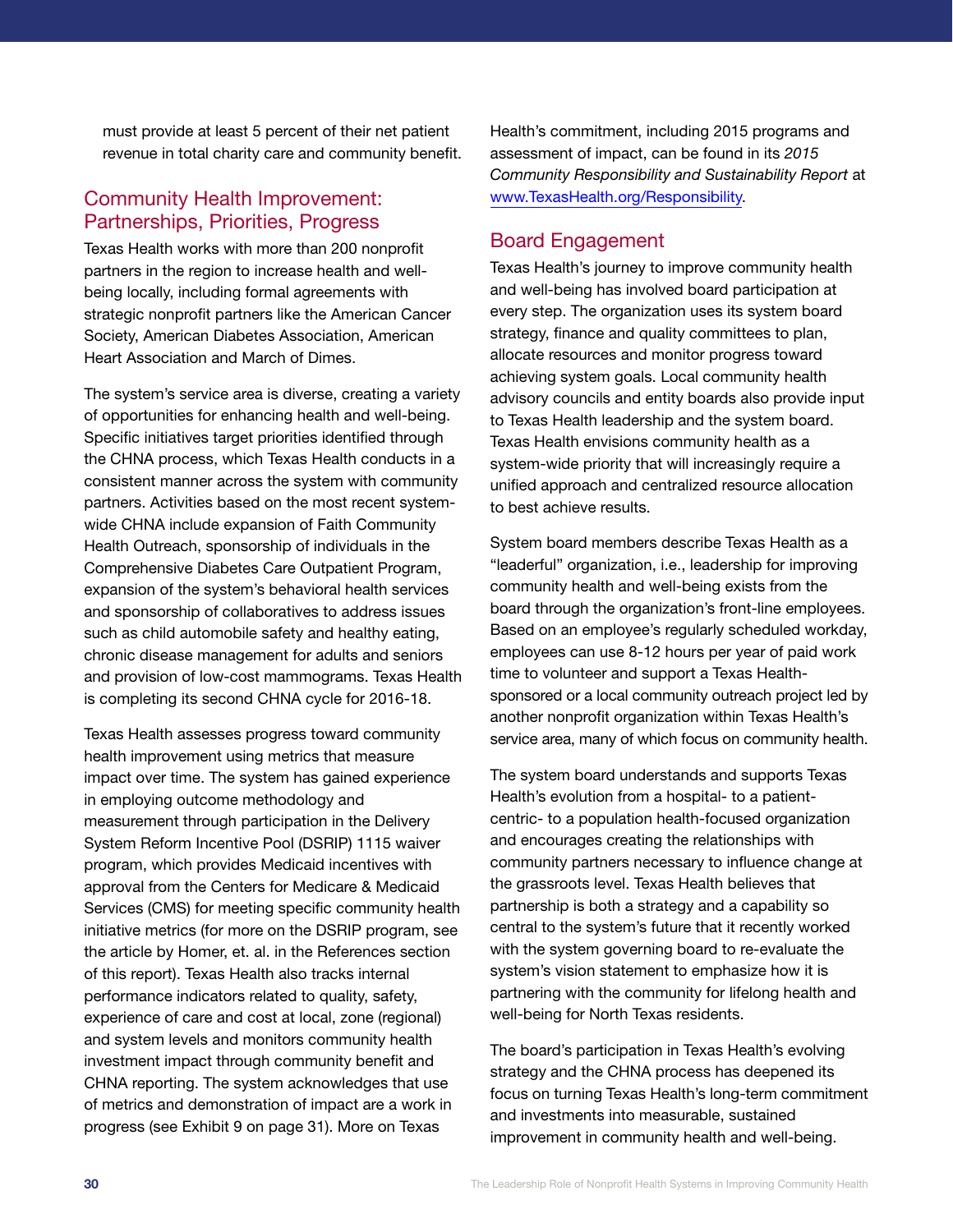### Exhibit 9 — Impact on Community Health

OUR COMMUNITIES | Texas Health Resources 2015 Community Responsibility & Sustainability Report

| 2015<br><b>PROGRAMS</b>                               | <b>TARGET</b><br><b>POPULATION</b> | <b>IMPACT</b>                                                                                                                                                                                                                                                                        |
|-------------------------------------------------------|------------------------------------|--------------------------------------------------------------------------------------------------------------------------------------------------------------------------------------------------------------------------------------------------------------------------------------|
| <b>Child Automobile</b><br><b>Safety</b>              | Children                           | Educates and raises community awareness about child<br>passenger safety and the risk of unintentional injury from<br>motor vehicle collisions. In 2015, we provided more than 157<br>car seat checks and educated 1,907 families.                                                    |
| <b>Motivate to Move</b>                               | Children                           | A program sponsored by Texas Health Presbyterian Hospital<br>Allen that taught elementary students at 17 schools about<br>healthy eating and being more physically active.                                                                                                           |
| <b>Chronic Disease</b><br><b>Self-Management</b>      | <b>Adults, Seniors</b>             | Provides information and teaches practical skills on<br>managing chronic health problems. In 2015, more than 263<br>graduates completed 29 programs.                                                                                                                                 |
| <b>A Matter of Balance</b>                            | <b>Seniors</b>                     | An evidence-based fall prevention program for older adults.<br>In 2015, more than 352 seniors participated in an eight-<br>session course.                                                                                                                                           |
| <b>Healing Hands</b><br><b>Ministries</b>             | Vulnerable                         | Provides affordable medical and dental care to medically<br>disadvantaged residents near Texas Health Presbyterian<br>Hospital Dallas. Texas Health Physicians Group providers<br>devoted 200 hours per week to see nearly 600 patients who<br>otherwise may not have received care. |
| <b>Healthy Education</b><br><b>Lifestyles Program</b> | <b>Adults, Seniors</b>             | Improved 80% of Texas Health Harris Methodist Hospital<br>Azle's diabetic patients' glucose levels and controlled 64.7%<br>of their blood pressure, surpassing the Healthy People 2020<br>target of 57%.                                                                             |
| <b>ED Patient</b><br><b>Navigation Program</b>        | Vulnerable                         | The Emergency Department Patient Navigation Program at<br>Texas Health Harris Methodist Hospital Alliance helped 787<br>patients in the last year.                                                                                                                                   |
| <b>Low-Cost</b><br><b>Mammogram</b><br>Program        | Vulnerable                         | Texas Health Presbyterian Hospital Plano served 133 women<br>with 162 procedures through its low-cost mammogram<br>program for women with disproportionate unmet health-<br>related needs.                                                                                           |

#### Community Health Needs Assessment

Texas Health began formally conducting Community Health Needs Assessments (CHNA) in 2013 to evaluate the health status and needs of the communities we serve. Our baseline assessment identified two key areas to address:

- 1. Chronic disease prevention and management.
- 2. Health awareness, literacy and navigation (i.e., having the knowledge and being able to understand your health; how to obtain, process and understand reliable health-related information; where to seek services; and how to navigate the health care system).

Using CHNA findings, we developed strategies for each facility within our health care system to implement from 2014 to 2016. Each year, our hospitals assess the health needs of their local communities to determine if changes are needed based on what the CHNA found.

Moreover, our Community Health Advisory Councils remain engaged with external stakeholders to identify and prioritize community health needs. In 2015, Texas Health invested more than \$1 million in community benefit grants and sponsorships to improve health and well-being in the communities we serve.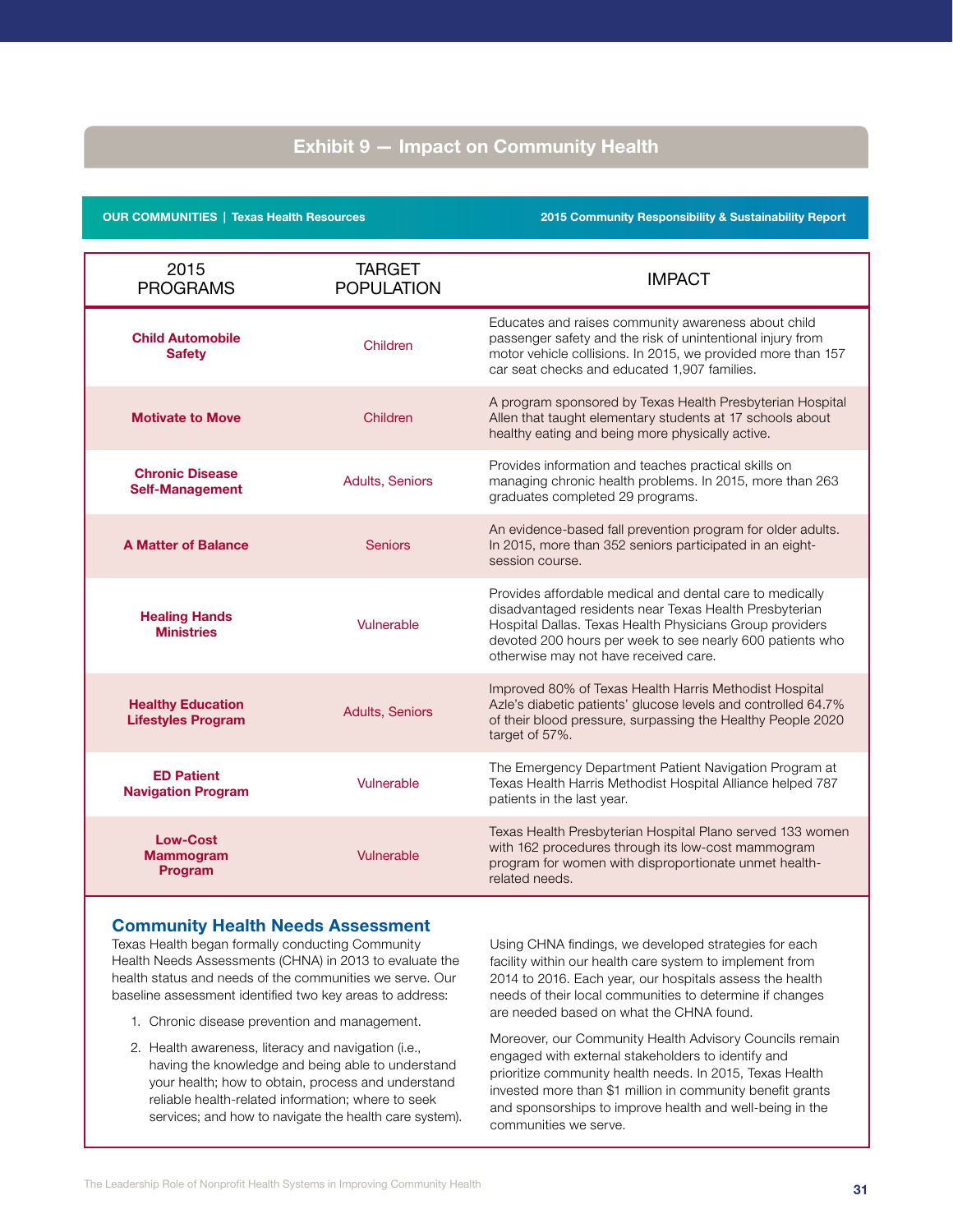### **Section IV.** Recommendations and Conclusion

The purpose of this publication is to discuss the role of nonprofit health systems in collaborative efforts to assess and improve the health of the communities they serve. Our examination of the health of America's population and the factors that determine it, the rapidly changing health environment, and several health systems that are demonstrating strong commitment to community health improvement has led to four recommendations for governing boards and CEOs of our nation's nonprofit health systems to consider.

#### Recommendation 1

If they have not already done so, health system boards are encouraged to incorporate their commitment to improving the health of communities their system serves in key governance documents. Specifically, the system's mission statement, strategic plan and annual budgets should reflect the board's commitment clearly and consistently.

Improving access to medical and hospital services and the quality of these services—while important is insufficient to resolve the health challenges facing our country. Courage, innovation and transformational changes in traditional policies and practices are needed, and our nation's nonprofit health systems can and should play a vital role.

To enable this to happen, health system governing boards must take a leadership stance and—through policy positions and resource allocation decisions demonstrate solid commitment to community health improvement. Board commitment is essential for many reasons including the fact that current payment systems do not properly reward providers for community health improvement initiatives. Therefore, boards and executive teams must identify other sources of funding support. Also, some clinicians and other parties may view a new focus on community health as competing with the organization's traditional focus on caring for individual patients and/or with their personal interests. Only with strong leadership by the board will commitment to community health improvement become imbued into the system's culture and priorities.

The health systems profiled in Section III provide solid evidence that progress is possible in diverse settings. Their boards, clinicians and executive leaders are taking on the challenges and investing in community health improvement initiatives because they understand the downstream value these investments will make to their organizations and, more importantly, the communities they serve.

#### Recommendation 2

Health system boards are encouraged to hold themselves and their management teams accountable for setting clear priorities and making measurable progress in improving the health of the communities their systems serve.

Implementing this recommendation will require thorough assessment of community health needs, establishment of clear and meaningful targets for improvement, adoption of solid metrics related to those targets, and the development of board scorecards and processes for monitoring progress. These steps are essential to enable the board to demonstrate its commitment to community health improvement and hold its management team accountable for demonstrating evidence-based progress.

Making a formal governance commitment to assessing, measuring and improving community health and putting in place the expertise, tools and processes for monitoring progress in relation to established priorities also will provide a solid foundation for the board to fulfill its accountability to the communities the health system serves. In the contemporary environment, it is increasingly important for nonprofit health systems to be intentional and proactive in sharing information about their priorities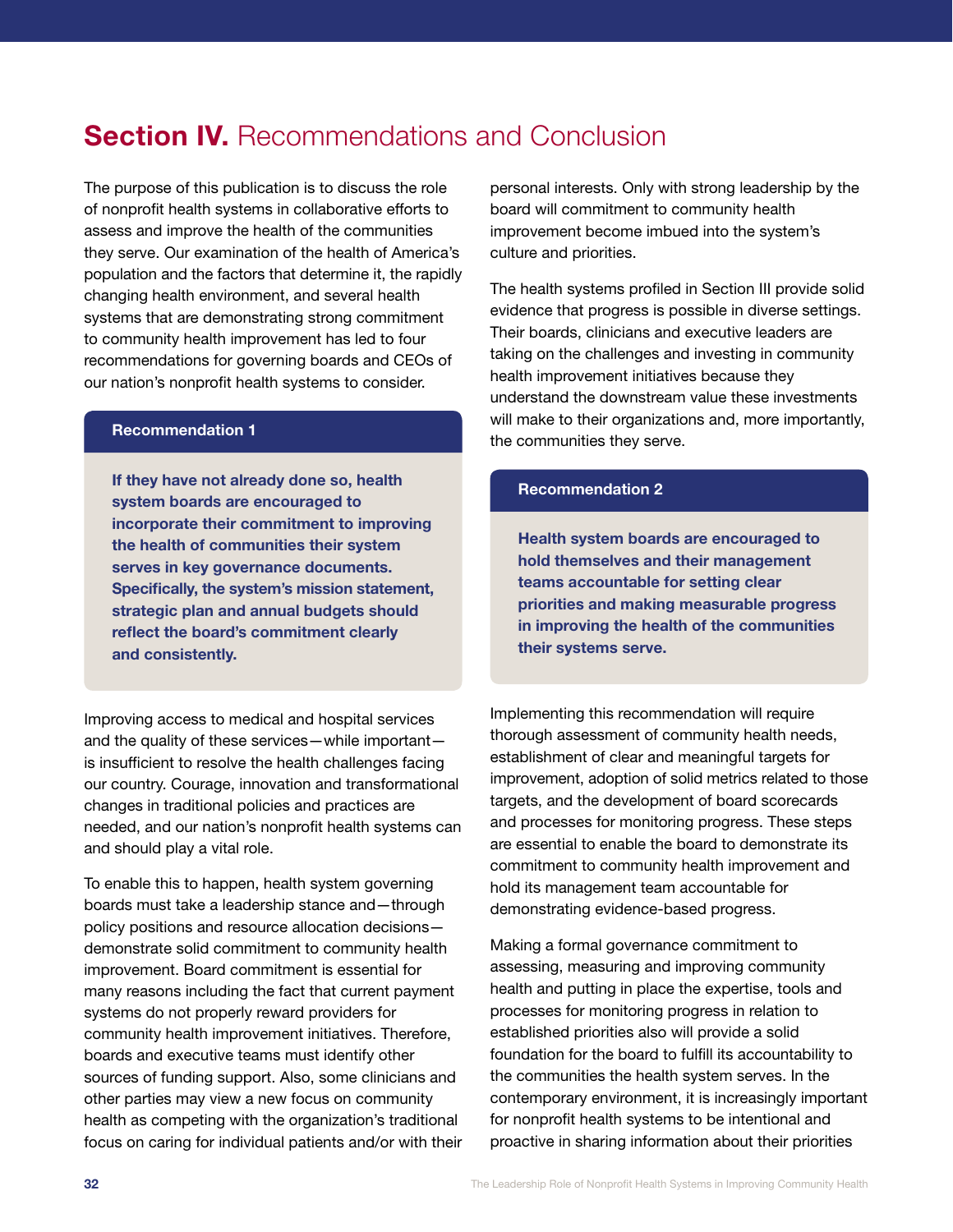and performance with the communities they serve, the media and other stakeholders. Policies and communication programs that enhance a health system's level of transparency with internal and external stakeholders will build their understanding, trust, and support for the system (Prybil, et. al., 2013).

#### Recommendation 3

Health system boards and chief executive officers are encouraged to build collaborative partnerships with other stakeholders in the private and public sectors who share their commitment to community health improvement.

As documented in Sections I and II and reinforced by the experiences of the health systems profiled in Section III, assessing and prioritizing community health needs and, subsequently, designing, instituting and sustaining programs that will address these needs and produce measurable improvements in the health status of target populations are great challenges. Achieving positive results demands a broad range of expertise, a substantial investment of resources and a long-term perspective.

A growing body of evidence shows that improving the overall health of families, communities and other population groups requires multi-sector efforts and concerted collective action directed toward clearlydefined targets using well-established metrics. Making meaningful improvements in the health of a community and building a sustainable "culture of health" in that community is beyond the capability of any single organization. Multi-sector partnerships that include key stakeholders in the private and public sectors—health delivery organizations, public health agencies, school systems, the medical and dental communities, employers and other parties who care about the health of their communities—are necessary. As discussed in Section II, the active engagement and support of hospitals are vitally important to the success of multi-sector partnerships. Without the involvement of hospitals as anchor institutions, these community initiatives are unlikely to be effective and sustainable.

There is growing evidence that multi-sector partnerships focused on assessing and improving community health are needed and have potential to be productive; however, they are not easy to initiate and maintain. To be effective and durable, voluntary partnerships need to incorporate key characteristics that numerous studies in all sectors of society have found to be critical to success; e.g., a clear and well-understood definition of the partnership's mission and goals, trust and respect among the partners, leaders who encourage collaboration and are dedicated to accomplishing the agreed-upon goals, metrics for measuring progress and a process for continuous evaluation and improvement.

#### Recommendation 4

Health system boards and chief executive officers who embrace commitment to assessing and improving the health of the communities they serve should be conservative and pragmatic in defining the scope of their engagement and investments.

America's nonprofit health systems are growing in number and size. These systems have great strengths and, as illustrated by the systems profiled in Section III, their proactive leadership will be invaluable in multi-sector efforts to assess, measure and improve the overall health of the communities they serve.

The U.S. is highly diverse and health needs vary greatly from community to community. Assessing the overall health of a community, setting priorities, developing programs to address them and making sustainable impact on improving the community's health is a complex, costly and long-term challenge. America's nonprofit health systems can and should play an important role in these multi-sector initiatives, but each system and its local hospitals must define the nature, scope and boundaries of their commitment and the resources that can be allocated to these initiatives. In addition, as a condition of engagement, the community health improvement priorities, targets and metrics for measuring progress should be established and supported strongly by all key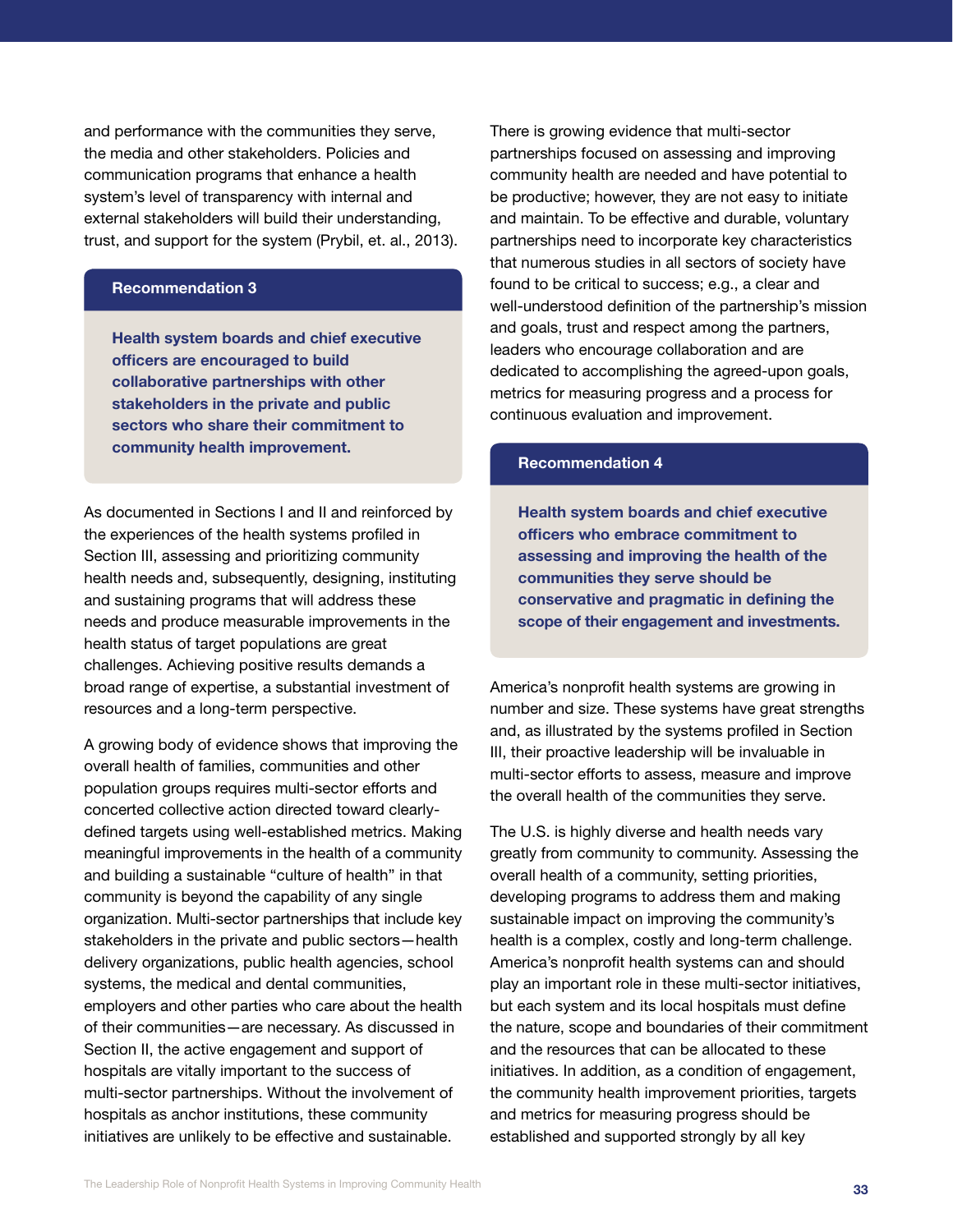partners. Open-ended commitments without welldefined understandings, boundaries and methods for measuring progress should be avoided. The scope and components of a system's engagement in multisector initiatives devoted to improving the overall health of communities and building an enduring "culture of health" in those communities can and should be modified over time as experience is gained, lessons learned and measurable progress achieved.

### **Conclusion**

Over the years, America's nonprofit health systems have focused their resources principally on providing hospital and medical services to their patients and striving to improve the quality and efficiency of those services. This continues to be an essential component of their mission and responsibility to the communities they serve.

However, a large body of evidence shows that improving the health of families and communities and restraining the growth of our nation's health expenditures will demand broader approaches that address the full range of factors, including educational, environmental, lifestyle behaviors and socioeconomic, that determine health status. Developing and implementing these approaches demand collaborative efforts by key stakeholders in the public and private sectors. The active engagement and leadership of

nonprofit health systems in these initiatives will be essential and will require strong, informed commitment by the systems' boards and chief executive officers.

Board and executive leaders must recognize the difficult challenges that are involved in striving to measure and improve community health. As stated in Section II of this report, the work is complex, priorities and metrics must be set carefully, short-term economic rewards are negligible and attaining substantial outcomes takes time. However, if nonprofit health systems accept leadership roles in multi-sector efforts to improve the health of their communities, it is more likely that improvement will occur.

This report shows that progress is possible. The health systems profiled here—and others across the country—are living the commitment made by their boards to assess, measure and improve the health of the communities they serve; to collaborate with other community stakeholders in these efforts; and to be responsible and accountable for making measurable progress. The systems' leaders know the journey is difficult and they have a long way to go, but they have made a firm commitment and are underway. It is our hope that—with the leadership of their boards and chief executive officers—many other health systems will join them.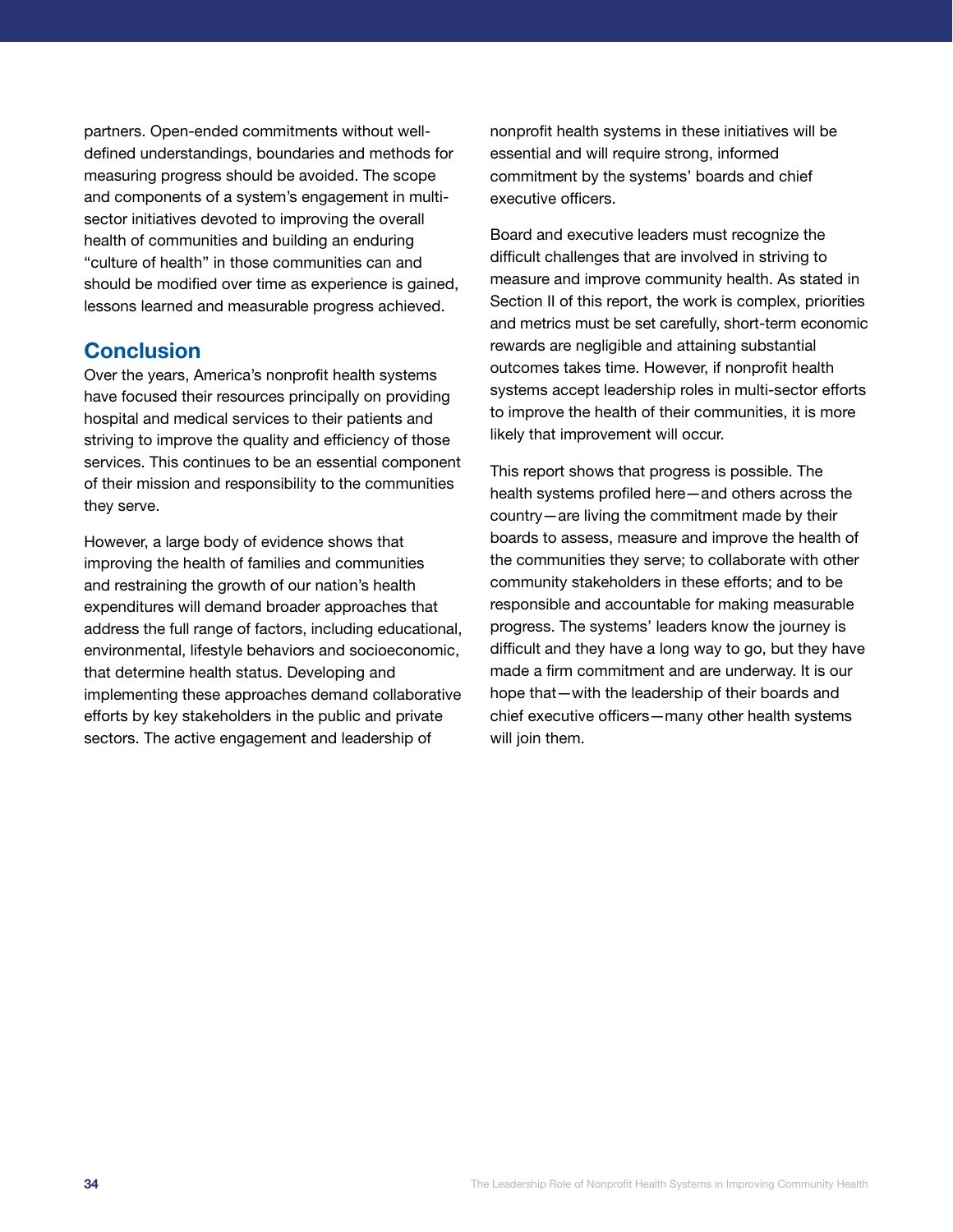### **References**

American Hospital Association. 2016. *Triple Aim Strategies to Improve Behavioral Health Care*. Chicago: American Hospital Association.

American Hospital Association Center for Healthcare Governance. 2016. *Learnings on Governance from Partnerships That Improve Community Health*. Chicago: American Hospital Association.

Buettner, D. 2012. *Blue Zones, Second Edition: 9 Lessons for Living Longer from the People Who've Lived the Longest*. Washington, DC: The National Geographic Society.

Chen, M., et. al. 2016. *The Role of Hospitals in Improving Non-Medical Determinants of Community Population Health*. New York City, NY: New York State Health Foundation.

Dailey, C., Elias, R., and Moore, A. 2016. *Summarizing the Landscape of Healthy Communities: A Review of Demonstration Programs Working Toward Health Equity*. Denver: Colorado Health Foundation.

Davis, K., Stremikis, K., Squires, D., and Schoen, C. 2014. *Mirror, Mirror on the Wall: How the Performance of the U. S. Health Systems Compares Internationally*. New York City, NY: The Commonwealth Fund.

Glied, S., Ma, S., and Solis-Roman, C. 2016. Where the Money Goes: The Evolving Expenses of the US Health Care System. *Health Affairs*. 35:1197-1203.

Health Research and Educational Trust. 2016. *Creating Effective Partnerships to Build a Culture of Trust*. Chicago, Illinois: Health Research and Educational Trust.

Heiman, H., and Artiga, S. 2015. Beyond Health Care: The Role of Social Determinants in Promoting Health and Health Equity. *The Kaiser Commission on Medicaid and the Uninsured: Issue Brief*. Menlo Park, California: The Henry J. Kaiser Family Foundation.

Homer, J., Milstein, B., Hirsch, G., and Fisher, E. 2016. Combined Regional Investments Could Substantially Enhance Health System Performance and Be Financially Affordable. *Health Affairs*. 35:1135-1143.

Internal Revenue Service. *Section 1.501(r)-3(b)(1) and (5), Federal Register Vol. 78, No. 66, April 5, 2013*.

Kralovec, P. August 8, 2016. *Personal Correspondence with Lawrence Prybil*. Chicago, Illinois: American Hospital Association.

Lavizzo-Mourey, R. 2016. *Joining Forces to Build Momentum: 2016 President's Message*. Princeton, NJ: Robert Wood Johnson Foundation.

MacDorman, M., Declercq, E., Cabral, H., and Morton, C. Recent Increases in the U.S. Maternal Mortality Rate: Disengaging Trends from Measurement Issues. *Obstetrics and Gynecology*. 128: 447-455.

Mayer, L. Summer, 2016. The Rising of States in Nonprofit Oversight. *Nonprofit Quarterly*.

McGovern, L., Miller, G., and Hughes-Cromwick, P. 2014. The Relative Contribution of Multiple Determinants to Health Outcomes. *Health Affairs / Robert Wood Johnson Foundation: Health Policy Brief*.

McGuire, J. 2016. *Population Health Investments by Health Plans and Large Provider Organizations — Exploring the Business Case*. Boston, Massachusetts: Northeastern University.

Mossialos, E., Wenzl, M., Osborn, R., and Sarnak, D. (Editors). 2016. *2015 International Profiles of Health Care Systems*. New York City, NY: The Commonwealth Fund.

National Quality Forum. 2016. *Improving Population Health by Working with Communities: Action Guide 3.0*. Washington, DC: National Quality Forum.

Norris, T., and Howard, T. 2015. *Can Hospitals Heal America's Communities?* Cleveland, Ohio: Democracy Collaborative.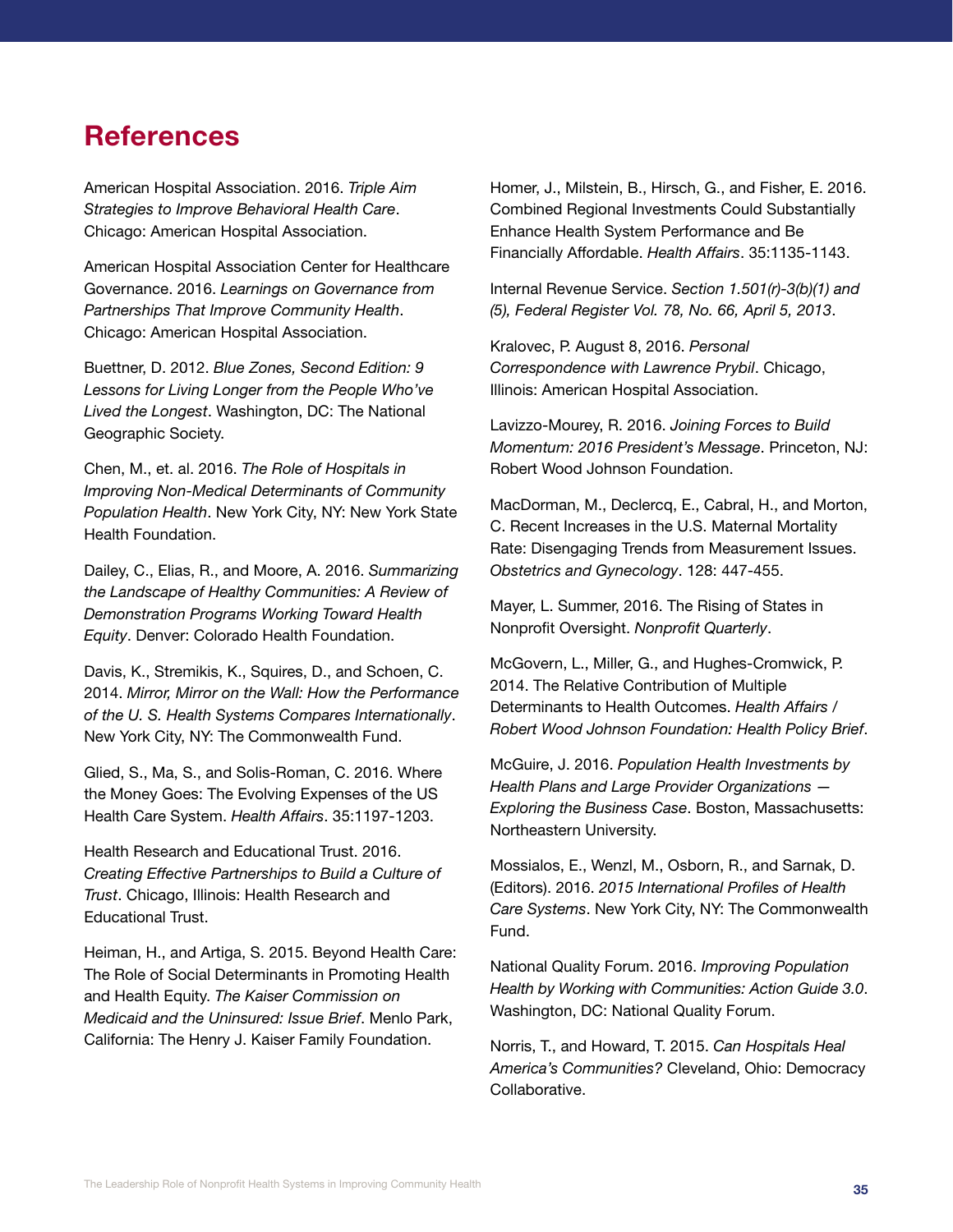Prybil, L., Ackerman, K., Hastings, D., and King, J. 2013. *The Evolving Accountability of Nonprofit Health System Boards*. Chicago, Illinois: AHA Center for Healthcare Governance.

Prybil, L., Jarris, P., and Montero, J. 2015. *A Perspective on Public — Private Collaboration in the Health Sector*. Washington, DC: National Academy of Medicine.

Prybil, L., Scutchfield, F. D., Killian, R., Kelly, A., Mays, G., Carman, A., Levey, S., McGeorge, A., and Fardo, D. 2014. *Improving Community Health Through Hospital — Public Health Collaboration: Insights and Lesson Learned from Successful Partnerships*. Lexington, Kentucky: Commonwealth Center for Governance Studies, Inc.

Radley, D., McCarthy, D., and Hayes, J. 2016. *Rising to the Challenge: The Commonwealth Fund Scoreboard on Local Health System Performance, 2016 Edition*. New York City, NY. The Commonwealth Fund.

Schoen, R., Squires, D., and Doty, M. 2013. Access, Affordability, and Insurance Complexity Are Often Worse in the United States Compared to Ten Other Countries. *Health Affairs*. 32:2205-2215.

Shortell, S. 2013. Bridging the Divide Between Health and Health Care. *Journal of the American Medical Association*. 309: 1121-1122.

Thornton, R., Glover, C., Cene, C., Gilk, D., Henderson, J., and Williams, R. 2016. Evaluating Strategies for Reducing Health Disparities by Addressing the Social Determinants of Health. *Health Affairs*. 35: 1416-1423.

Whittington, J., Nolan, K., Lewis, N., and Torres, T. 2015. Pursuing the Triple Aim: The First Seven Years. *Health Affairs*. 35:263-300.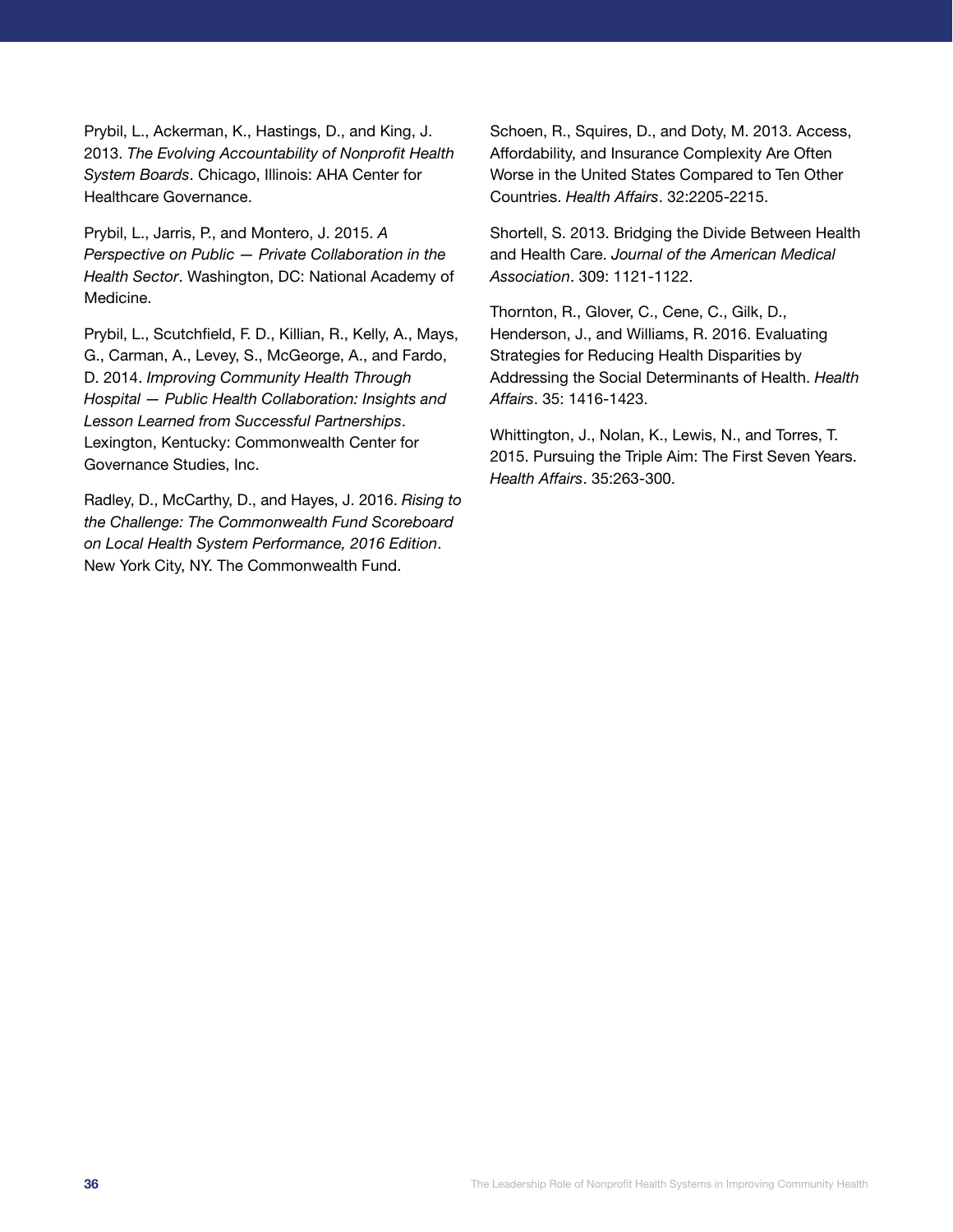